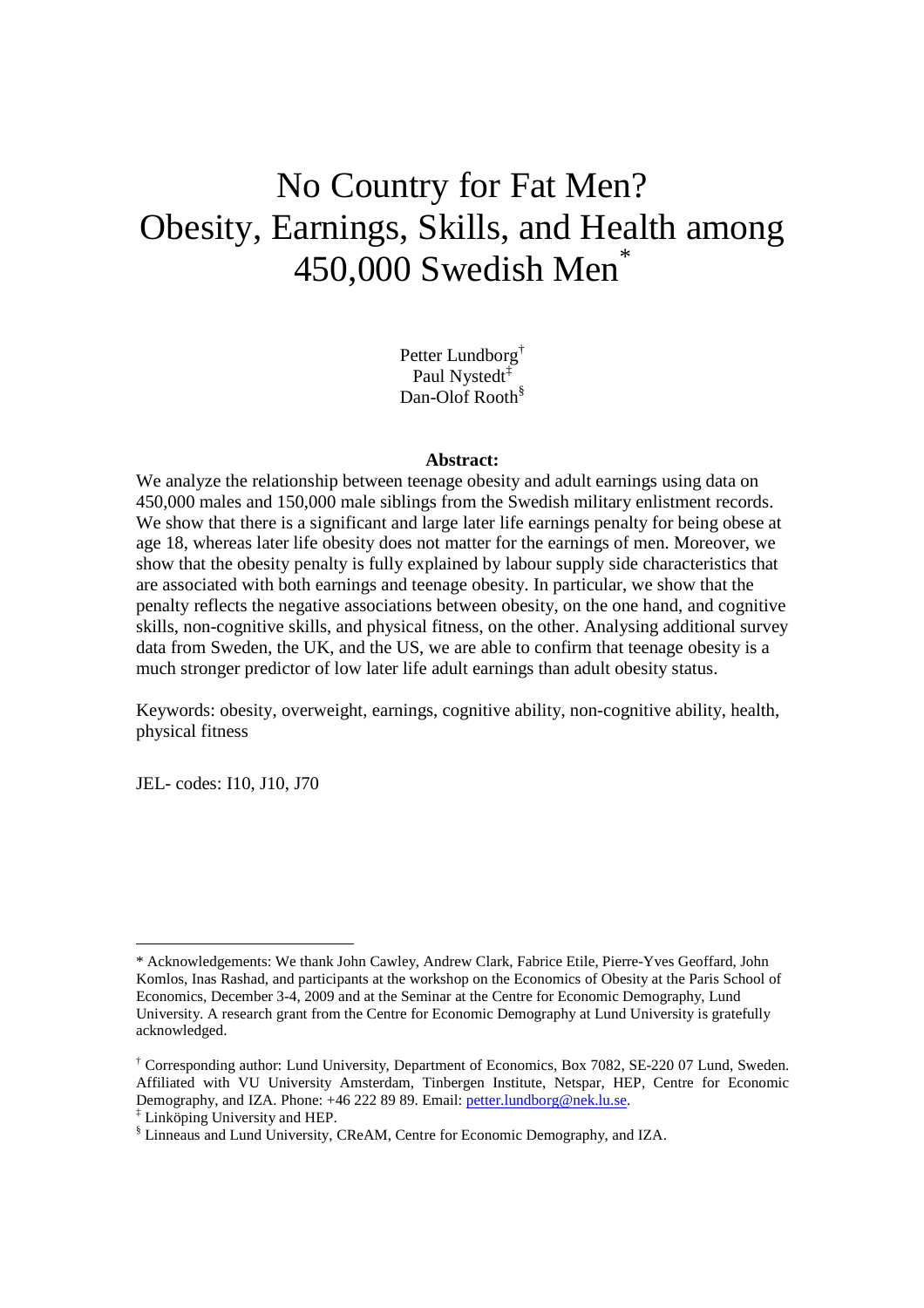#### **1. Introduction**

l

There has been a dramatic increase in the prevalence of overweight and obesity in most Western Countries during the last couple of decades (WHO, 2000). In the U.S., the share of obese adults increased from 15 percent in the late 1970s to 31 percent at the turn of the millennium (Cawley, 2004). Although starting at a lower level, Sweden, the country at focus in this study, is no exception and the share of obese adults rose from 5 to 10 percent during the same time span, while the share being classified as overweight has risen from a quarter to about a third (Kallings,  $2002$ ).<sup>1,2</sup>

There are no signs that future generations will be any less overweight or obese. According to the Center for Disease Control and Prevention, obesity rates among young adults are increasing dramatically nationwide. From 1998 to 2008, the number of states reporting that 40 percent or more of young adults are overweight or obese has risen from 1 to 39. A similar increase in weight has occurred among Swedish 18 year old male enlistees, for whom the share being overweight and obese increased from 6 and 1 percent, respectively, in 1971, to 13 and 4 percent, respectively, in 1997 (Rasmussen et al.,  $2000$ ).<sup>3</sup>

The rapid increase in overweight and obesity has raised major public health and welfare concerns, since evidence links overweight and obesity to serious health problems, such as cardiovascular disease, diabetes and some cancer forms, as well as to low fertility and fecundity (e.g. Dixon, 2010; Despres, 2006; Calle et al., 2003; Gregg et al, 2007; Norman and Clarke, 1998; Jokela et al., 2008; Sallmén et al., 2006).

In addition to being health threat, the increase in obesity among adolescents and young adults has recently even been labeled a national security threat in the US. In a recent column in the Washinton Post, the retired army generals John M. Shalikashvili and Hugh Shelton wrote that "Obesity rates threaten the overall health of America and the

<sup>&</sup>lt;sup>1</sup> Body Mass Index (BMI) is calculated as the person's weight (in kilograms) divided by the square of his/her height (in meters). A person is classified as overweight if his BMI is between 25 and 30 and as obese if his BMI exceeds 30.

 $2^2$  See Brunello, Michaud and Sanz-de-Galdeano (2008) for the obesity share among other European countries.

 $3$  Swedish men who enlisted for the army during the time period 1984-1997 constitute the study population in this paper. The share of overweight and obese individuals in this data is 10 and 2 percent, respectively.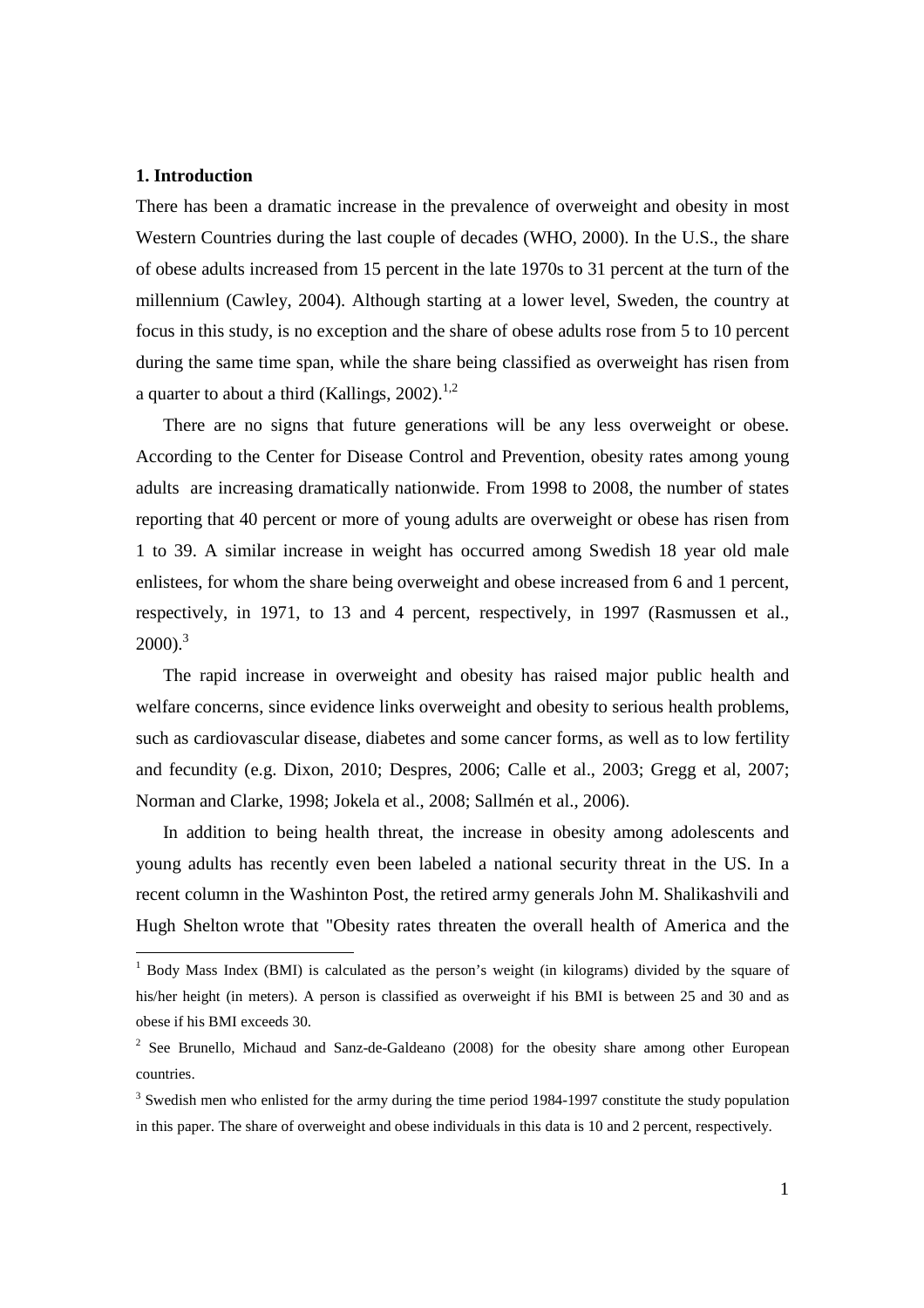future strength of our military. We must act, as we did after World War II, to ensure that our children can one day defend our country, if need be." The worries expressed by the generals reflect the fact 27 percent of all Americans ages 17 to 24 -- were too overweight to serve in the military, according to the Army's analysis of national data.<sup>4</sup>

Being obese may also affect one's ability to work. Such concerns have been addressed by economists, who have analyzed the association between overweight/obesity and labor market outcomes, such as earnings, wages, and employment. The mostly U.S.-based studies usually find a substantial obesity penalty in wages for women, whereas the results for men are usually found to be insignificant, even in descriptive analyses (see e.g. Averett and Korenman, 1996; Behrman and Rosenzweig, 2001: Cawley, 2004; Conley and Glauber, 2006; Han et al. 2009). Studies on European data confirm this picture (e.g. Lundborg et al. 2006; Brunello and D'Hombres, 2007).

The literature to date has in large focused on the association between obesity and earnings among adults. In this paper, we instead focus on the association between obesity status as a teenager and later adult earnings. We argue and show that the association between being obese as a teenager and adult earnings is very different from the corresponding association as an adult. To show this, we use large-scale military enlistment data set covering 450,000 Swedish males and 150,0000 male siblings, that underwent mandatory enlistment at age 18 during the years 1984-1997. Since the data was collected during a period when enlistment was mandatory in Sweden, the data covers almost the entire population of Swedish men that were about 18 during this period.

Through linking the data to tax registers on earnings, we are able to study the link between obesity as a teenager and later adult earnings with large precision. Our results show a huge obesity adult earnings penalty of 18 percent for being obese as a teenager. We then set out to investigate to what extent this obesity penalty reflect limitations in important supply-side productive characteristics of obese teenagers. For this purpose, we are able to exploit the rich information in the enlistment data on cognitive and noncognitive test scores, and physical fitness, which are all measured in advance of entrance

<sup>&</sup>lt;sup>4</sup> Concerns about the poor fitness of military recruits have also been expressed in the UK, where 67 per cent of all 16-year-olds were found to exceed the maximum Body Mass Index for military recruits in 2006 (Hickely 2006).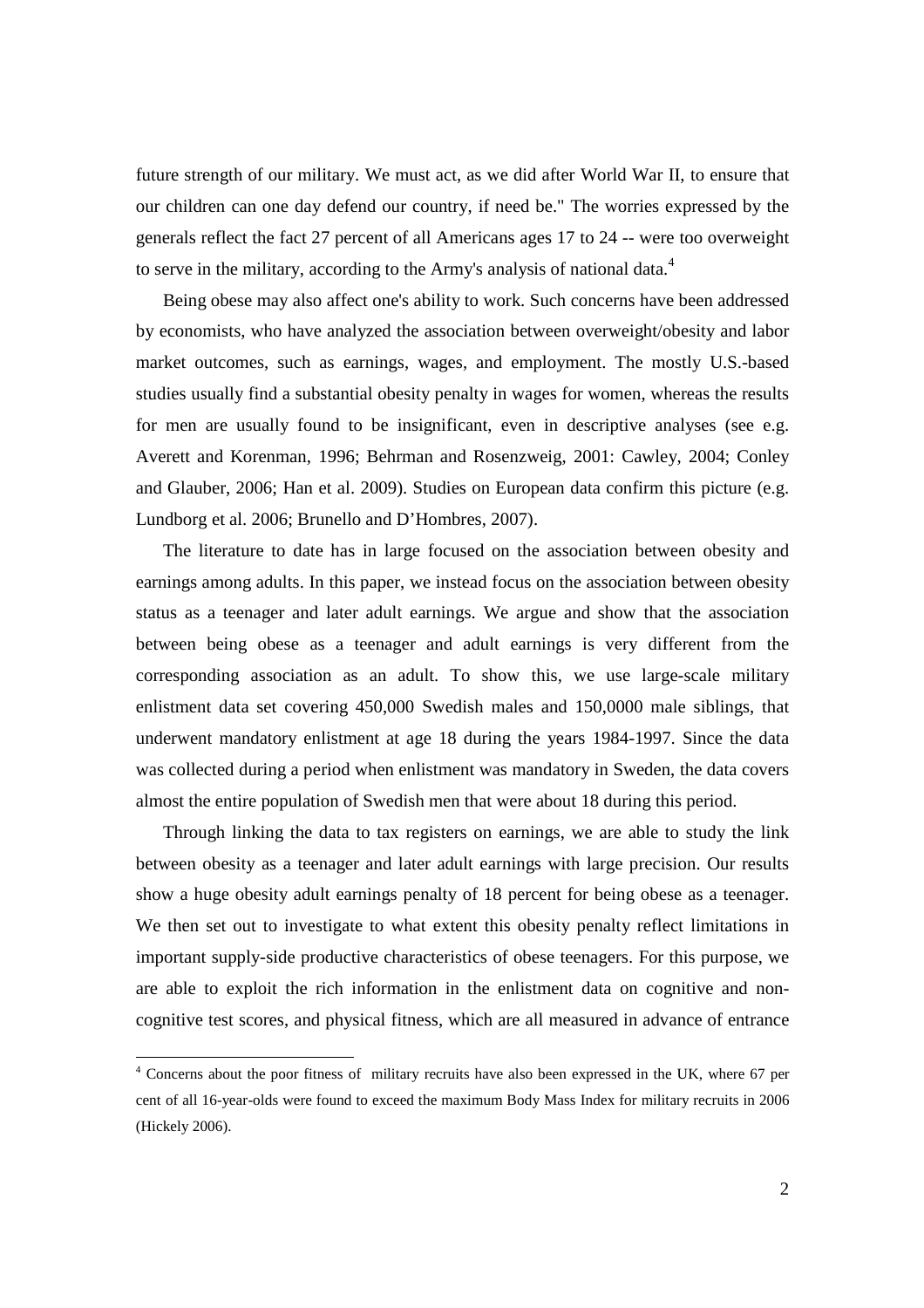to the labor market, In particular, we build on recent evidence of a negative association between obesity, on the one hand, and cognitive skills, non-cognitive skills, and physical fitness, on the other. Our results show that the lower cognitive and non-cognitive skills of obese people in adolescence explain a large part of their crude later life obesity earnings penalty, but that an even larger part is explained by the lower physical fitness (which we argue is strongly linked to health), that accompanies obesity. Accounting for both skills and fitness we are able to explain virtually the entire obesity penalty. Our results are similar when using the subsample of 150,000 siblings and accounting for family fixed effects.

Whereas our core analysis is based on the enlistment data described above, the military data only covers information on obesity at age 18. In order to compare the impact of obesity at age 18 to that of obesity as an adult, we therefore turn to other data sources. First of all, using two Swedish surveys, we confirm the common finding that there is no adult obesity penalty for men. Second, we turn to the UK National Child Development Study and to the U.S. NLSY, both which contain a sequence of individual obesity status information records running from late adolescence to middle-age. Using both data sets, the results reveal that obesity in late adolescence is much more strongly linked to middle-life earnings than obesity status in any other period, which confirm our findings on the Swedish data.

In sum, our results strongly suggests that that there is something special about being obese as a teenagers that is not comparable to being obese as an adult. Obese teenagers are doing worse as adults, but this is because of the lower skills that they bring to the market. This has potentially important implications. If obesity *leads* to lower mental and physical skills, one should be greatly concerned about the high fraction of obese teenagers. While we cannot directly address the question of causality, our results are in line with what Persico et al. (2004) and Case and Paxson (2009) obtained for height, where shorter status as a teenager was associated with lower earnings. This was also to a large extent explained by the lower cognitive skills and lower social skills that individuals of shorter status brought to the market.

The remainder of this article is organized as follows. In Section 2, we review the evidence for a negative association between obesity, on the one hand, and cognitive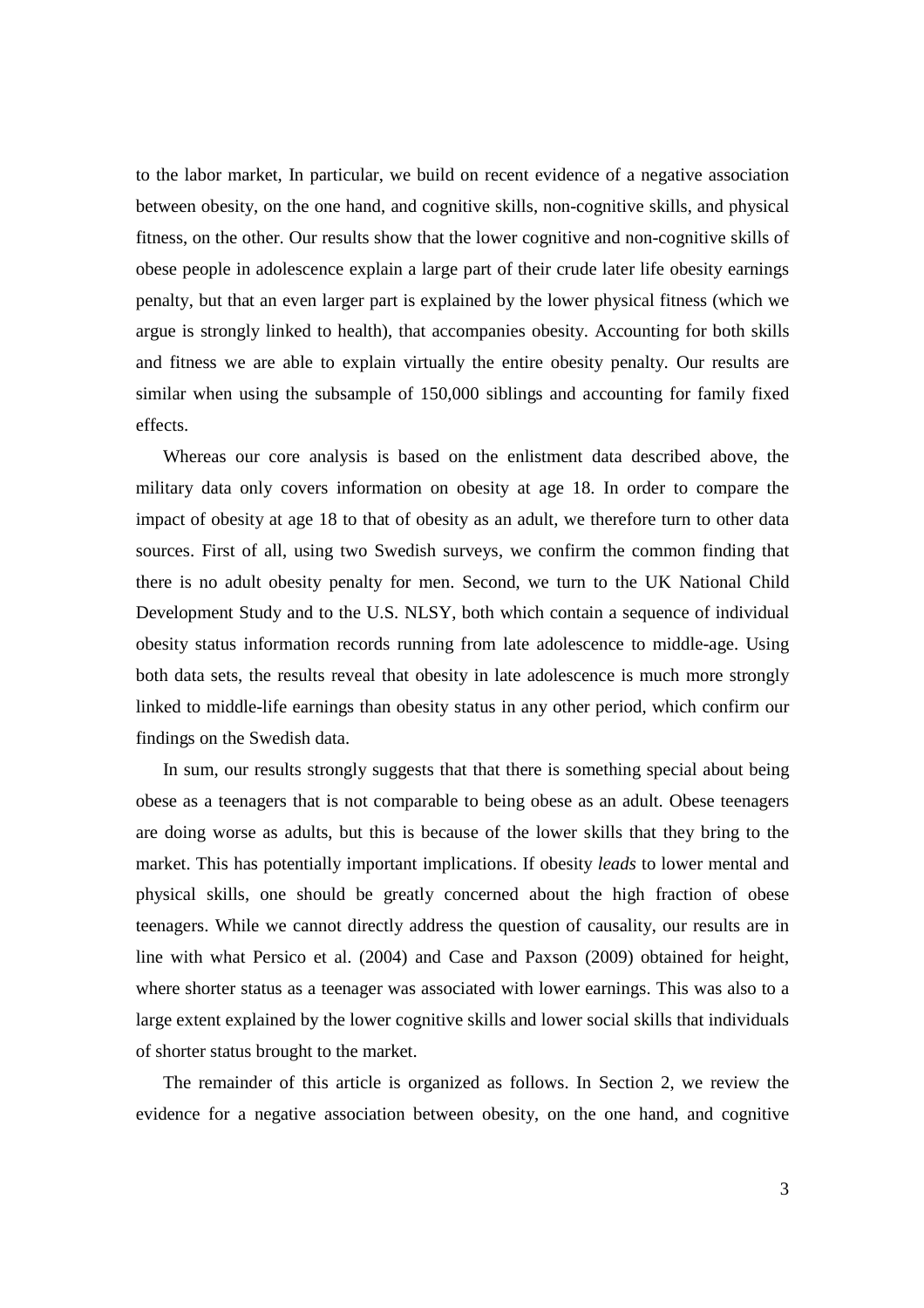skills, non-cognitive skills, and physical fitness, on the other, and discuss possible reasons for these associations. In section 3, the Swedish enlistment data, which is at the heart of this study, is described, section 4 discusses our empirical method and the results are presented in section 5. The survey data from UK are presented and analyzed in section 6. Section 7 concludes.

#### **2. Literature review**

l

Among economists, there has been a substantial debate about the sources of the obesity wage penalty. The penalty may reflect pure taste-based discrimination, where employers, co-workers, or customers hold preferences against obese workers, irrespective of their productive potential. Rooth (2009) found strong indications of discrimination against obese workers by measuring employer callbacks on fictitious job applications to real jobs, where pictures of an obese or non-obese person were randomly assigned to similar applications.<sup>5,6</sup> These results could also reflect statistical discrimination, however, where obese workers are discriminated against due to the existence of certain underlying personal labor supply side characteristics that are linked to both productivity and obesity. Another explanation for the obesity wage penalty is that low wages affect the probability of being obese, for instance if low-wage workers consume relatively more of cheap and fattening food.

 Since this paper is concerned with the association between teenage obesity and later earnings, we do not address the possibility that earnings may affect obesity. Instead, we draw on the recent literature on an association between obesity on the one hand and cognitive skills, non-cognitive skills, and physical fitness on the other hand, where the latter captures elements of long-term health. Our paper is thus related to the recent labour

<sup>&</sup>lt;sup>5</sup> Although discriminating between people on the grounds of weight is lawful in Sweden, we still use the term *discrimination* instead of *differential treatment* to comply with the jargon in the economic discrimination theories being discussed.

<sup>&</sup>lt;sup>6</sup> The callback rate was significantly lower (about seven percentage points) for the obese applicants, which is clearly indicative of the existence of discrimination already in the earliest stages of the hiring process. Although providing strong evidence on discrimination, it is not possible to disentangle whether the result reflects taste-based discrimination or statistical discrimination.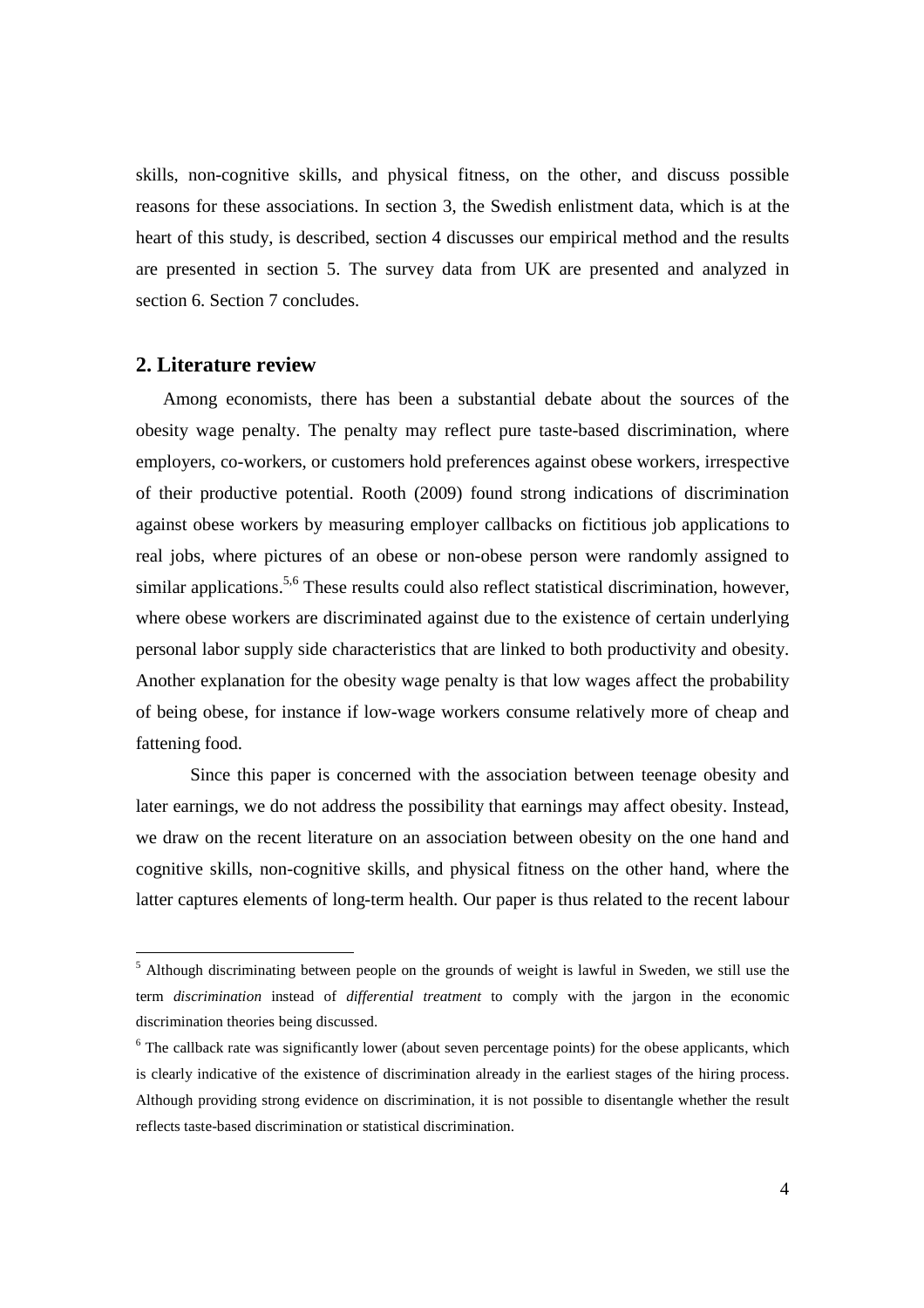economics literature that highlights the importance of cognitive and non-cognitive skills for labor market outcomes in the developed world (Cawley et al., 2001; Heckman et al., 2006; Heckman and Rubinstein, 2001; Thomas and Strauss, 1997). Moreover, our paper relates to the growing economics literature that analysis the returns to various physical traits, such as beauty and height (Hamermesh and Biddle 1994; Persico et al 2004; Case and Paxson 2008, Lundborg et al. 2009). Recently, variations in cognitive and noncognitive skills have been found to explain important parts of the observed height premium in wages and earnings (Case and Paxson 2008, Lundborg et al. 2009). Whether such characteristics also explain important parts of the obesity penalty has to our knowledge not been thoroughly investigated before.

#### **Skills and obesity**

A growing literature finds evidence of a negative association between obesity and cognitive ability. The association has been indicated very early in the life span, i.e. among 2-3 years old children, controlling for a wide range of child, parent, and family characteristics (Cawley and Spiess 2008). Several different biological and socially orientated explanations for the association between obesity and cognitive skills have been proposed. Some researchers believe that overweight and obesity may cause physiologic brain changes that could impair general cognitive function or performance in some cognitive areas (Gustafson et al. 2003; Gustafson 2004).<sup>7</sup> Another explanation is that obesity leads to less skill acquisition due to discrimination by teachers or classmates or because of obesity-related illness episodes. Yet other explanations focus on common genetic, environmental, or biologic factors that could play a role in the development of both cognitive ability and overweight and obesity. Poor early life conditions and/or parental background may for instance affect both subsequent body size as well as cognitive skills.

While there is no consensus in the literature on the mechanisms underlying the negative association between skills and obesity, it is interesting to note that the association appears very early in life, before school entry. This suggests that the

<sup>&</sup>lt;sup>7</sup> According to the cited studies, this may happen through subclinical inflammatory changes, vascular changes, or dysmyelinization of white matter.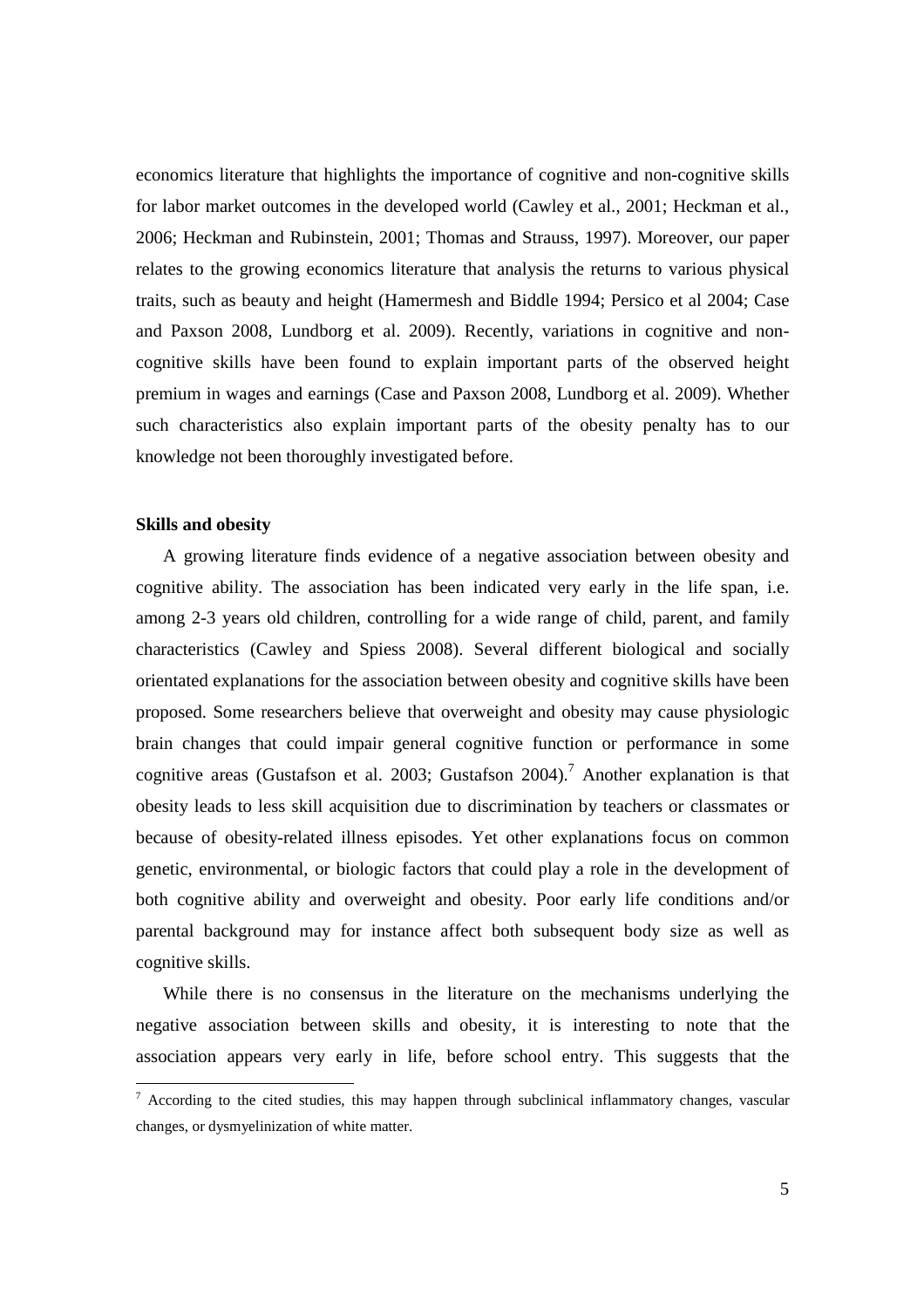association may not be purely driven by discrimination of obese children by teachers or class-mates, even though evidence for this exists as well (see e.g. Puhl and Latner 2006).

Besides cognitive ability, the recent labor economics literature has paid growing attention to the role of so called non-cognitive skills. In the literature, these type of skills essentially describes a range of personal characteristics potentially affecting productivity, but distinct from cognitive skills, such as motivation, self-confidence, sociability (the capability of interacting and working with others), persistence, time preference (the ability or will to postpone instant pleasures in favor of future returns), and charm. It is uncontroversial to presume that non-cognitive abilities are valued by employers, coworkers and potential customers in almost any kind of occupation. Indeed, this is what a recent body of research has shown, linking non-cognitive skills to various socioeconomic outcomes (see e.g. Heckman and Rubinstein 2001; Heckman et al 2006). In fact, some studies suggest that non-cognitive skills are at least as important as cognitive skill in determining earnings and employment (Heckman 2008; Heckman et al. 2006; Borghans et al. 2008; Lindqvist and Vestman 2010).

Non-cognitive skills have recently also been linked to overweight and obesity. This relationship has been relatively less attributed to biological processes and more to social processes.<sup>8</sup> For instance, if overweight and obese people are excluded from non-cognitive skill building relations, activities and environments, there is a clear connection between obesity and this type of skills. Evidence in Cawley and Spiess (2008) provides evidence of a connection between obesity and social skills as early as among 2-3 years old children. According to the authors, there are several underlying mechanisms by which this finding could be explained. It may be that children who lack social skills get fewer friends and therefore play less, which increases the risk of obesity. Alternatively, children who are stigmatized for their obesity do not get the opportunities to develop their social skills. Well in line with this reasoning, Cramer and Steinwert (1998) found that obese children are viewed as less desirable playmates among 3 year olds. Moreover, obese children have been found to be almost twice as likely to be bullied as normal-weight

<sup>&</sup>lt;sup>8</sup> An exception is Cortese et al. (2008), who argue that poor control of neural centers that are related to traits such as impulsivity and addictive tendencies could damage the control of food intake, possibly leading to overeating and subsequent overweight and obesity.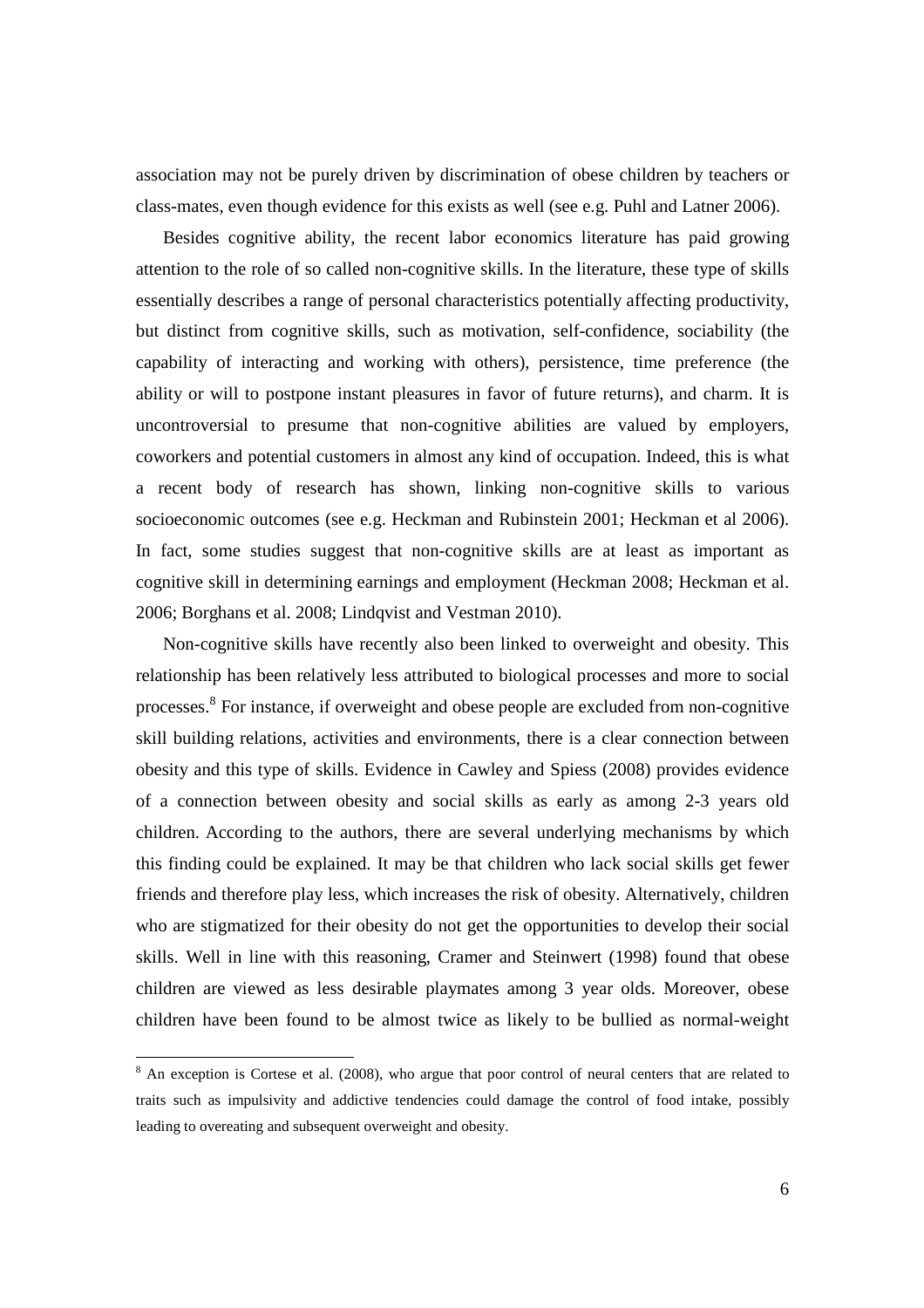children, regardless of other demographic, social, and academic factors (Lumeng et al 2010). Similar mechanisms may obviously be at work at older ages when it comes to relations with e.g. partners, employers, customers, and coworkers.

In a parallel vein of research, Persico et al. (2004) found that teen height explains a large part of the height premium in earnings, and that the premium is reduced when controlling for participation in high school sports and clubs. This caused them to conclude that participation in such activities shapes social skills. If this is true, it is not farfetched to assume that obesity, presumably being connected to low levels of participation in sports and related activities, may also be related to low accumulation of social skills during adolescence. Given that the stock of adult non-cognitive skills is mainly accumulated during childhood and adolescence, the implications of such processes for the dynamic interplay between obesity and earnings would be that it is adolescent, rather that adult, obesity that is negatively associated with adult earnings.

There is thus substantial evidence linking non-cognitive skills to both socio-economic outcomes and obesity. Given these associations, it is straightforward to formulate a hypothesis where part of the obesity penalty in earnings is reflecting the lower noncognitive skills of obese people, in a similar vein as with cognitive skills.

#### **Obesity, physical fitness, and health**

Besides mental skills, i.e. cognitive and non-cognitive skills, obese people may also differ from non-obese people regarding physical skills. It should come as no surprise to anyone that obese people are less physically fit and less healthy than non-obese people on average. For instance, obesity increases the risk of coronary heart disease (Willett, 1995), type 2 diabetes (Colditz,1995), stroke and some types of cancer (Michaud, 2001). At the same time, there are several reasons to believe that physical fitness and health are rewarded traits on the labor market. Firstly, people in good physical shape may be more productive at work, work longer hours, and may be less on sick-leave. Such arguments are consistent with findings that link physical fitness, often measured through cardiorespiratory fitness (see the data section for a discussion), to a diminished risk of coronary artery disease, myocardial infarction, and all-cause mortality (see e.g. Metter et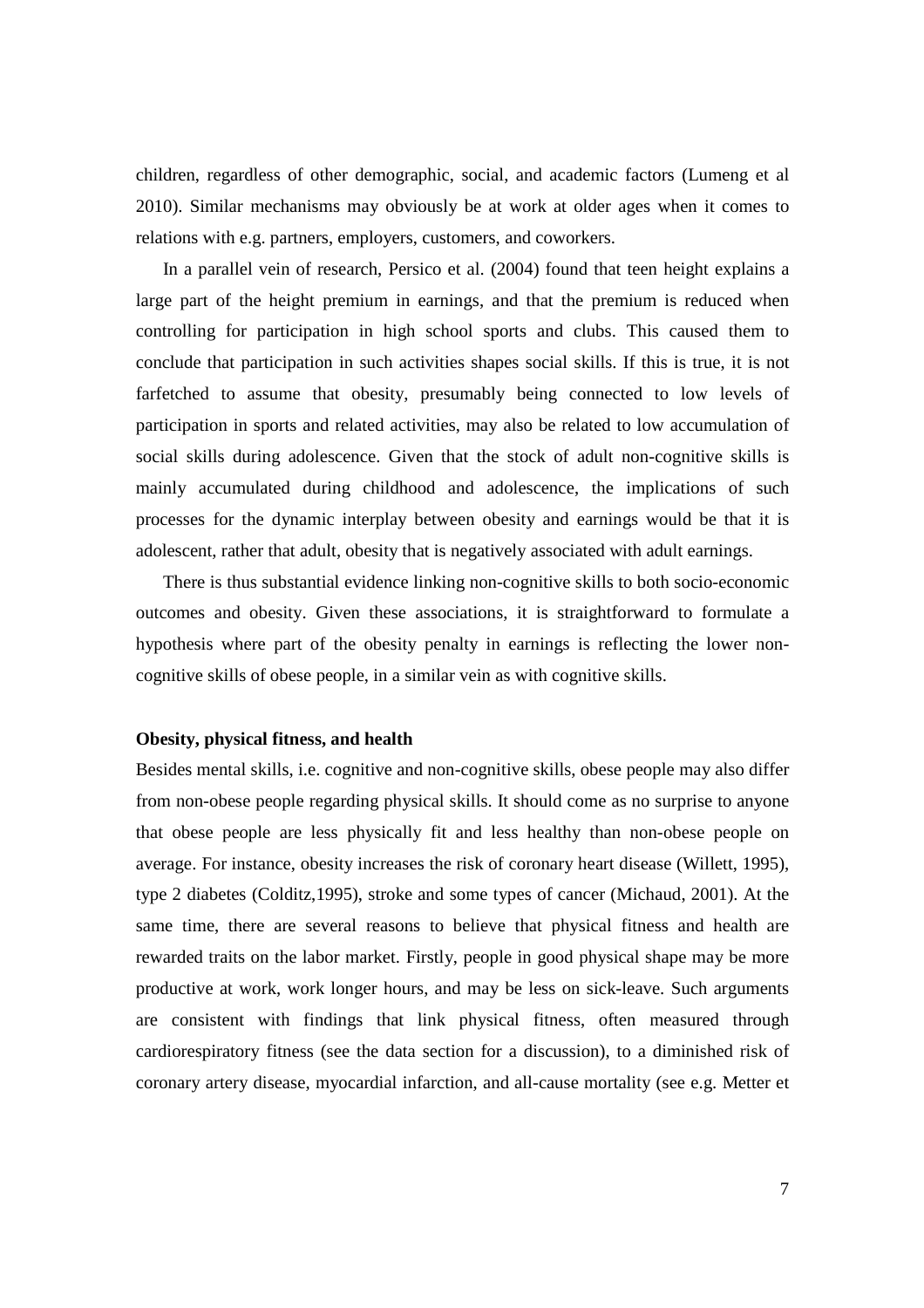al. 2002; Gale et al. 2007; Wijndaele et al. 2007; Rowland, 2007). <sup>9</sup> Employers may thus use obesity as a marker of long-run health and productivity in order to statistically discriminate. In line with this, numerous studies have documented a link between health and labor market outcomes, which is also suggestive of a positive association between physical fitness and labor market outcomes (see e.g Currie and Madrian 1999 for an overview).

Secondly, physical fitness may signal other traits that are valued on the labor market. Cardiovascular fitness, for instance, requires regular physical activity and a balanced diet and may hence be associated with personality traits, such as self-control, temperance, planning capabilities, endurance and patience, etc., thus coinciding with certain dimensions of non-cognitive skills. It should also be noted that there is a small but growing literature showing that individuals being engaged in leisure sport activities receive higher wages (see e.g. Lechner 2009 and the references therein, and Rooth 2010).

To sum up, there is extensive evidence linking adolescence obesity to cognitive skills, non-cognitive skills, and physical fitness, and health. The same set of traits has been shown to be important determinants of later life labor market outcomes in a large number of studies. In our main empirical analyses of the register enlistment data, we will therefore consider to what extent the observed adolescence obesity penalty in later life earnings is explained by these respective types of traits.

#### **3. Data and descriptive statistics**

Our empirical analysis is based on a data set constructed by integrating registers from Statistics Sweden (SCB) and the Swedish National Service Administration. The latter contains information on every individual living in Sweden in the year 1999 who enlisted

<sup>&</sup>lt;sup>9</sup> It is not fully known why the body's capacity to transport oxygen to exercising muscles should have a positive effect on a range of health outcomes [US Department of Health and Human Services, 1996]. It has been hypothesized that the influence of cardiorespiratory fitness may be a direct one, through enhanced peripheral vascular reactivity or myocardial vascularisation, inhibition of thrombosis, or reduced risk of arrhythmias with higher cardiorespiratory fitness mitigating the effects of atherosclerotic vascular disease. An alternative hypothesis is that an expanded cardiovascular system and improved oxygen delivery may depress risk factors for cardiovascular disease. Yet an alternative hypothesis is that both cardiorespiratory fitness and health are affected independently by some third factor, such as genes or family environment.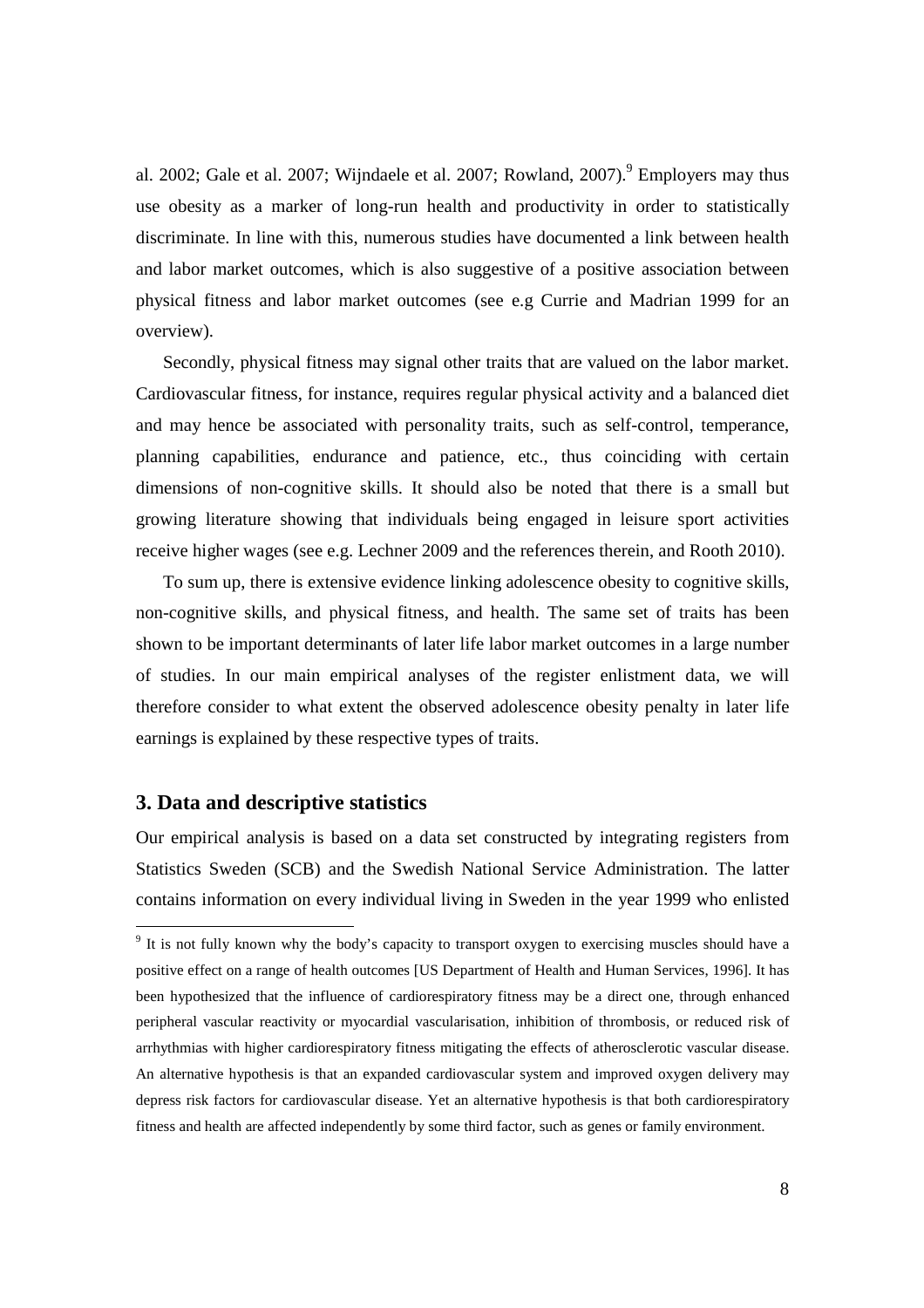for the military between 1984 and 1997.<sup>10</sup> Our study population consists of all males who were 28-38 years old in 2003, who enlisted for the military, and for whom there is full information on relevant variables. Enlisting for the military is carried out during a twoday procedure and is mandatory for all male Swedish citizens the year they turn 18. Only persons with severe handicaps, institutionalized persons (both due to mental disorders or being in prison), or persons living abroad are exempted from enlisting.<sup>11</sup> It should also be noted that a refusal to enlist results in fines, and eventually in imprisonment. In order to avoid any confounding influence of ethnic discrimination, we restrict our analyses to native Swedish males, i.e., those born in Sweden to Swedish-born parents.<sup>12</sup> Given these restrictions, our study population covers about 92 percent of the total native male Swedish population in the relevant cohorts.

Our base sample consists of 468,312 individuals. Out of these, 96 percent had positive annual earnings in 2003, i.e., 448,702 individuals, which is the sample that we use in our analyses. Hence, there is very little attrition in the data and it more or less covers the entire native born male Swedish population. In some parts of the analysis, we instead focus on variation between siblings, which reduces the sample being analyzed to 145,210 individuals. Since the enlistment variables are measured by military personnel, and earnings by tax authorities, our results are not influenced by any reporting bias, which often plagues survey data.

Our measure of annual earnings includes income from work, self-employed income and social insurance benefits such as sickness benefits, child allowance and parental benefits for the year 2003 and is taken from the tax records. A sensitivity analysis conducted in Section 4.2.2, where only income from work and self-employed income is included in the measure of earnings, shows that the inclusion of social insurance benefits does not affect our results.

 $10$  The individuals had to live in Sweden during 1999, since many important variables, e.g. the enlistment information and the family information, are collected for the 1999 population data.

 $11$  Since the persons in our sample enlisted during the years 1984-1997, and since earnings are followed up in 2003, this implies that we lose a small number of people due to death and emigration. There is no information available on why a particular individual did not enlist.

<sup>&</sup>lt;sup>12</sup> Moreover, non-native ethnic groups have a much lower participation rate for enlisting since only about fifty percent (or less) are Swedish citizens, making selective participation an issue for these groups.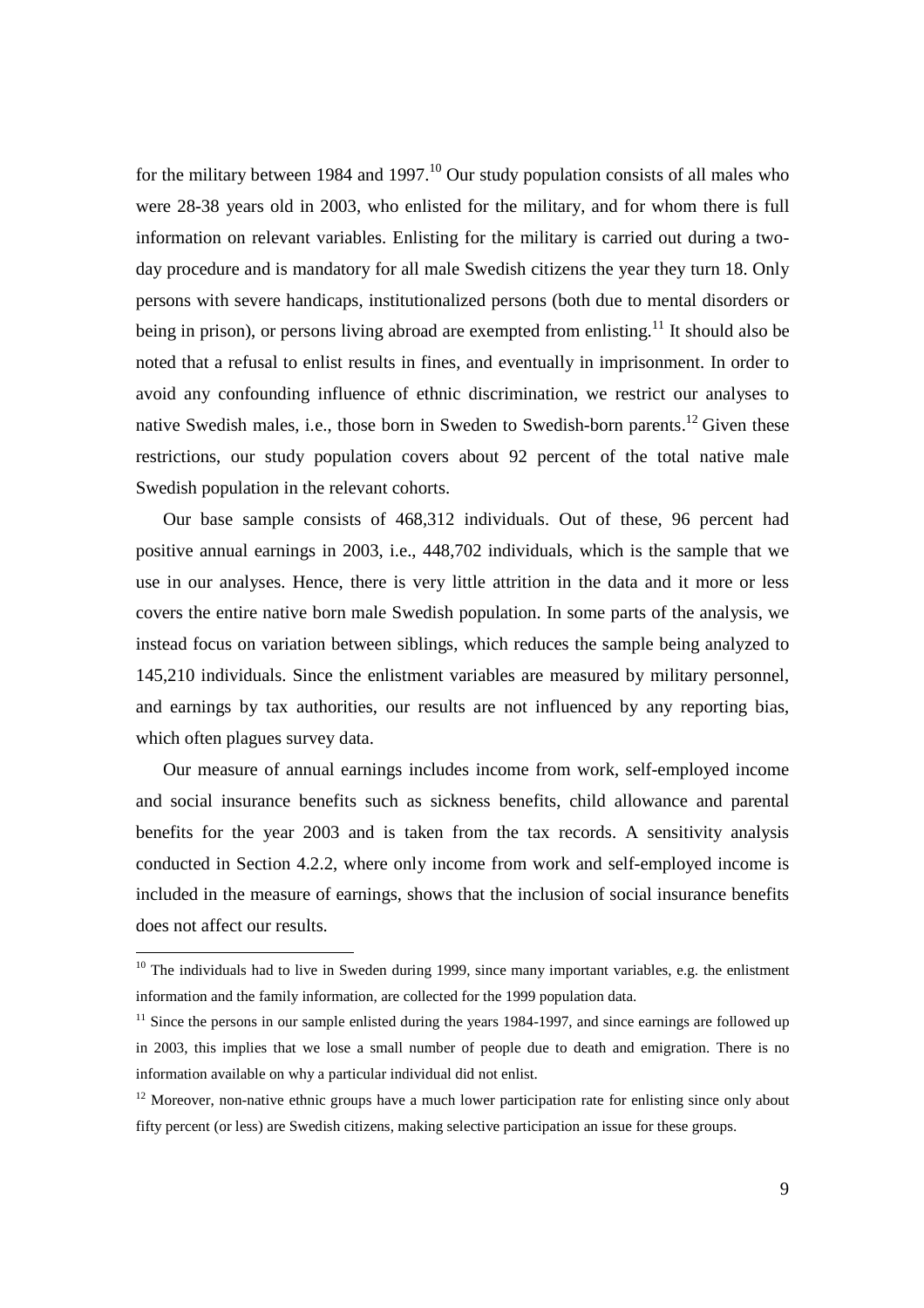Cognitive skills are measured using a test similar in style to the AFQT in the US. The test is called the Enlistment Battery 80 and includes four separate tests; Instructions, Synonyms, Metal Folding and Technical Comprehension. The separate scores of these tests are aggregated into a standard composite measure calculated by the military enlistment service, which we also use in the analyses. The measure ranges from 1 to 9. $^{13}$ 

Non-cognitive skills are measured through interviews carried out by certified psychologists employed by the Swedish army. The ultimate purpose of the interview is to evaluate the conscript's ability to perform military service and to function in a war situation. This is achieved through an assessment of the enlistee's psychological stability and endurance, capability of taking initiatives, responsibility, and social competence. The assessment results in a composite enlistment score of non-cognitive skills, ranging from 1 to 9, which we standardize and use in our analyses.

Though the original purpose of the non-cognitive skill measure used here is to evaluate peoples' suitability to serve in a war situation, it seems reasonable to assume that the character traits valued by the military psychologists (psychological stability and endurance, capability of taking initiatives, responsibility and social competence etc.) may also be appreciated and rewarded in the labor market. Indeed, this is what we find in the empirical analysis.

Our main measure of physical fitness is cardiovascular fitness. This is measured as the maximum resistance attained in watts when riding on a stationary bike during a specific time period (around 5 minutes).<sup>14</sup> The measure is often denoted as Maximum Working Capacity (MWC) and is closely related to maximum oxygen consumption (VO2max), which has been labeled as the single best measure of cardiovascular capacity

 $13$  The general intelligence factor, G, is the variable used in this study. For more information about the G factor, see Caroll (1993).

 $14$  In the cycle ergonometry test, the subject was instructed to maintain pedal cadence between 60 and 70 rpm. The test was initiated with 5 min of submaximal exercise at work rates of 75 to 175 W, depending on expected fitness. The work rate was then continuously increased by 25 W/min until volitional exhaustion. In the end, the final work rate (Wmax) was recorded. For more details on the test procedure, see Lundborg et al. (2009).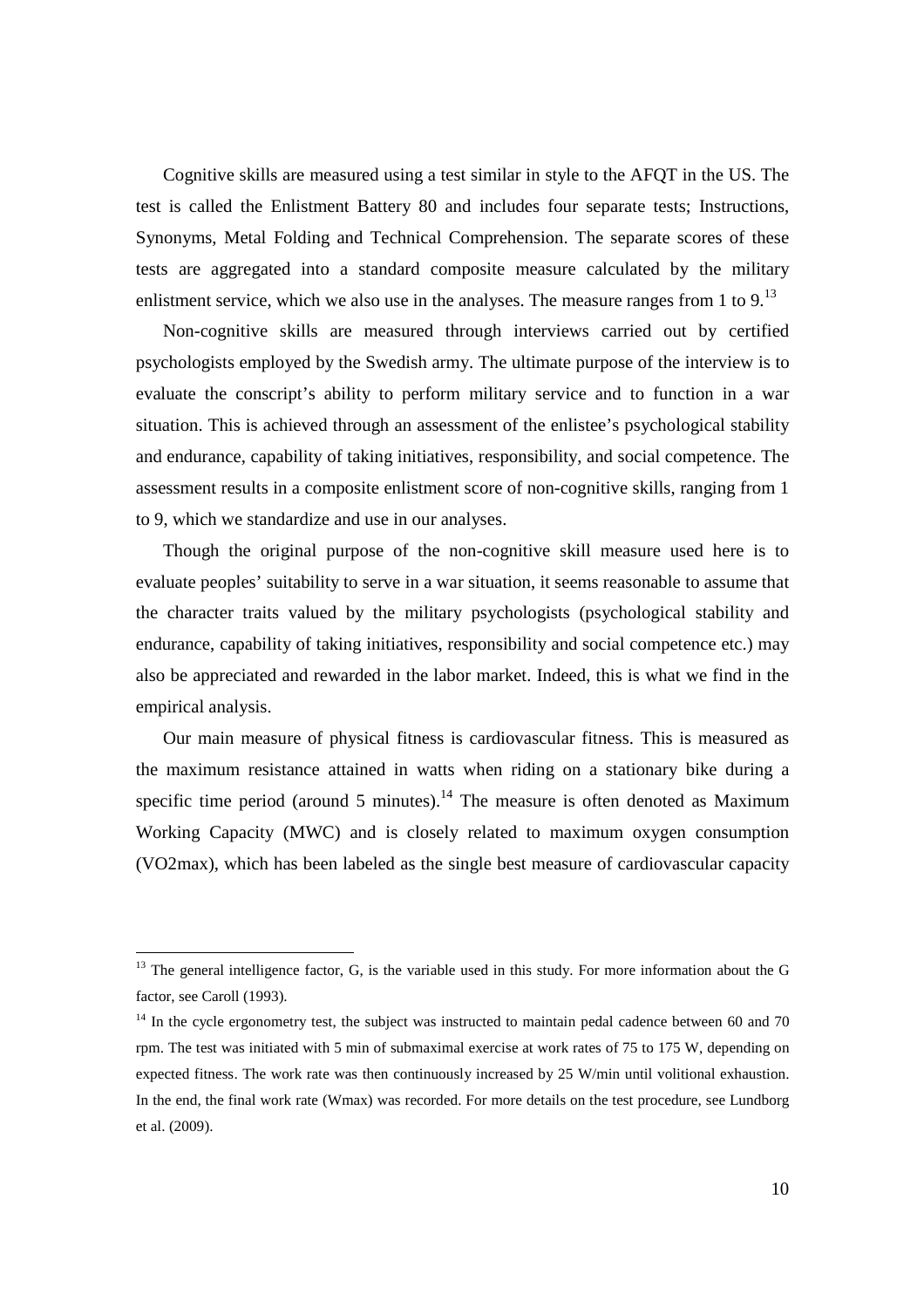and maximal aerobic power (Hyde and Gengenbach 2007).<sup>15</sup> A correlation of 0.9 between the two measures has been reported in the literature and it has therefore been concluded that MWC provides a suitable measure of cardiovascular capacity (Patton et al. 1982).

Since individual needs for energy vary with body size, our measure of maximum oxygen consumption is expressed relative to body weight. Evidence also suggests that obesity is not related to maximum oxygen consumption in absolute terms but have a strong effect on consumption per kg body weight, which is usually considered to be the best indicator of physical fitness and has been found to be an important predictor of mortality among healthy men (e.g. Sandvik et al. 1993). $^{16}$ 

 Physical strength is captured by the maximum pressure exerted squeezing a bar by the strongest hand. Measurement of handgrip strength is a valid indicator of, and commonly used to assess, overall muscle strength (e.g. Metter et al. 2002, Gale et al. 2007).

In order to construct our indicators of being underweight, normal weight, overweight, or obese, we use information on Body Mass Index (BMI, see also footnote 1). Generally, a BMI (for men) ranging between 25 and 30 is usually thought to reflect "overweight", whereas men with BMIs exceeding 30 are considered to be "obese". When it comes to "normal weight", the upper bound of 25 is commonly used whereas the definitions of the lower bound varies somewhat. Most previous studies on labour market outcomes define normal weight within the range 20-25, and low weight below 20, whereas the World Health Organization uses a lower bound of 18.5 for their "normal" weight definition (WHO 2006). In this study we employ the former definition yielding four BMI categories of low  $(<20$ ), normal (20-25), over-weight (25-30), and obese ( $>30$ ).

It should be noted that there are no strong incentives to underperform deliberately at the enlistment tests. The reason is that, for our study sample, the results of the tests had

<sup>&</sup>lt;sup>15</sup> Directly measuring maximum oxygen consumption is costly and time-consuming, meaning that indirect measures are often preferred when large numbers of people are being tested.

<sup>&</sup>lt;sup>16</sup> In contrast, *absolute* maximum oxygen consumption was shown by Lundborg et al. (2009) to explain a large share of the observed height premium in earnings. In the case of height, there are physical reasons to expect an association between height and maximum oxygen consumption in absolute terms, see Lundborg et al. (2009).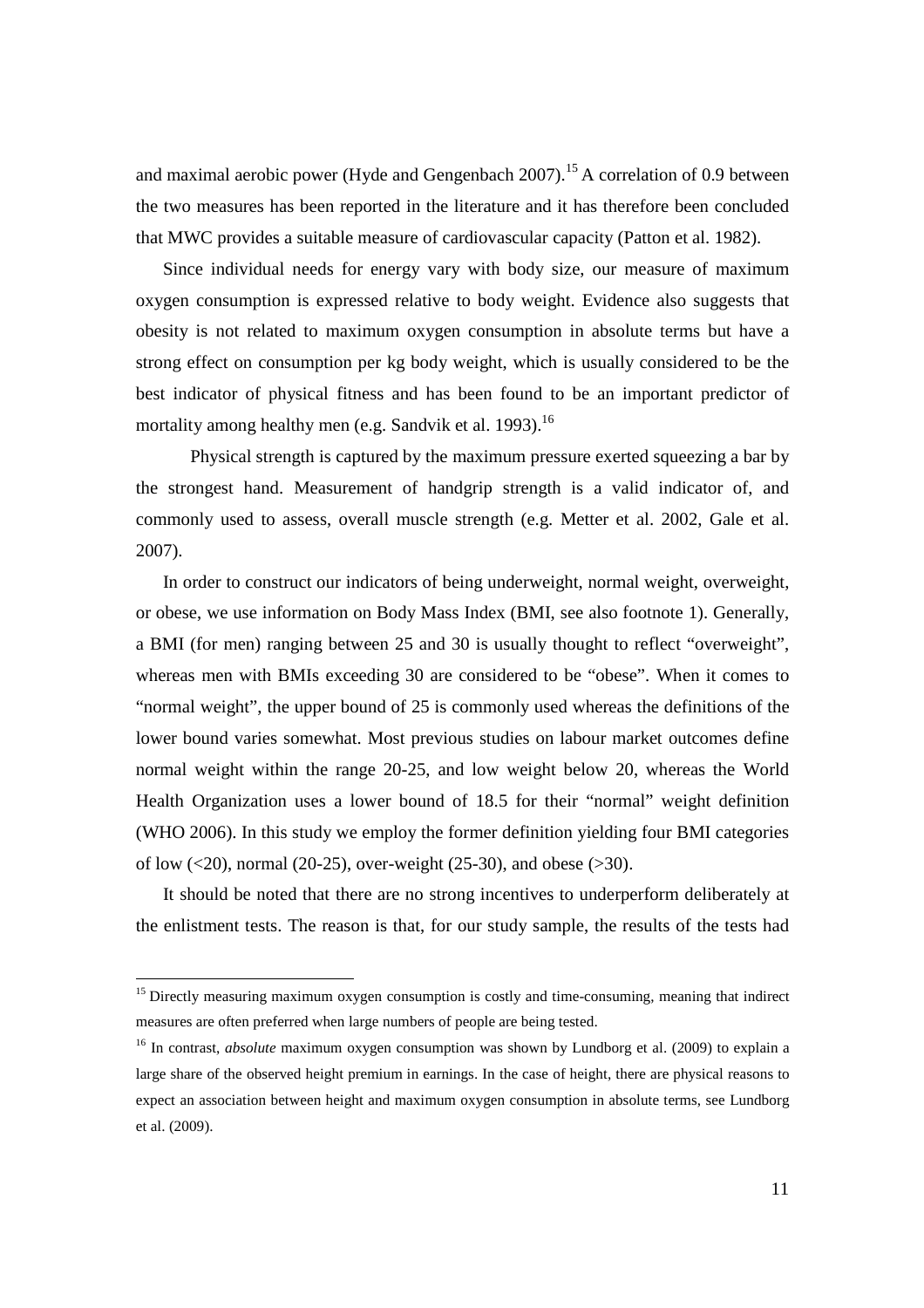no impact on the probability of doing military service or not, since almost all people that enlisted during our study period also completed military service. Instead, the test results merely influenced the individual's placement within the army, meaning that poorer results typically led to a less qualified and meriting placement. We will however perform some sensitivity tests in order to examine if suspiciously low scores on the tests have any impact on our results.

For some of the explanatory variables there is missing information. This is most common for parental education and income for which information is missing for at most 12-13 percent of the sample. When there is missing information in a variable for an individual, we have imputed the individual's data with the sample variable mean and created an additional binary variable indicator taking on the value one when information is missing and zero otherwise. The same procedure is followed for non-cognitive skill and the physical capacity enlistment variables. $17$ 

#### **\*\*\* Table 3.1 about here \*\*\***

#### *Descriptive statistics*

l

In Table 3.1 we show descriptive statistics on the key variables used in the empirical analysis, subdivided by BMI-class. The main picture that emerges is that men of normal weight on average earn more than overweight or obese men. The raw differences are quite large and a normal-weight man earns about 21 percent more than an obese man.<sup>18</sup> Overweight and obese men also fare worse when it comes to cognitive and non-cognitive skills and measures of cardiovascular fitness and muscular strength.

The bivariate associations between earnings in 2003, skills and cardiovascular fitness on the one hand and BMI (at age 18) on the other, for the full sample are illustrated in figures 1-5. The pattern of log earnings along the BMI distribution is inversely J-shaped, with earnings peaking at a BMI-level of 22, which is in the midst of our "normal weight" BMI range (see Fig 1).

 $17$  For these last three variables less than 0.1 percent of the population has missing information.

<sup>&</sup>lt;sup>18</sup> Mean logarithm earnings for men of normal and obese BMI are 12.35 and 12.16, respectively.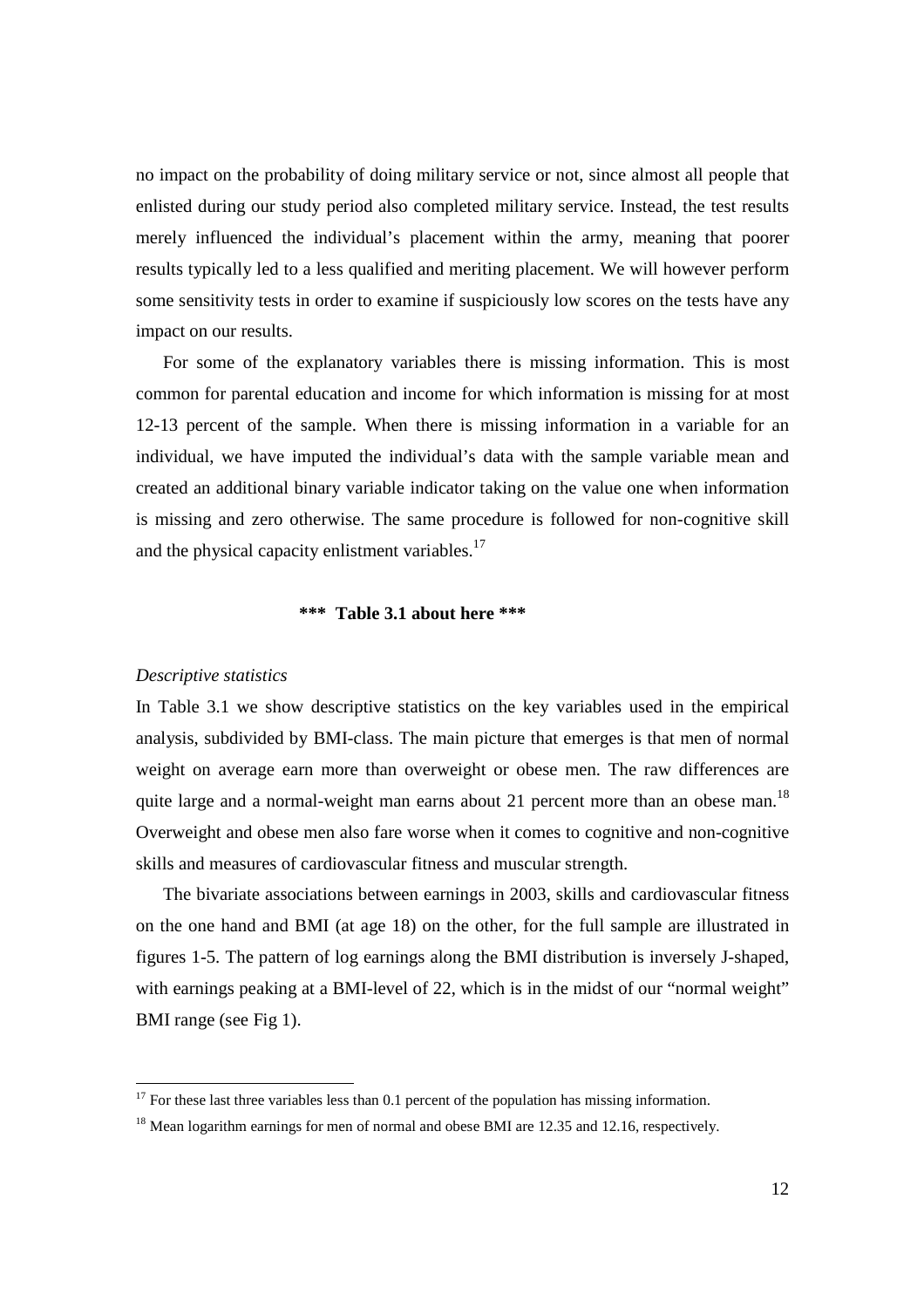#### **\*\*\* Figure 1 about here \*\*\***

Interestingly, the connection between earnings on the one hand, and cognitive noncognitive skills, follow a very similar pattern, as shown in Figures 2 and 3. Cognitive skills peak at a somewhat lower BMI-level that earnings, whereas non-cognitive skills peak at about the same point as earnings, i.e around a BMI of 20.

### **\*\*\* Figure 2 about here \*\*\* \*\*\* Figure 3 about here \*\*\***

Turning to physical fitness, we obtain a somewhat different pattern, where cardiovascular fitness is relatively constant up to a BMI level of 21, but then decreases rather linearly and steeply through the rest of the BMI span (fig 4). For muscular strength, the association with BMI is less clear (see fig 5). The relation is positive up to a BMI level of about 25 but is rather constant thereafter.

In the bivariate analyses, there is thus a clear connection between BMI and earnings, and also between BMI, on the one hand, and important supply side factors such as physical as well as cognitive and non-cognitive capabilities, on the other. In the empirical section, we will try to unravel whether, and to what extent, these capabilities may be associated with the observed obesity penalty in earnings.

### **\*\*\* Figure 4 about here \*\*\* \*\*\* Figure 5 about here \*\*\***

#### **Method**

 $\overline{a}$ 

In our empirical specification, we follow Neal and Johnson (1996) and only include variables determined in advance of entering the labor market. Controlling for factors like occupation, post-secondary education, and marital status may result in an underestimation of the obesity penalty, if part of it works through obese people sorting themselves into certain occupations, education levels or marital statuses.<sup>19</sup> Our main earnings

 $19$  A similar argument was put forth by Case and Paxson (2008), analysing the height premium in earnings.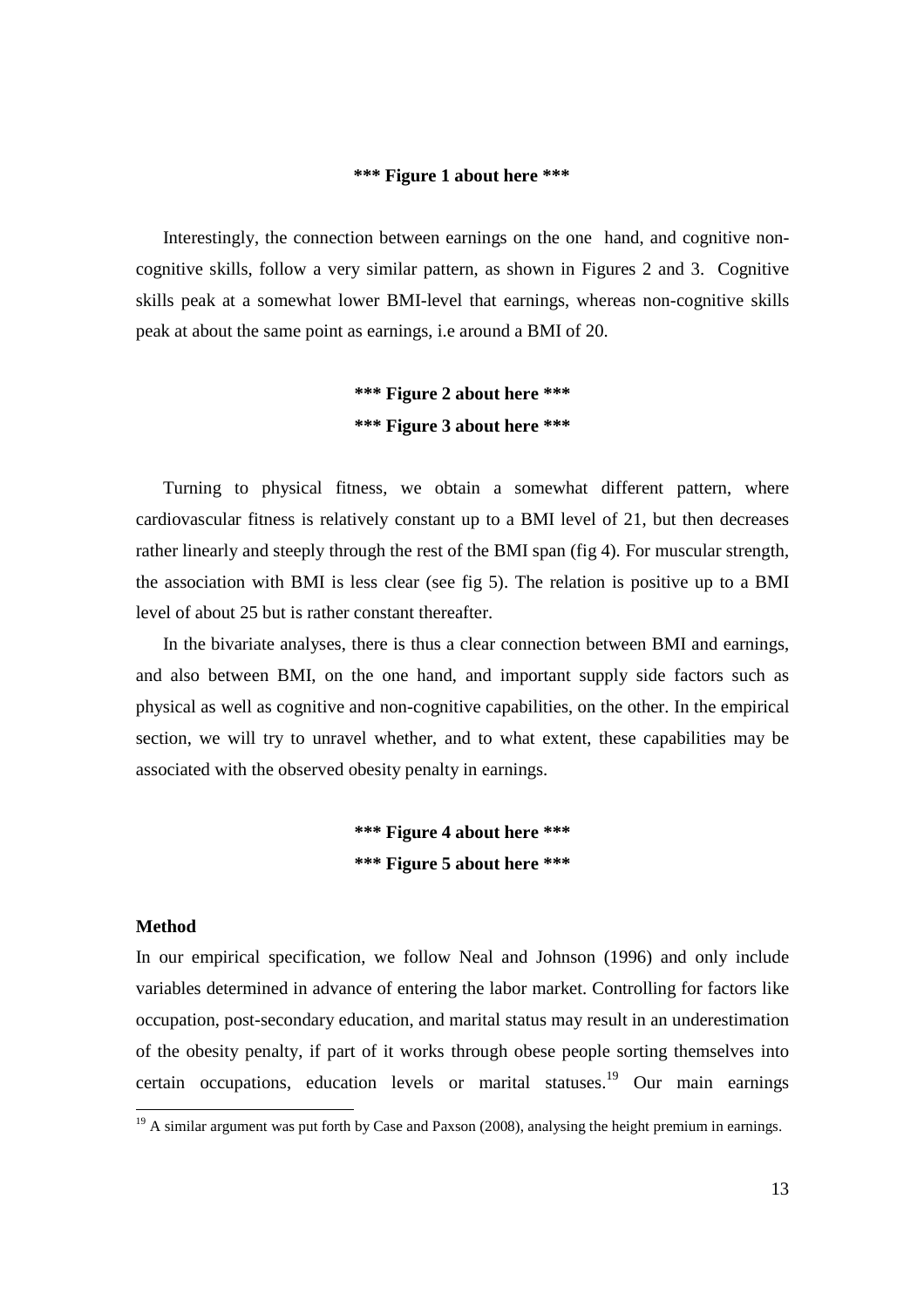specifications therefore only include our measures of skills and physical capacity together with parental characteristics, such as education and earnings. Equation 1 shows the model being estimated for the total population data using ordinary least squares:

1) 
$$
ln y_i = a + b * W_i + c * X_i + d * F_i + e_i
$$
,

where  $lny_i$  denotes log earnings for individual *i*,  $W_i$  is a vector of dummy variables indicating underweight, normal weight, overweight, and obesity, *X* is a vector of controls for the individual characteristics measured when enlisting, and *F* a vector of the parental characteristics. The model is altered by including different sets of variables into *X*. Our second specification controls for unobserved family and parental characteristics by estimating a sibling fixed effects model:

$$
2) \qquad \ln y_{ij} = a + bW_{ij} + c^*X_{ij} + f_j + e_{ij}
$$

where  $i\bar{j}$  is an index for individual  $i$  in family  $j$  and  $f_j$  represents family fixed effects capturing family characteristics common to all siblings within the same family, while  $e_{ii}$ represent an individual specific error term. Identification of the coefficient *b* thus relies upon sibling variation in BMI classification at age 18. In this specification, the estimate of *b* should not be subject to any bias due to the influence of family-level unobservable factors.

 We believe that the possibility to run sibling fixed effects models is an important strength, since a lot of the unobserved factors that one perceives to be important for becoming obese as a teenager are likely found at the family level. The same unobserved factors may also directly relate to earnings, in which case our estimates that relies mainly on between-family variation would be biased. Sibling teenagers, however, are likely to share important unobserved factors such as food supply in the home, family patterns of physical activity, but they are also likely to attend the same school and thus face the same school environment and neighbourhood characteristics. Since the influence of some of these environmental factors are taken out in our fixed effects model, we are left with variation in obesity that is due to non-share genes affecting obesity and non-shared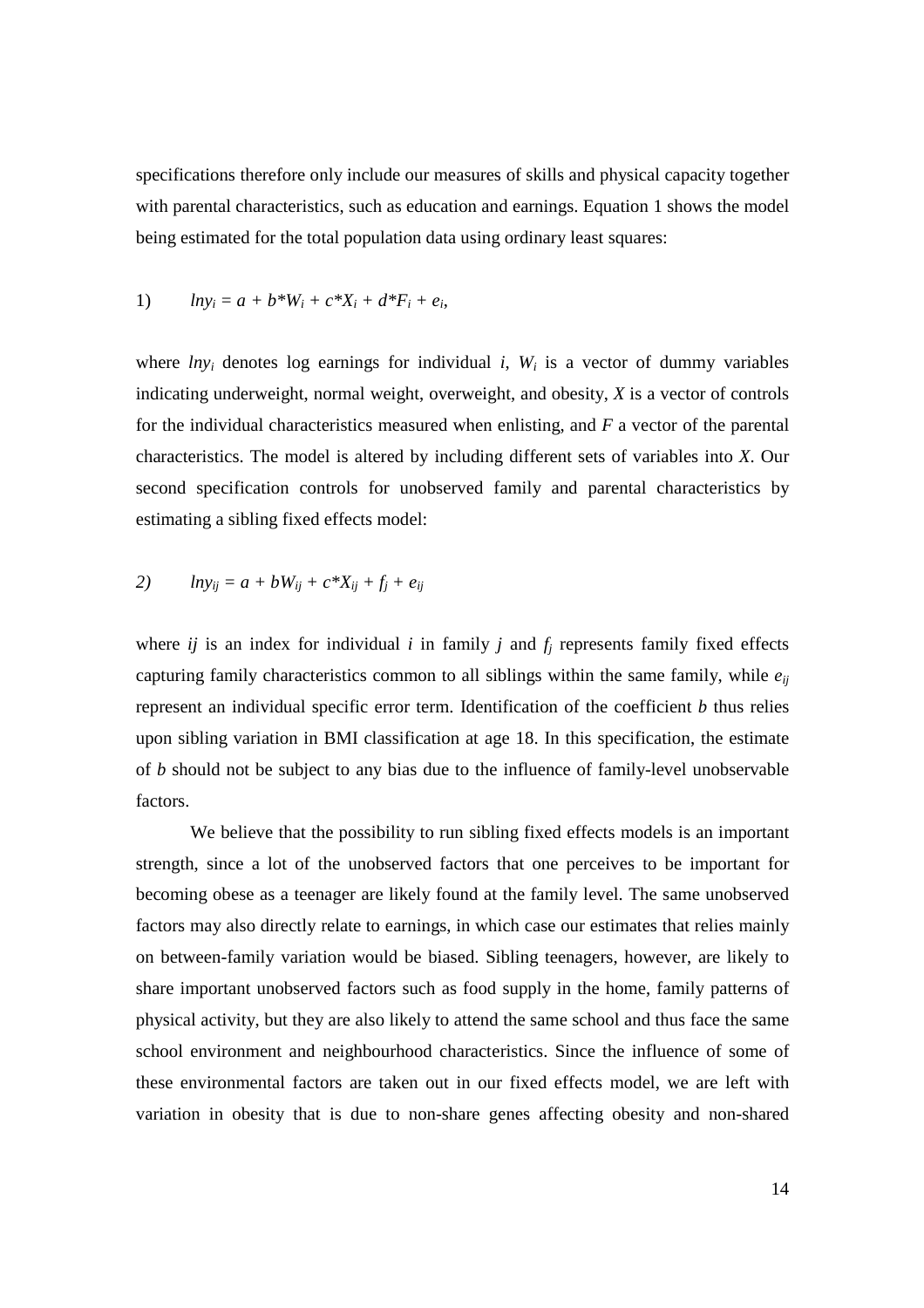environmental factors. We think it is reasonable to assume that environmental factors should be more important for the variation in obesity across families, whereas genetic factors should be more important within families, where the members to a greater extent share a common environment.<sup>20</sup> If true, our sibling approach would thus generate estimates of the obesity coefficient that mainly measures the impact of genetically induced variation in teenage obesity. In such a case, it is also interesting to note the "genetic lottery" which means that within a family, it is random which child inherits a particular gene.<sup>21</sup>

In our OLS regressions, we control for age fixed effects, which picks up any nonlinearity in the age profile for earnings but also any changes in the measurement of the enlistment variables from year to year. Since 99 percent of the conscripts enlisted at age 18 or 19 (86 and 13 percent, respectively) the age fixed effects also pick up anything specific for the year the conscript enlisted. It is therefore reassuring that the results are insensitive to how we handle the age and age-when-enlisting variables, that is, including additional controls for age (fixed effects) when enlisting, or only including a control for linear age, does not change the results at all.

#### **4. Results**

 $\overline{a}$ 

#### **4.1 Explaining the obesity penalty**

#### *4.1.1 Results for the total population data*

We start out with the full set of 448,667 observations and first ask ourselves if there is any significant association between obesity and earnings in our data. Our first earnings regression only includes our BMI classification and age as explanatory variables (Model A in Table 4.1). The results show a large and significant obesity earnings penalty of 18.3 percent. This is larger than any estimated male obesity penalty in the previous literature that we are aware of. In contrast to most earlier studies, however, it should be

 $20$  A number of studies have provided evidence, suggesting that up to 70% of the variation in obesityrelated measures, such as those based on body mass index, skinfold thickness, fat mass and leptin levels, is inheritable (see Grilo and Pogue-Geile 1991, for an overview). This fraction is likely higher within families, where the members face a more similar environment than two random members of the population.

<sup>&</sup>lt;sup>21</sup> To be specific, a gene consists of two alleles, where a child randomly inherits one of the two alleles from each parent at the time of conception (see for instance Fletcher and Lehrer 2009).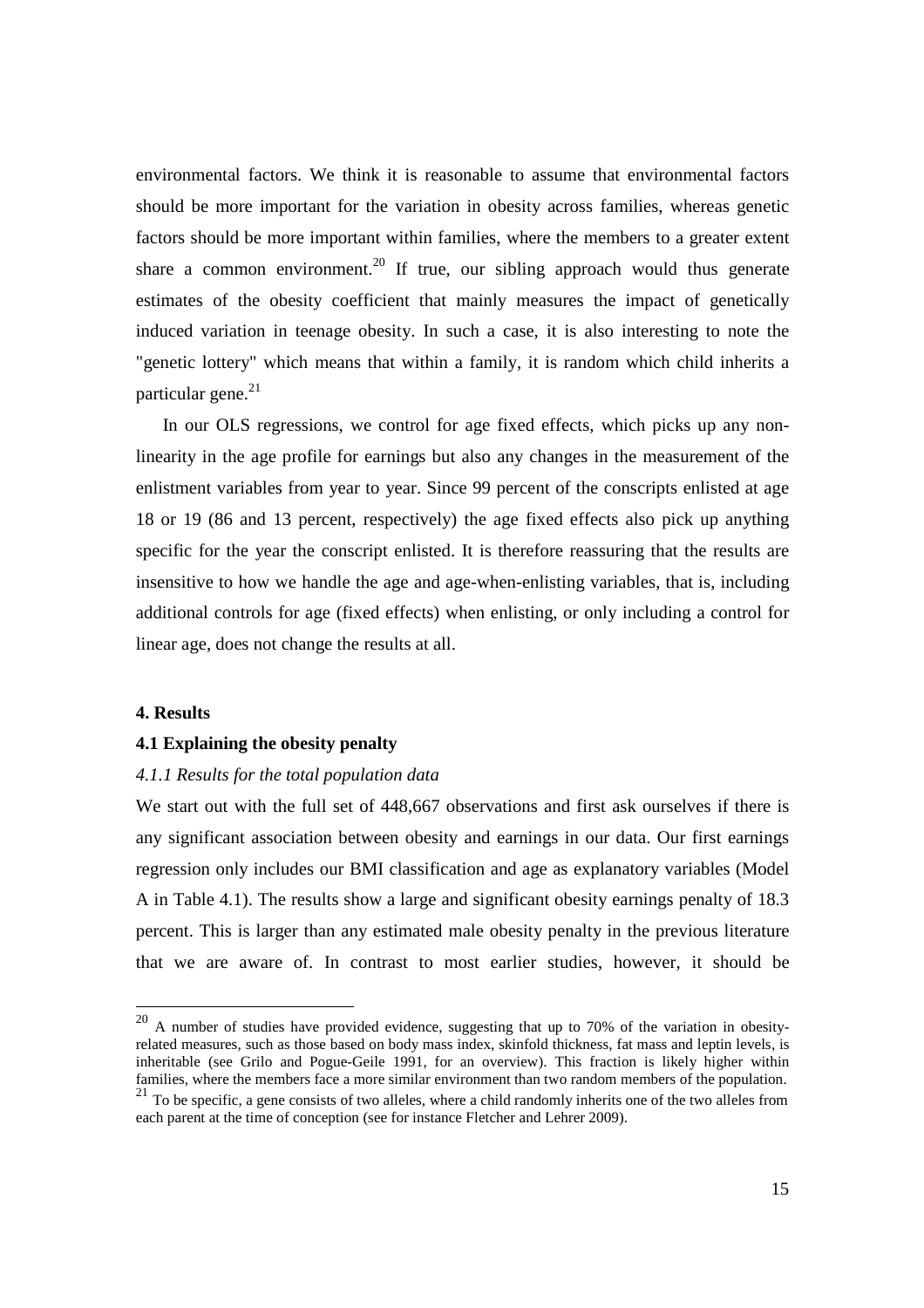remembered that that we do not condition on any other intermediate factors, such as education, occupation, or marriage, since we want to allow the obesity penalty to run exactly through these channels.

The estimated raw obesity penalty of 18 percent may still be perceived as surprisingly large. To put it into perspective, it could be noted that the estimated return to an additional year of schooling in Sweden is about 6 percent. The obesity penalty thus corresponds to three years of schooling, which is equivalent to a university bachelor degree. While our estimated obesity penalty is larger than most previous estimates for males, it should also be remembered that we consider obesity at age 18, whereas most previous studies consider obesity at older ages. As discussed in the introduction, any causal effect of obesity may be rather different depending on at which age the effect is considered at.

If being overweight or obese is associated with shorter stature, one may be worried that the omission of height would bias the coefficient of overweight or obesity downwards. The reason is that it is well established that height is positively associated with earnings (see e.g. Case and Paxson 2008 and Lundborg et al. 2009). The inclusion of height in the regression does not affect the results to any important extent, however, as we show in Model B. Moreover, controlling for parental characteristics in the form of education and earnings only reduces the obesity penalty to 15.4 percent (see Model C). Hence, the estimated obesity penalty does not seem to reflect that obese persons are more likely to come from more disadvantaged families, in terms of parental characteristics.

The estimated obesity penalty of 15.4 percent constitute the starting point of our analysis. Building on the recent evidence of strong associations between obesity on the one hand and mental and physical skills on the other, we next argue and show that the obesity penalty in fact is completely explained by other factors than obesity in itself. This leaves little room for explanation such as discrimination of obese people on the labour market. We show this by expanding Model C by these other factors one by one (Model D – G) and finally by including them together (Model H). In the row denoted "Reduction (%) in original (Model C) obesity penalty", we show how much the estimated obesity penalty decreases, in each of the Models D through H in comparison with Model C.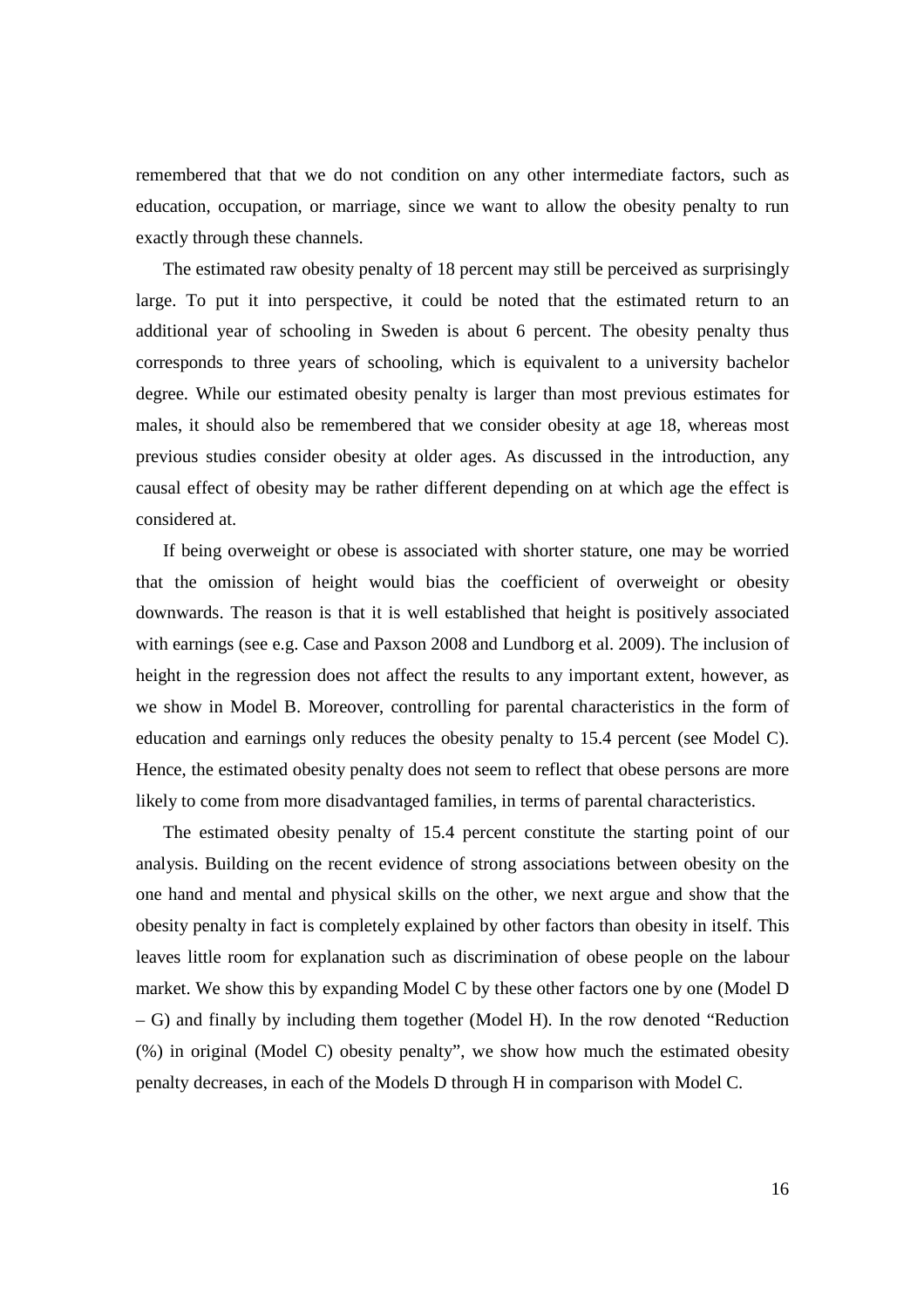We start by controlling for cognitive skills, which reduces the obesity penalty by one fifth, or from 15.3 percent to 12.2 percent (Model D). Cognitive skills are also clearly related to earnings, as a one standard deviation increase in the score is associated with 10.5 percent higher earnings. When we control for non-cognitive skills, however, the obesity penalty is reduced by more than 50 percent, to 7.2 percent. In fact, non-cognitive skills are in themselves an even more important predictors of earnings than cognitive skills and a one standard deviation increase in non-cognitive skills increases earnings with 13.3 percent (Model E). If we include both cognitive and non-cognitive skills at the same time, the obesity penalty is reduced by 58 percent (not shown).

The results so far thus suggests that it is not only obesity per se that explains why obese teenagers are doing worse on the labour market as adults compared to their nonobese counterparts and that part of the story is that that they simply bring worse cognitive and non-cognitive skills to the market. We will next show, however, that while these mental skills are important in explaining the obesity penalty, there is another factors that may be of even of greater importance; physical fitness.

Our main measure of physical fitness, and thus long-run health, is cardiovascular fitness. In Model F, we show that controlling for it virtually wipes out the estimated obesity penalty, which is now only 0.1 percent. Note also this variable is a significant and important predictor of earnings in itself, where a one standard deviation increase in physical fitness scores increases earnings by 4.1 percent. As discussed in Background section, this could reflect part of the market reward to good health and physical fitness

The fact that controlling for physical fitness wipes out the obesity penalty merits some further discussion. First of all, it should be remembered that the result is obtained while deliberately not controlling for cognitive and non-cognitive skills. If the bicycle test is related to motivational factors, the test result may therefore obviously partly pick up such factors. Moreover, performing well at the test requires some discipline, endurance, and perhaps some competitive spirit. These factors remind very much to some of the factors tested for in the test of non-cognitive skills. If the physical test score picks up such non-cognitive factors, one would therefore expect the coefficient of the bicycle test score to decrease in magnitude as one controls for the non-cognitive test score. This is indeed what we find and the coefficient decreases from 7.7 percent to 2.6 percent, when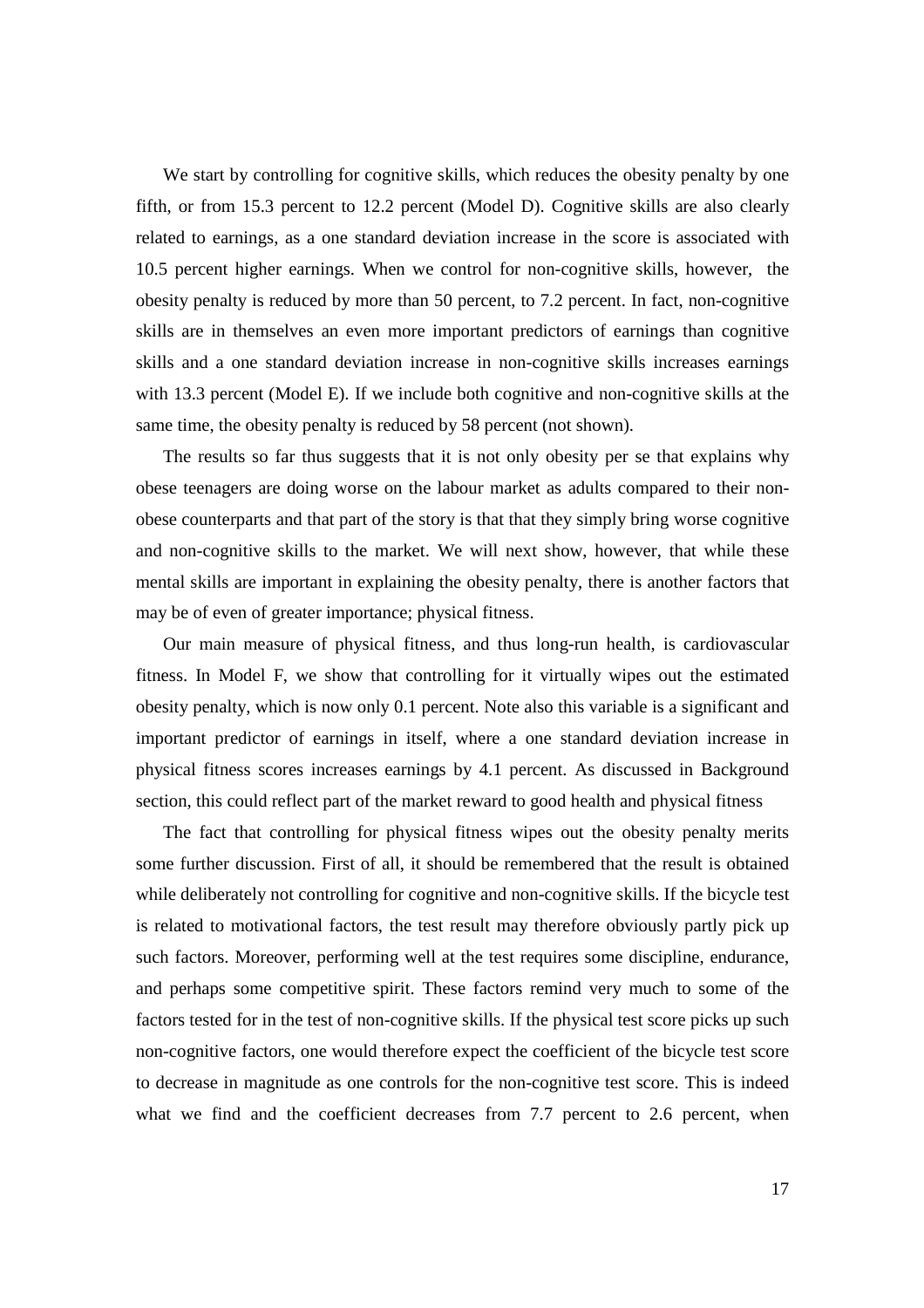including the non-cognitive test score (not shown but available on request). The coefficient of the bicycle test score in column F should therefore be interpreted as picking up the combined influence of physical fitness and some non-cognitive factors.

Second, the result relate to the discussion about participation in social activities that build skills and human capital. The strong link between obesity and fitness suggests that obese teenagers are unlikely to participate in most sport activities, at least with any success. Physical fitness may partly proxy for sport participation in sports, which is an activity that may yield rewards on the labour market, as argued by Persico et al. (2004) for instance.

Another worry is that obese persons will exhibit a very limited range of test values on the physical fitness test, so that the scores of obese persons essentially measures the same as being obese. The raw correlation between BMI and physical fitness score is only -0.4, however. Moreover, a histogram of the test scores in the obese group reveal that there is substantial variation in test scores in the obese group and that the scores range from bottom to the top (Appendix B).

What about other physical measures? As we show in Model G, muscular strength does not affect the obesity penalty to any important extent. This is not all too surprising, however, given the low correlation between handgrip strength and BMI shown in the earlier figures. In fact, when we control for handgrip strength, the obesity penalty slightly increases to 16.2 percent. Since handgrip strength seems to be positively rewarded on the labour market, and since there is a weak positive association between handgrip strength and BMI, the result is not that surprising.

In model H, we then bring all the personal supply side characteristics together (last column of table 3.1). The estimated obesity penalty now shrink to 2.7, a decline by 82 percent. This is less than the reduction in the obesity penalty obtained in Model F, but we now also account for muscle strength, which somewhat increases the obesity penalty. To sum up, about four fifths of the observed obesity penalty in earnings could be explained by supply side characteristics measured at age 18.

#### **\*\*\* Table 4.1 \*\*\***

#### *4.1.2 Results for siblings*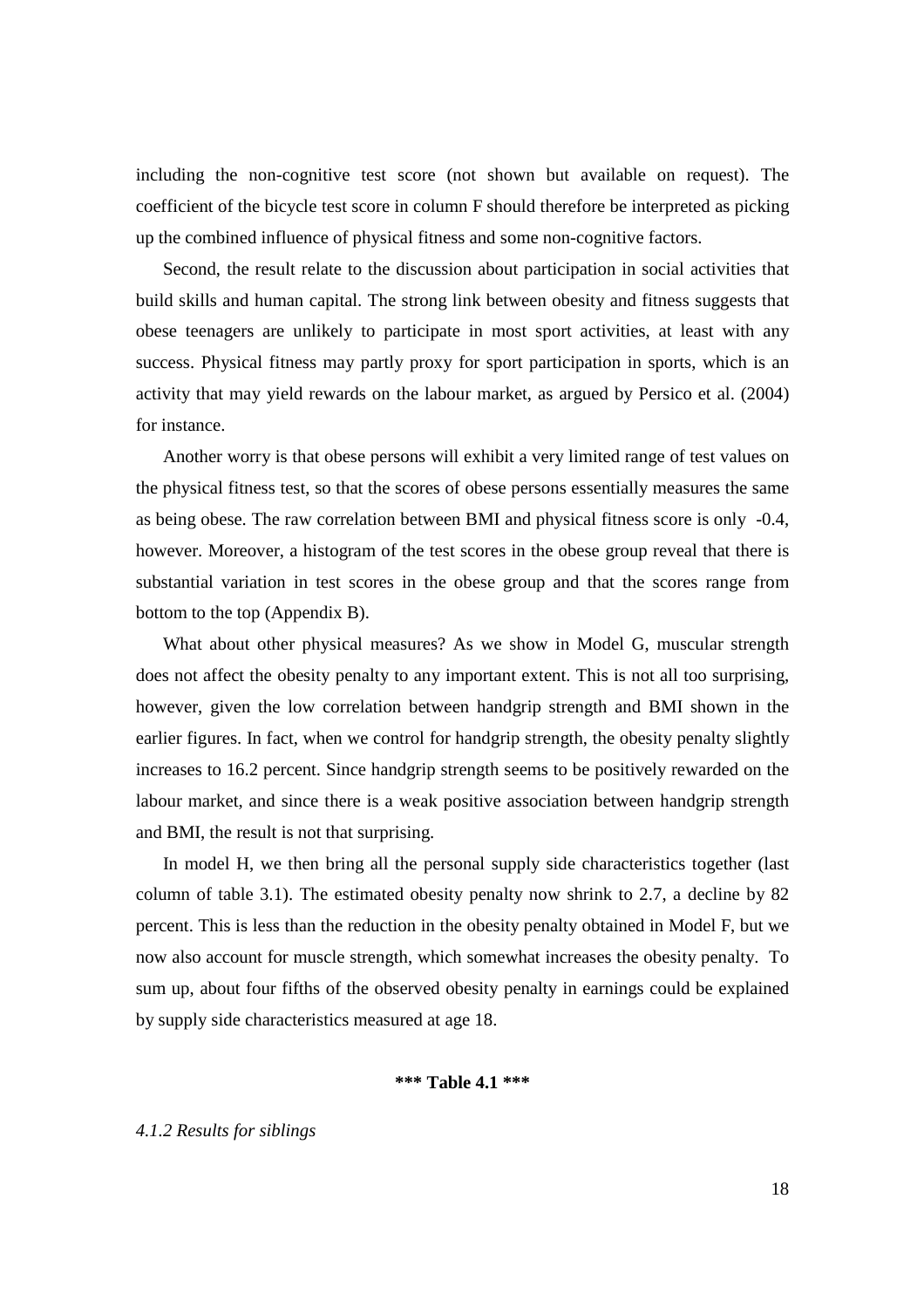The results presented so far do not take into account that, apart from parental earnings and education, our included control variables may reflect the influence of certain omitted and unobserved variables that are correlated with these controls. Both mental and physical skills may for instance be related to resources at the family or neighbourhood level that are not picked up by observed parental schooling and earnings. As we showed in the descriptive statistics, obese persons comes disproportionally from families with less income and schooling compared to non-obese persons and it is therefore not farfetched to assume that obese persons also differ in other aspects from non-obese persons. Moreover, it is possible that some of the skills that we consider are more associated with family background than others.

 Our data provides us with an excellent opportunity to test for such unobserved influences at the family level, through the sibling linkages. The sample of siblings is also very large, 145,193, ensuring that we will be able to precisely estimate the coefficients despite relying on sibling-variation in obesity. By imposing sibling fixed effects in our analysis, we net out the influence of all confounding influences at the family level, such as family wealth and parental characteristics.

 Before embarking on our analyses using family fixed effects, we want to be sure that our sibling sample is comparable to our main sample. We therefore start by estimating the raw obesity penalty, without imposing any sibling fixed effects. As we show in Model A of Table 4.2, the resulting estimate, 17 percent, is very similar to the corresponding estimate obtained for the full sample. This is reassuring and expected, since there is no reason to believe that our sample of sibling should be very different from our main sample.

 Before including our skills measures, we next proceed by introducing sibling fixed effects (see Model B in table 4.2). This if of interest in its own right, since the resulting change in the obesity penalty shows how much of the penalty is explained by factors shared by the siblings. Model B shows that accounting for sibling fixed effects reduce the obesity penalty by almost 50 percent, 9 percent. This illustrates the importance of factors operating at the family-level and also suggests that the skills that explained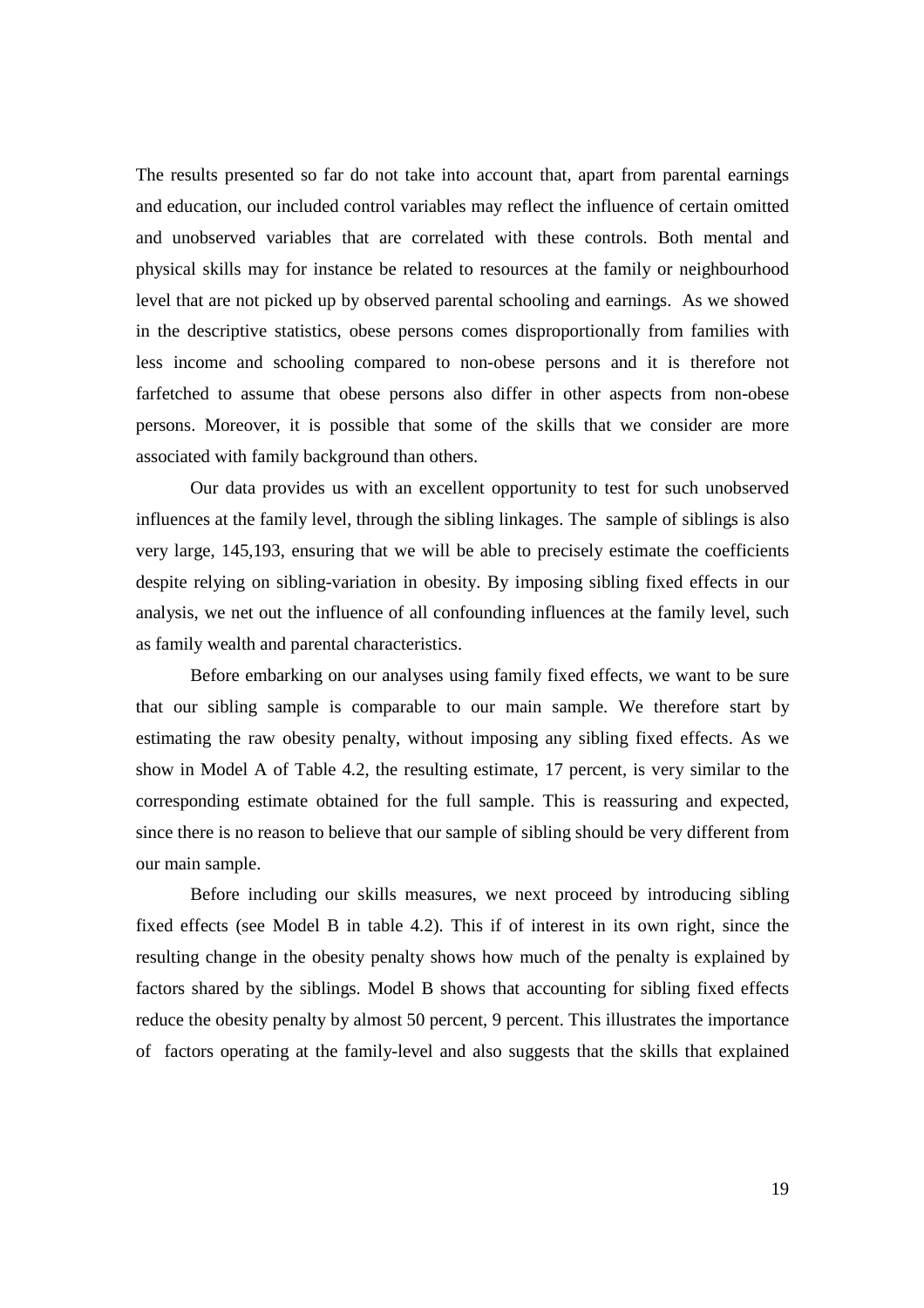such a large portion of the obesity penalty in the previous section may to some extent reflected the influence of unobserved factors at the family level. $^{22}$ 

We next move on to add the various controls to our fixed effects regressions. As in the main sample, adding height (Model C) to the regression leaves the obesity premium unaltered. In model D, we then add cognitive skills, which again reduces the obesity penalty but this time only by about one sixth to 7.6 percent. Non-cognitive skill (Model E) reduces the obesity penalty by more than 40 percent, to 5.2 percent. When we account for both cognitive and non-cognitive skills, the obesity penalty is reduced by 46 percent, which is somewhat less compared to the 58 percent reduction obtained for the full sample. The main result, that non-cognitive skills explain substantially more of the obesity penalty than cognitive skills, remain, however.

In Model F, we then includes our measure of cardiovascular fitness, which again in essence eliminates the obesity penalty, which now amounts 0.2 percent. This implies that these penalties are reduced by about 98 percent when cardiovascular fitness is controlled for. As in the full sample, we again find that muscular strength does not reduce the obesity penalty in earnings.

Finally, in model H, we include all the controls simultaneously. The obesity penalty is now reduced to 1.5 percent and is insignificant. We are thus now able to explain the entire obesity penalty by supply-side factors that vary between sibling within families. These results also in general confirm the results obtained for the full sample. Next, in order to further check the robustness of our results, we turn to a number of different sensitivity analyses.

#### **\*\*\* Table 4.2 \*\*\***

#### **4.2 Sensitivity analysis**

 $\overline{a}$ 

 $22$  Although it is well known that imposing sibling fixed effects exaggerates the downward bias resulting from classical measurement errors in an explanatory variable, we believe that this is unlikely to be the whole explanation, since height and weight are not self-reported but measured by the staff at the enlistment sites.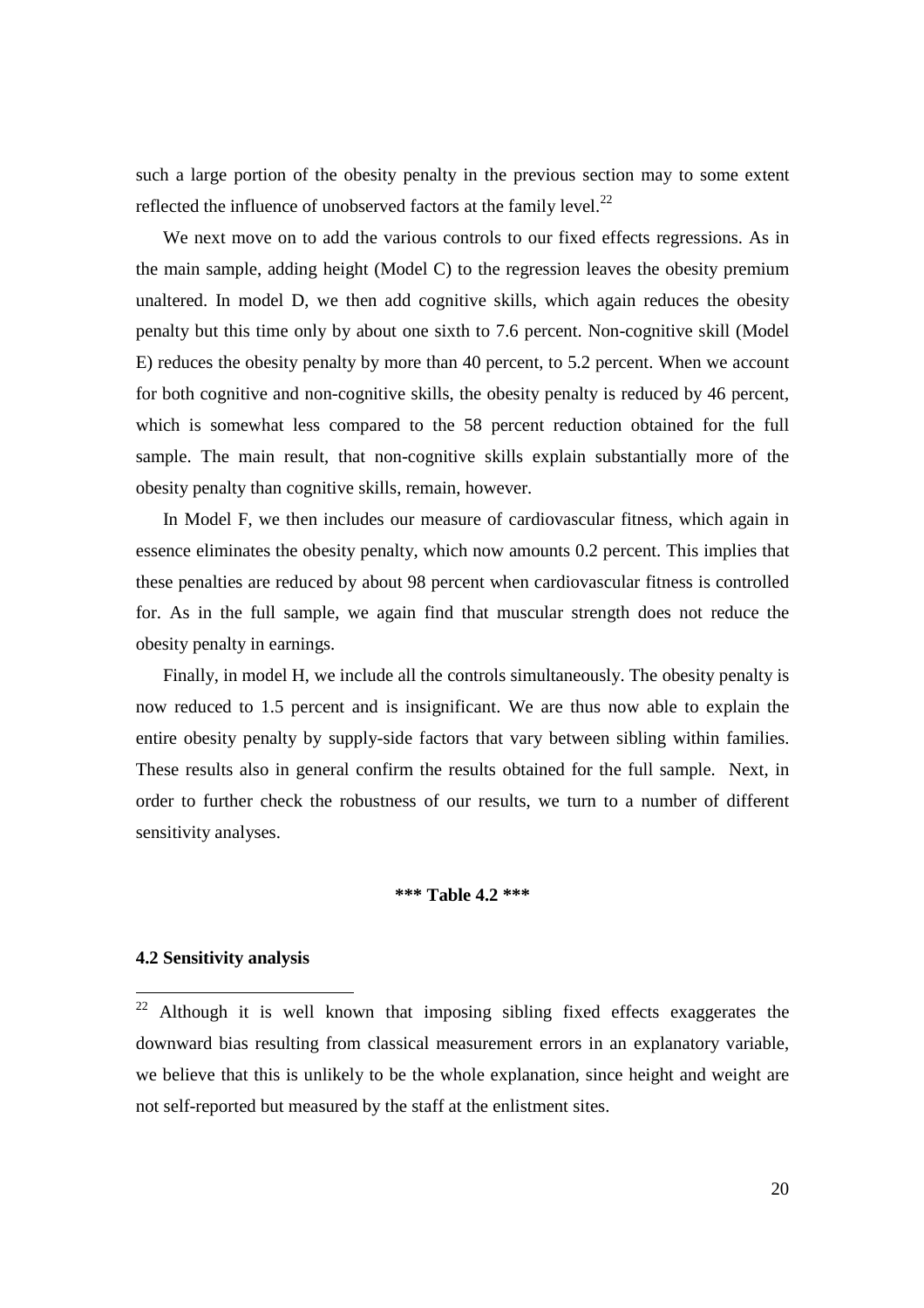#### **4.2.1 Sensitivity analysis of the impact of different earnings definitions**

We start our sensitivity analysis by considering to what extent the results are sensitive to outliers in earnings and to the definition of earnings. In particular, we examine whether or not the results are sensitive to the existence of extreme earnings and low earnings (below a 100' SEK). In these analyses, we use the sibling sample and compare the results for the obesity penalty to those obtained in models C and H of Table 4.2. The results are presented in Table 4.3.

#### **\*\*\* Table 4.3 \*\*\***

#### *Top coded earnings*

In the first column (i) of Table 4.3, we first replicate the estimates from Table 4.2 (Model C and H) are replicated in order to make comparisons easy. In the second column (ii), we then show the corresponding estimates when we top code annual earnings to  $500'$  SEK.<sup>23</sup> The BMI gradients in earnings resulting from this restriction are strikingly similar to the original ones, indicating that a skewed distribution of extremely high earnings towards people of normal weight is not driving the results of Section 4.2.

#### *Hourly wage or hours worked?*

Since our measure of earnings does distinguish between the hourly wage rate and hours of work, we are not able to directly assess to what extent the obesity earnings penalty originates from variations in wage or hours of work. In order to say something about this, we draw on previous results by Antelius and Björklund (2000). They show that by excluding earnings below a threshold value of 100,000 SEK (approximately 10,000 euro) when analyzing annual earnings based on tax records in Sweden, one receives a return to education similar to the one obtained from analyzing hourly wages. If this result can be generalised to the present study, estimating the models including only those whose earnings are above 100,000 SEK should give us a weight penalty that more closely reflects the corresponding penalty in the wage rate. Under this presumption we conducted

 $\overline{a}$ 

 $23$  This corresponds to about 50,000 Euros.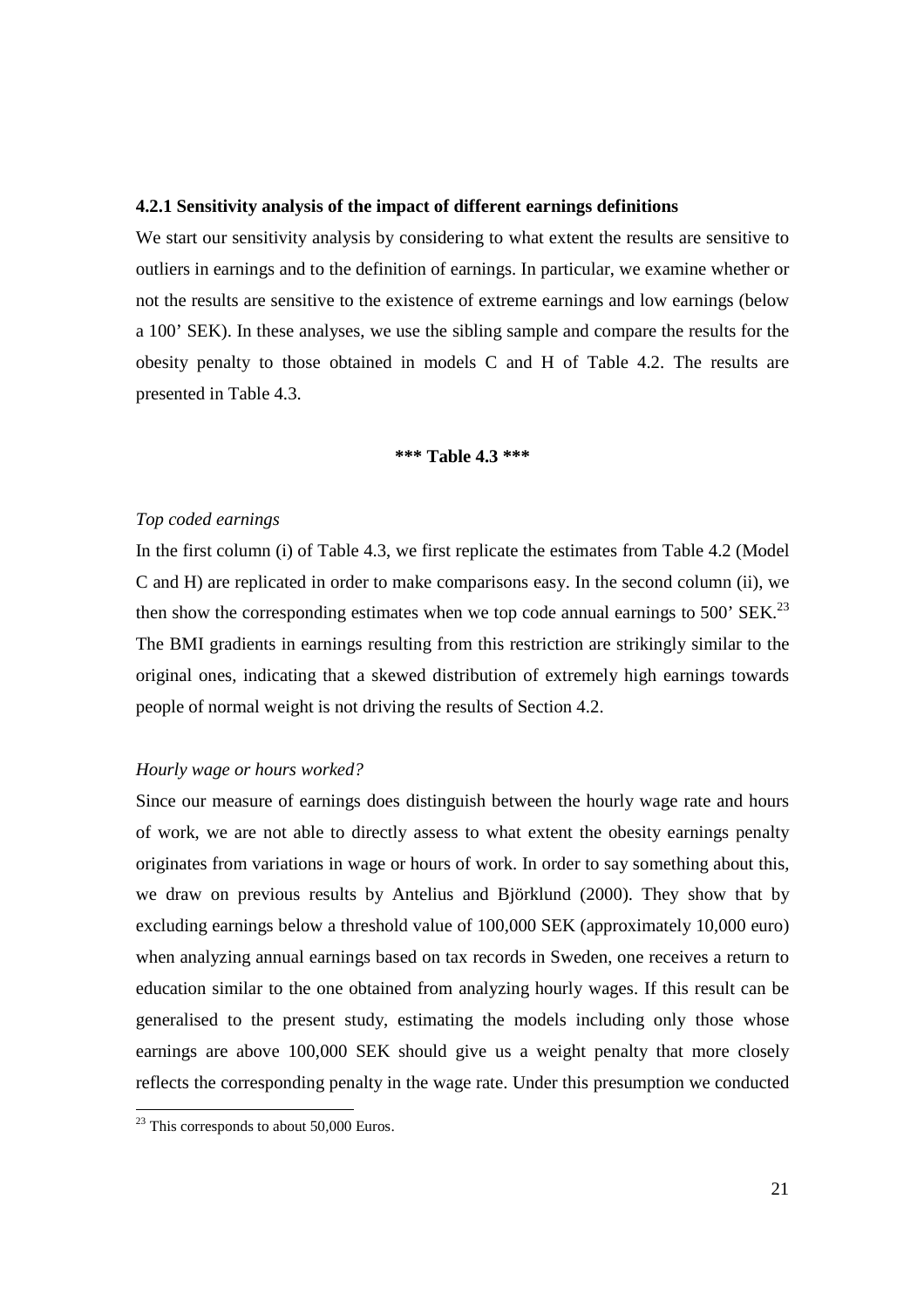a sensitivity analysis, where we excluded those with earnings below 100,000 SEK (12,312 individuals, or 8 percent, of the sample, see column (iii) of Table 4.5). As shown in model C, the obesity penalty now becomes less pronounced and shrinks from 9.1 to 4.8 percent.

 The smaller obesity penalty may be interpreted in two ways. First, it may indicate that part of the obesity penalty in earnings is due to larger fractions of obese men spending relatively fewer hours working. Part of the obesity penalty in earnings would then be explained by obese men working less, due to their lower mental and physical skills. Second, it may suggest that the association between obesity and earnings is more pronounced for low earners. While we are not able to directly distinguish between these two explanations, it should be noted that we are still able to explain the entire obesity by our supply-side characteristics, as shown in Model H.

#### *Enlistment "fakers"*

We next address the possibility that some people may deliberately underperform during the various enlistment tests. One reason for such underperformance to occur would be if the recruits believe that they will be able to escape from certain positions in the army by performing poorly on the tests. For instance, those scoring above average on the cognitive test were also evaluated on leadership skills and therefore ran the risk (or chance) of serving more months in a leadership position. Hence, in order to minimize the risk of being appointed to a higher rank and longer duty, a strategy could be to deliberately score low on the cognitive test. Remember, however, that performing poorly would not make it possible for the individual to skip military service and would only affect the positions reached in the army, where poorer test scores in general leads to less qualified positions. In that sense, we believe that the incentives to underperform are rather weak. If the propensity to underperform does vary with BMI, however, our results may be biased.

 To address these concerns, we checked the sensitivity of our results by excluding those with very low test scores on the tests for cognitive ability, non-cognitive ability, and physical fitness. Thus, we excluded every enlistee scoring a 1 or a 2 on the cognitive and non-cognitive test, which means excluding those 5-10 percent with the lowest scores,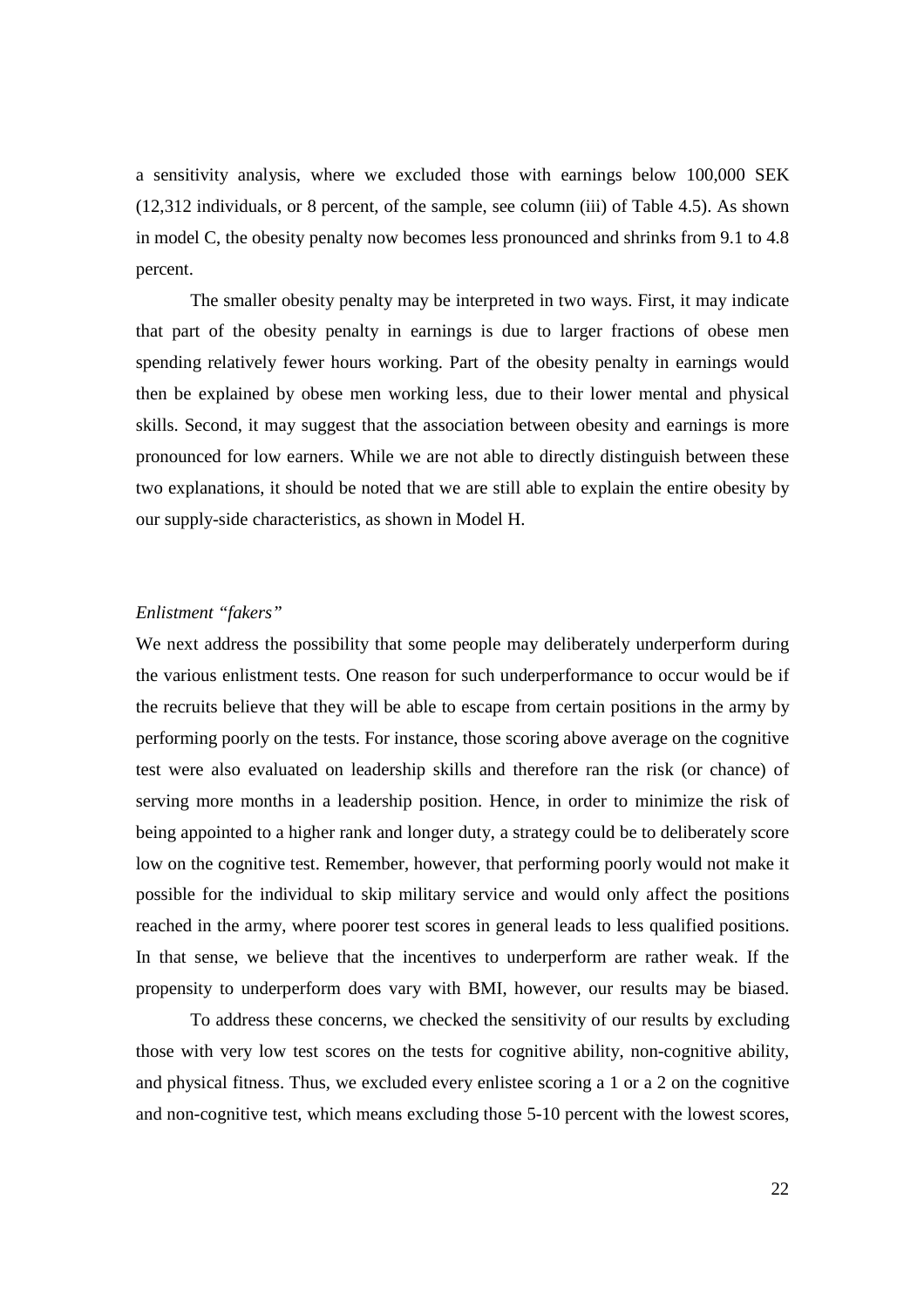who also were among the bottom 5 percent at the physical fitness test. It should be stressed that the distribution of expected test scores do cover the full range of possible value and it is obviously not so that very low scores need to reflect deliberate underperformance. Compared with column (i), the results of column (v) for both model C and H indicate that the obesity penalty increases somewhat, from 9.1 percent to 11.1 percent (Model C) and from 1.5 percent to 6.2 percent (Model H). While the obesity penalty in Model H remains insignificant it is not surprising that the magnitude of the coefficient increases, since many obese people with low scores on mainly the physical fitness test are now take out.

#### *Misclassified individuals*

When one uses BMI in order to categorise people into obese, overweight, etc., there is always a risk that some people will get misclassified. Some people with a BMI above 25 may be classified as overweight, although their BMI rather reflects a large muscle mass.<sup>24</sup> Such misclassifications could be assumed to lead to a downward bias in the estimated obesity penalty, since a large muscle mass is something that should not affect labour market outcomes in a negative manner, but rather then opposite. We addressed this by excluding individuals from our analysis with an unusually large muscle mass and or exactly those who had a measured handgrip strength one standard deviation above the average handgrip strength. As shown in column (vi) of Table 4.3, this did not change the estimated obesity penalty. This is not very surprising, however, since most misclassified individuals are likely to be found in the overweight category. This is indeed what our findings suggest, as the penalty for being overweight increases somewhat, which is what one would expect, since some previously misclassified persons with large muscle mass are now taken out.

*Do obese people face lower returns to schooling?* 

 $\overline{a}$ 

<sup>&</sup>lt;sup>24</sup> It has been shown that athletes and body builders, such as Arnold Schwarzenegger, are often classified as being obese based on their BMI, despite apparently not being so (McKay 2002).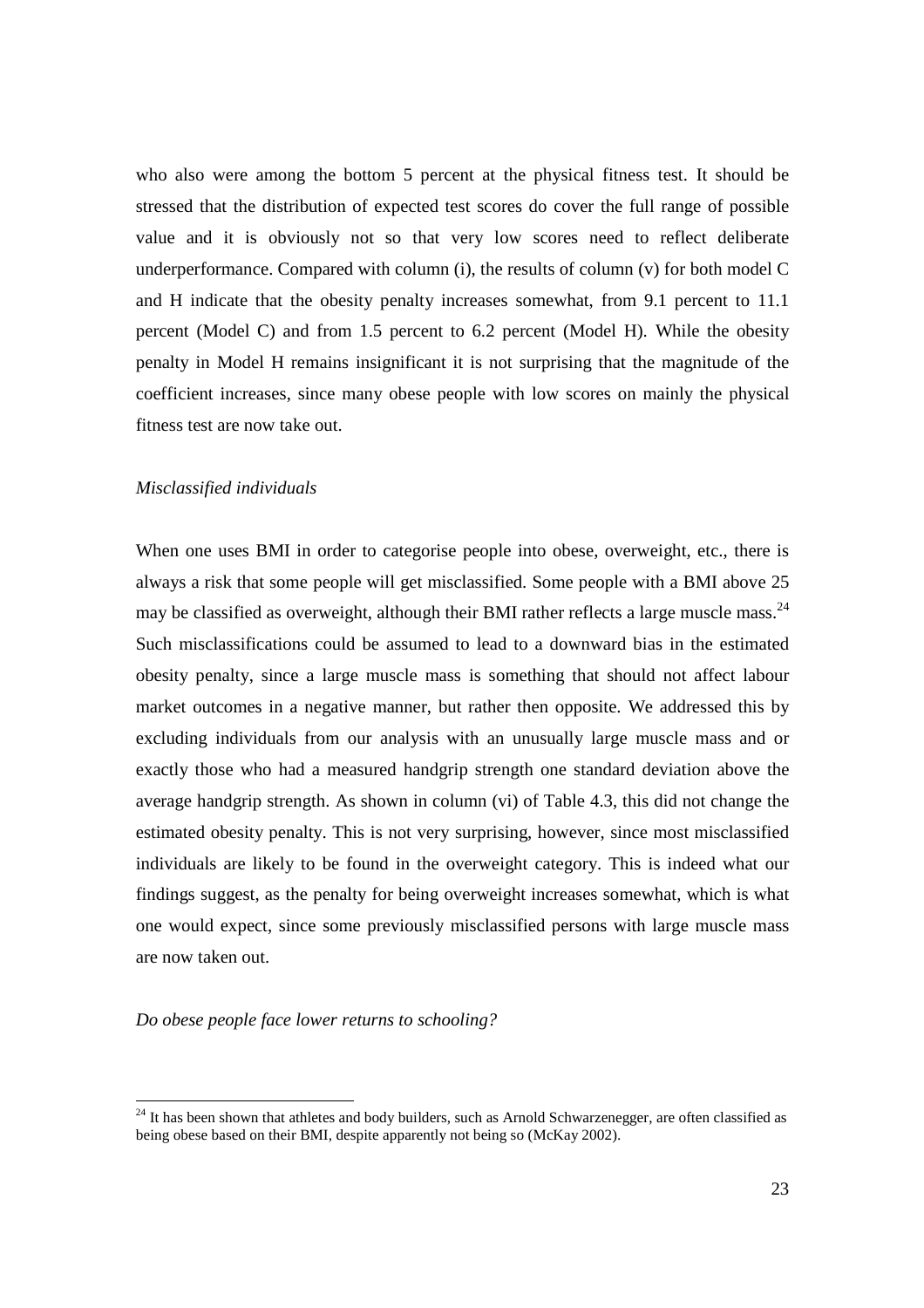Even though our results suggest that there no obesity penalty remains after accounting for the lower skills that obese people bring to the market, this result could still reflect indirect preference discrimination. This would occur, for instance, if obese people invest less in skills or schooling due to perceived future discrimination on the labour market. In other words, if preference discrimination exists on the labour market, obese people would face lower returns to schooling and thus face reduced incentives to invest in schooling. We can investigate this by studying whether or not the returns to schooling in fact are less for obese people. We therefore ran models with interactions between our BMI-classifications and years of schooling. The coefficient of the interaction between obesity and schooling was small and insignificant, however, in both the total sample and the sibling sample.<sup>25</sup> We therefore do not believe that a smaller return to schooling for obese people is an important explanation for our findings.

#### *Do the obesity penalty vary between sectors and line of work?*

l

In the analyses above, we show that the obesity penalty mainly reflects variation in cognitive skills, non-cognitive skill, and physical fitness across obese and non-obese workers. We also shown that among these skills, non-cognitive and physical skills are of primary importance. This would suggest that if make the thought experiment of randomly assigning obese people to occupations were the requirements for these skills differ, we would expect the greatest obesity penalty in occupations were non-cognitive skills and physical skills matter the most. In practice, this type of thought experiment is difficult to implement, since obese and non-obese persons may self-select into different types of occupation. In particular, we would expect people to sort into occupations where their skills are rewarded the most. This means that estimating the obesity penalty within an occupation may give us a downward biased estimate. In our case, this can be illustrated by an obese person, who selects into an occupation that requires high non-cognitive skills. This person is likely to have higher-than-average non-cognitive skills compared to the average obese person, otherwise he who would not have selected into this occupation

<sup>&</sup>lt;sup>25</sup> The estimate of the obesity\*years of schooling interaction term is  $-0.003$  (s.e. = 0.006) using the total data, and  $-0.018$  (s.e.= $0.012$ ) using only siblings.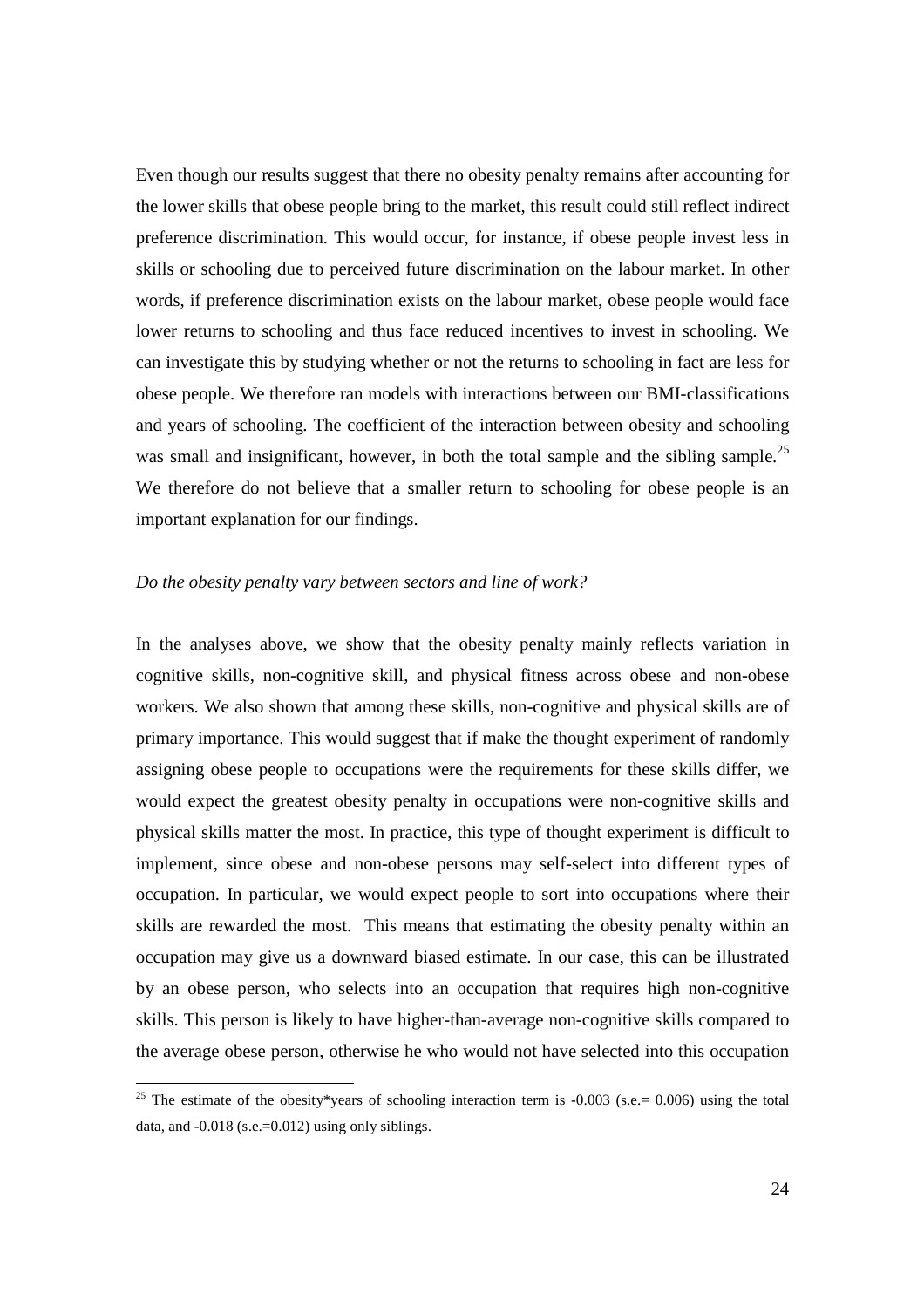in the first place. He is therefore also likely a poor counterfactual for the average nonobese person in the non-cognitive-demanding occupation.

 It could still be interesting to estimate the within-occupation obesity penalty, however, while keeping in mind that we are most likely getting a downward biased estimate. If the obesity penalty is greater in occupations that require higher levels of noncognitive skills and physical skills, this would suggest that any selection effects would still be dominated by the within-occupation penalty. We therefore re-estimated the obesity penalty for four different occupations, where the work chores require varying levels of cognitive, non-cognitive, and physical skills. We classified farmers, blue collar workers in mining, construction and waste management and security personnel (fire fighters, prison guards etc.) as having *physically demanding* jobs. As *cognitively demanding* jobs, we selected mathematicians, statisticians, data specialists, physicists and chemists. We selected sales persons, under the assumption that such jobs require a good portion of interaction with customers and socialization skills, and managers and executives (*management*) as having jobs were non-cognitive skills are especially important.

 In Table 4.4, we present the results of this exercise. In work chores classified as requiring relatively high levels of cognitive skills, the crude obesity penalty is only about 4 percent (column 2 of Table 4.4). This is in line with our earlier result that cognitive skills explained less of the obesity penalty than the other types of skills considered. We should therefore also expect a lower penalty in jobs where non-cognitive skills and physical skills are less important. What is perhaps more surprising is that the obesity penalty is only 8 percent in physically demanding jobs, see the third column of Table 4.4. This may of course, as discussed above, be due to positive sorting in which people who were obese in adolescence and still selected the physically demanding occupations are unusually able or physical capable. The results for occupations requiring non-cognitive skills are more in line what we expect, however, as shown in the fourth and fifth column. Here, the crude penalty is about 20, which is greater than in any of the other occupation groups considered. This may still be an underestimate of the within-sector penalty, since an obese person selecting into this sector is likely to have higher-than-average non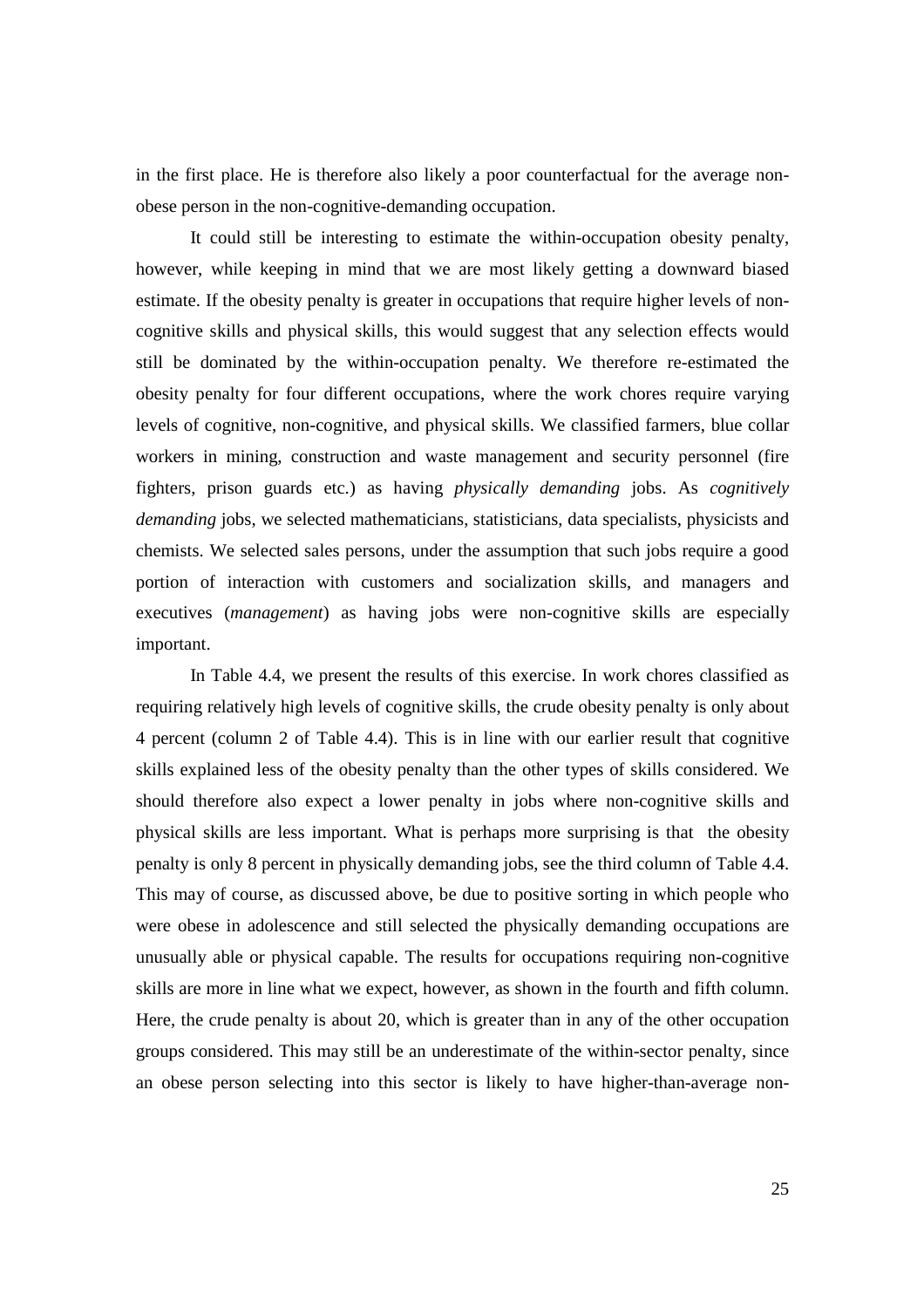cognitive skills than what the average non-obese person in this sector would have if he was obese.

 Our results thus suggest that the association between obesity and earnings is strong in fields requiring high social skills and weak in cognitively demanding occupations. When we simultaneously controlling for skills and physical capacity in all occupation groups, this leaves only small insignificant obesity penalty in the cognitively and physically demanding occupational sector categories. In sales and management, however, significant penalties of 9 and 13 percent respectively, remain. This could reflect that preference discrimination against obese workers are stronger in those sectors.

### **5 Is the effect of obesity at age 18 different from the effect at other ages? Further evidence using additional data**

Most previous studies in the economic literature have found that adult males do not face an obesity wage penalty. Our results may therefore seem surprising but as discussed in the results section, a plausible explanation for the divergence is that we focus on the effects of obesity status during late adolescence on later life earnings, whereas most previous studies have focused on concurrent obesity status as an adult. We believe there are several reasons why the effect of obesity (or becoming obese) at different ages may vary. First of all, people who are obese at age 18 may be inherently different from people who become obese at older ages. Moreover, at later ages, some people may become obese as a *consequence* of their labour market outcomes. High-wage earnings may become obese because they fancy a lifestyle with good food and wines. Low-wage earners, on the other hand, may become obese partly because they can only afford fattening foods. For the group that is obese during their teens, such a reverse causality does not exist.

 Second, being or becoming obese while still in school may have effects that are dissimilar from those of being or becoming obese as an adult. In particular, obese adolescents may be less likely to participate in activities that build social skills, such as sports. This is close to the argument put forth by Persico et al. (2004) for those with short stature. Moreover, being obese while in school may increase the risk of getting bullied, and as adolescence is as a sensitive period when it comes to identity formation, this may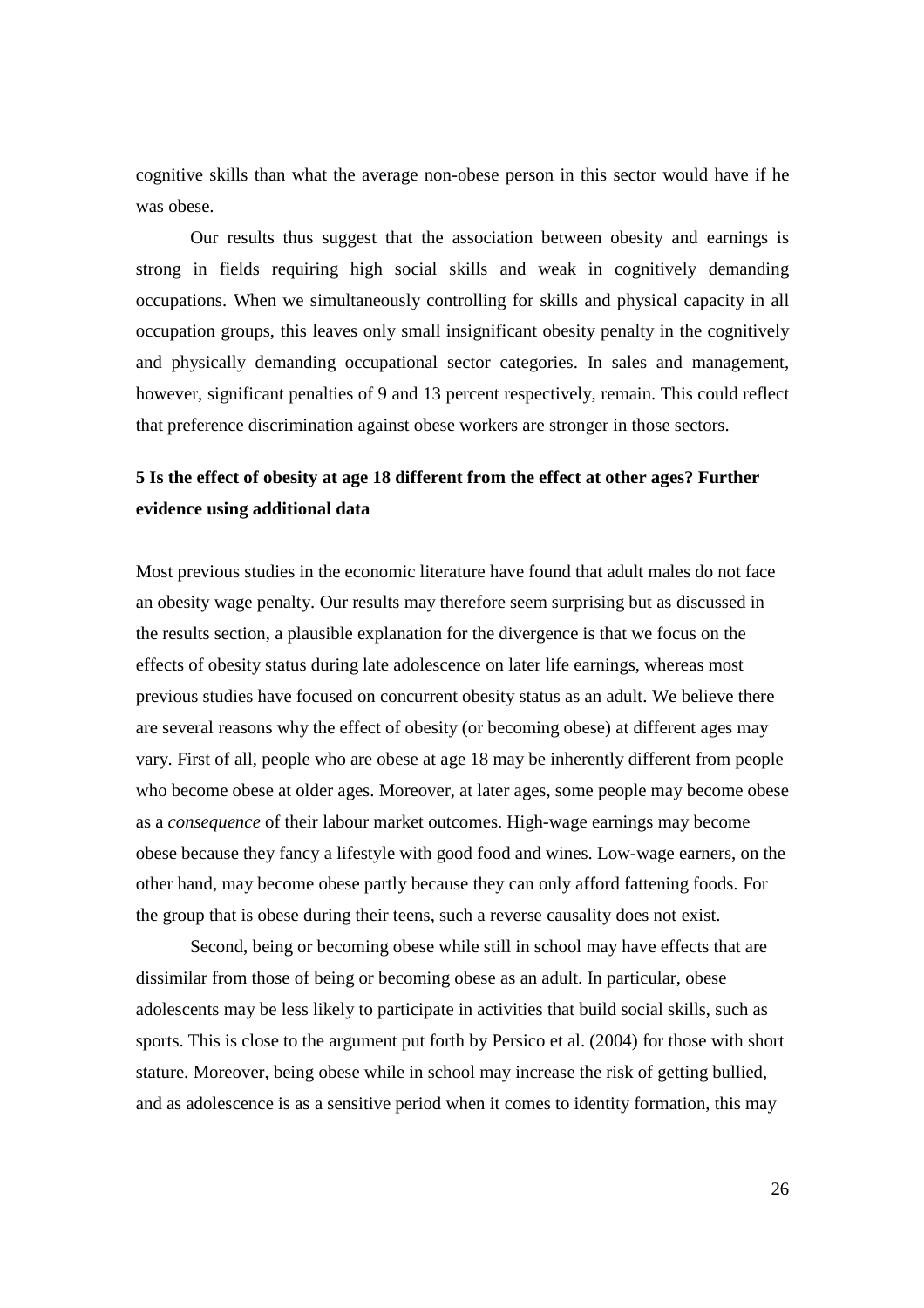have long-lasting effects on senses of self-esteem and self-worth (see for instance Janssen et al. 2004; Gortmaker et al. 1993; Eriksson, 1959). Since obesity becomes more common as men age, it is also less of a deviation from norms and therefore also be less stigmatizing to become obese as an adult. Hence, for those reasons the negative effect of becoming obese may decrease with age from adolescence onwards. These arguments also suggest a mechanism through which obesity as a teenager may affect future earnings: being obese as a teenager has an adverse impact on the formation of skills and in particular on non-cognitive skills, which in turn affects future earnings. While we are unable to show this causal chain, it would imply potentially great returns to policies that aim at decreasing obesity rates among teenagers.

 Since we only have access to a measure of height and weight when the subjects are 18 in our military enlistment data, we are not able to test in the same data whether the obesity penalty depends on which age at which obesity is measured. One could also not exclude the possibility that there is something in the Swedish context that punishes obese men more heavily at all ages compared to other countries. For this purpose, we bring in some additional data sets from Sweden, UK, and the U.S.

#### *Does Swedish men face an adult obesity penalty?*

To start with, we want to establish if Swedish men also face an adult obesity penalty and thereby differ from obese men in most other countries. For this purpose, we bring in two additional Swedish data sets, where we for a subsample observe several measurements of obesity. In the first one, the Swedish Level of Living Survey (LNU), we measure earnings in 2000 but observe the obesity status of about 600 men in 2000 and when they were between 16-34 in 1991. As we show in the first column of Table 5.1, there is no significant association between current obesity and earnings in 2000. Looking at the second column, however, there is a significant a large negative association, where men who were obese during ages 16-34 earned 20 percent less 10 years later. This result then holds up when accounting for both obesity in 1991 and 2000, as shown in the third column. In our second data source, the ULF-data, we find very similar results, when using both current and lagged measures of obesity. The third column shows that there is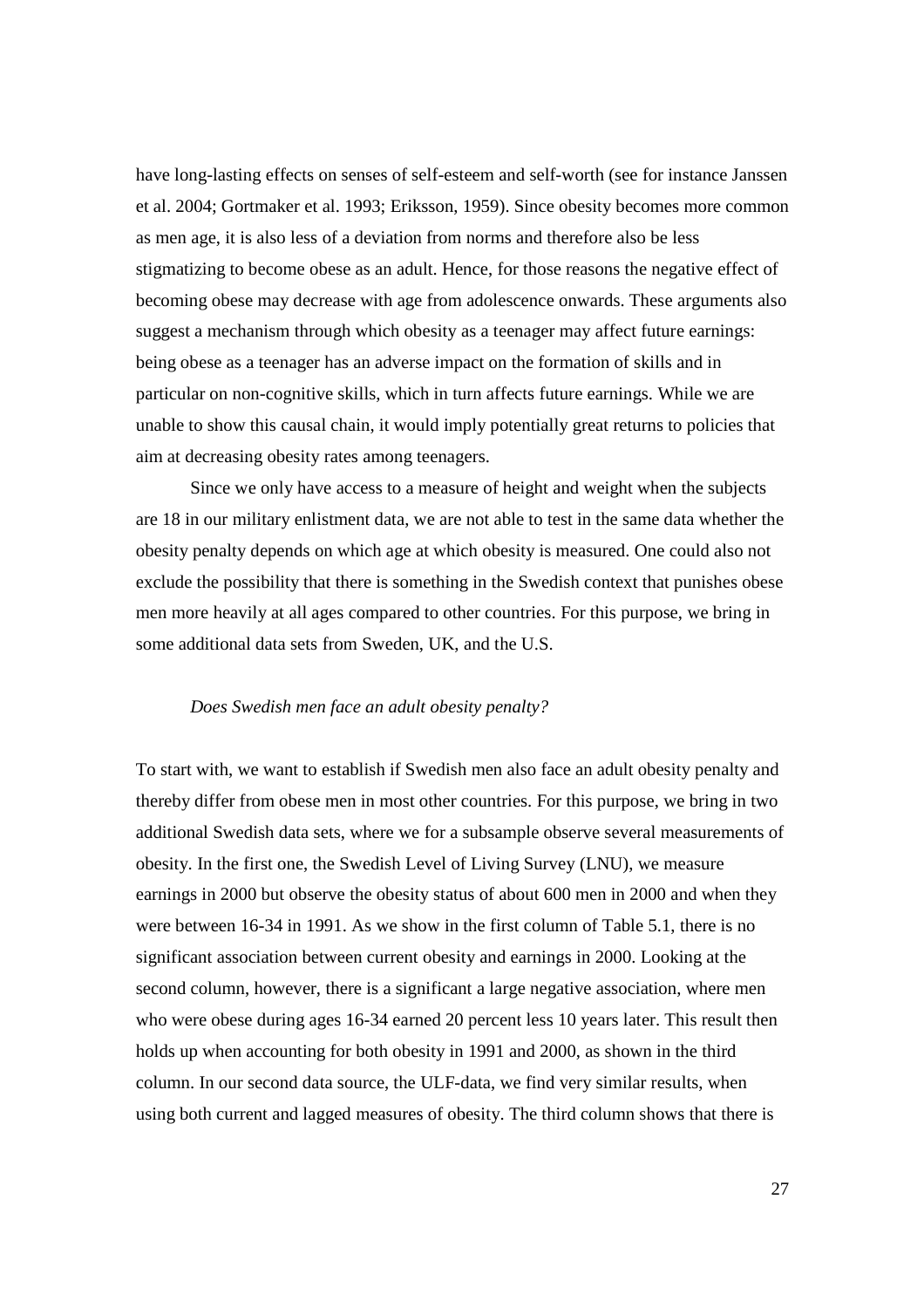no significant association between current obesity and earnings when the respondents were 26-45. The fourth column then confirms our previous finding, as lagged obesity status, when the respondents were between 16-37, is associated with about 17% lower earnings.

 The LNU and ULF data also allow us to investigate the relationship between obesity and earnings also for women, whereas the military data only concerns men. Interestingly, our analyses based on the LNU data show a reverse pattern for women compared to men. As shown in columns 4-6 of Table 5.1, women face a significant earnings penalty for current obesity, whereas there is no significant association between obesity at ages 16-26 and later earnings. This pattern is similar in the ULF, even there is less precision in the estimates. These results suggest that the mechanisms behind the obesity penalty indeed look very different for men and women.

#### *Obesity and earnings in the UK*

We next turn our attention to another country and an alternative data set: the British National Child Development Study (NCDS), which includes several measures of obesity at different ages as well as information on earnings. With these data, we are able to investigate if the effect of obesity does differ according to the age at which a person is obese also in other countries than Sweden, as it includes information on height and weight at ages 16, 23, 33, and 42. The NCDS is a longitudinal study on around 17,000 individuals born in Great Britain in the week of March 3-9, 1958, who have been followed up on several instances, the latest being 2004, when they were 46 years old. In addition to data on height and weight, the NCDS contain data on cognitive skills, noncognitive skills, health, and parental characteristics. For details about the study see for instance Lundborg et al. 2010.

 We start by investigating the fraction of obese males in the different waves of the NCDS and the relationship between obesity at various ages and earnings at age 42. In all our analysis on the NCDS data, we only include individuals who have non-missing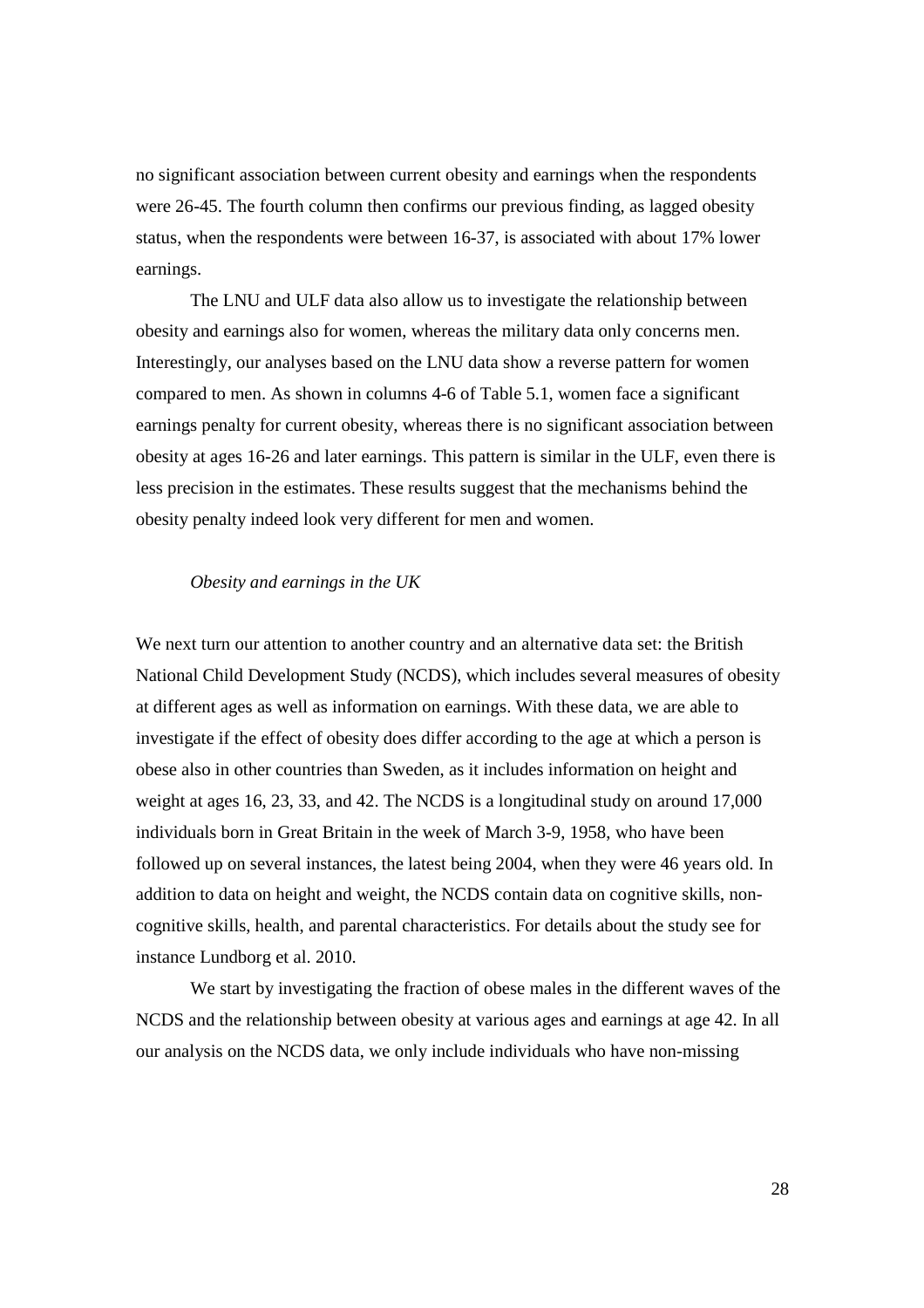information on height, weight in all waves.<sup>26</sup> As seen in the first column of Table 5.2, only 1 percent of the males were obese at age 16, which is the age closest to the age we consider in our Swedish data. At age 23, the figure has doubled to about 2 percent but the large increase comes later, at ages 33 and 42. At these ages, 10 and 15 percent were obese respectively. Only a fraction of those could obviously also have been obese at age 16. This is illustrated in the second column of Table 5.2, where it is revealed that only 8 and 5 percent of those who were obese at age 33 and 42, respectively, were also obese at age 16. The corresponding figure for age 23 is 26 percent. These results confirm our suspicion that people who are obese at older ages may be quite a separate group compared to those who are obese at younger ages. On the other hand, it is reasonable to assume that a high fraction of those who were obese at age 16 were also obese at older ages, since there is usually great persistence in health behaviours over time. In line with this, several studies have indeed shown that BMI at the age of 18 serves as good proxy for overweight and obesity at age 30-40 (e.g. Guo and Chumlea, 1999). This is also confirmed in the third column of Table 5.2, where the fractions of those who were obese at age 16 who were also obese at ages 23, 33, and 42 were 47, 76, and 71 percent respectively.

 Next, we exploit the NCDS data and examine the effect of obesity at various ages on wages at age  $42.^{27}$  Table 5.3 shows regressions on the same BMI classification as we used for the Swedish data on earnings. We start by studying the obesity penalty when measuring obesity at different ages and one age at a time. As revealed in the first column, there is a large and significant relationship between obesity at age 16 and log wages,

 $26\,$ <sup>26</sup> In the 1981 and 2000 waves, when the subjects were 23 and 42 years old respectively, weight and height were self-reported, while they were measured by interviewers in the other waves. being obese. Since the definition of obesity varies for children and teenagers, we use age-specific thresholds of obesity and overweight at age 16, as provided by Cole et al. (2000). Previous research has shown substantial measurement errors in self-reported height and weight (e.g. Rowland 1989) and therefore correct for such errors in self-reported height and weight in the 1981 and 2000 waves by using the results from Burkhauser and Cawley (2008), where prediction equations for actual weight and height were provided. The results from Burkhauser and Cawley (2008) were obtained by comparing self-reported weight with measured weight in the NHANES data in the US. It should be noted that the relation between self-reported weight and measured weight may differ between the UK and the US.

 $27$  We construct a measure of the gross hourly wage rate at age 42 by using information on payment intervals, actual payment, and hours worked. First, the individual was asked to state in which intervals he/she was paid. Second, it was asked how much the gross amount was, excluding any overtime. Third, information was given on the weekly number of contractual hours of work, excluding any overtime hours. From this information we calculated the hourly gross wage. We excluded observations with a hourly wage rate below the minimum wage of £3.60 and above £100, resulting in a loss of 219 observations.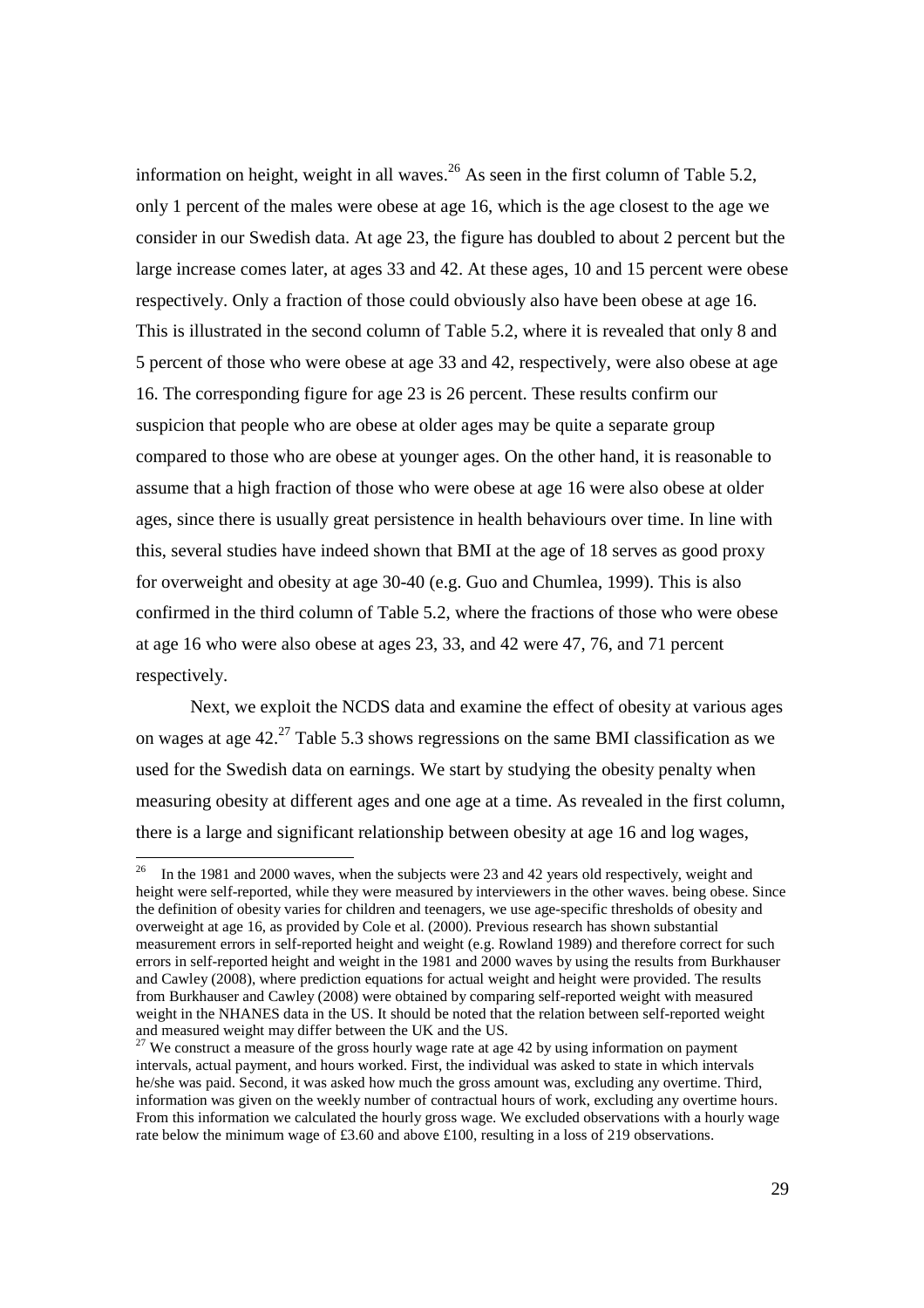where being obese is associated with 39 percent lower earnings at age 42. The magnitude of the association is thus even greater than the corresponding association in the Swedish sample. When we then consider obesity at older ages, it is apparent that the relationship gets weaker and weaker by age, as we speculated above. In fact, the relationship is only significant for being obese at age 16, which is, again, close to the age at which we measured obesity in the Swedish data. When we include the individual's obesity status at different ages simultaneously, as in the last column, the picture is confirmed. Only being obese at age 16 is significant. This again confirms our suspicion that the zero findings for males obtained in most studies reflects that the focus has been on adult obesity. With the NCDS data, we are also able to confirm that the picture looks very different for women. Again, we only obtain a small and insignificant association between obesity at age 16 and later earnings (results not shown but available on request).

 Since we find a strong relation between adolescent and later earnings also in the UK data, we next set out to examine if this penalty is partly explained by some of the same factors as in the Swedish data. Unfortunately, the NCDS lacks clear-cut measures of non-cognitive skills and physical fitness, but does include some measures that resembles tests of cognitive ability. To capture at least some elements of non-cognitive ability, we use the scores obtained at age 7 and 11 at the respondents Bristol Social Adjustment Guide (BSAG) test. This is more of a test of social maladjustment, however, but it may capture some elements of non-cognitive ability, such as social skills and motivation. Instead of physical fitness, we use a range of health measures taken at age  $7.^{28}$  Table 5.4 shows the results, where we the various control variables are first introduced one at a

 $\overline{a}$ 

 $^{28}$  Cognitive skills at early ages are measured through test scores on math and reading tests at ages 7 and 11. In the math test, which was designed for the NCDS, the score ranges from 0 to 10. Prior studies have established that test scores at the age of 7 show a significant impact on later education attainments and labor market outcomes (Currie and Thomas 2001). Reading skills were assessed by the Southgate Reading Test. The BSAG consists of a large number of behavioral items, such as `attitudes to teacher', `attitudes towards other children', evaluated by the child's teacher. Higher scores indicate higher maladjustment. To measure the family's socioeconomic status, we include information on the number of years of education of the mother and the father, a measure of permanent family income at age 16, and a measure of financial problems in the family at ages 7, 11, and 16. As to family income, the NCDS only records it when the child is 16. Since this measure might not reflect living standards earlier in childhood or persistent poverty problems, the data holders have developed a measure of family income, which we will make use of. Since the permanent income measure is dependent on the estimation technique and data availability, however, we will use this measure in combination with the measures of whether or not the family had serious financial difficulties when the child was aged 7, 11, and 16. The health measures include indicators of things such as having allergies, asthma, chronic conditions, or other sources of ill health.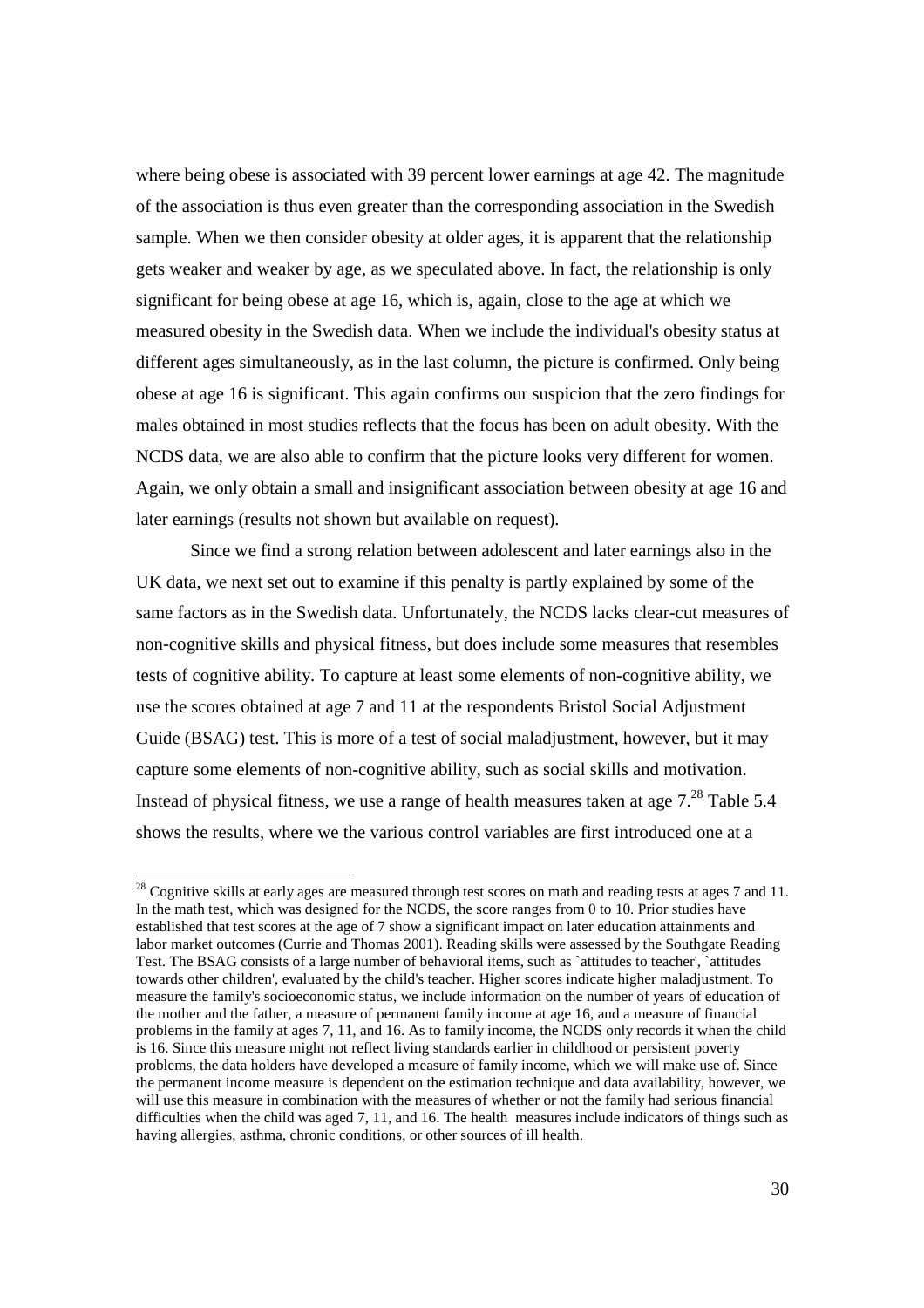time and then included at the same time. First, as shown in the first column, we note that accounting for height and parental characteristics, such as parental education and income, does not alter the wage penalty. Accounting for cognitive skills reduces the penalty only by 9 percent, which is substantially less than the corresponding reduction in the Swedish data. Both social maladjustment and health factors reduces the penalty even less, by about 7 percent and adding all factors at the same time gives a 20 percent reduction of the wage penalty. It should be noted that the NCDS does not include any pure tests of cognitive skills and non-cognitive skills and these tests were taken at ages 7 and 11, whereas such tests were taken at the same ages as for the measure of height in the Swedish data. If obesity affect those skills more strongly during the teenage years, one should not expect a strong decrease in obesity penalty if one account for child skills. Also, the NCDS lacks a measure of physical fitness at a teenager, which showed up as very important variable in explaining the obesity penalty in the Swedish data.

We have now showed that there is a large and significant penalty for being obese as a teenager, but not as an adult, in both Sweden and the UK. Does this relationship also hold up in the U.S., the country were the increase in obesity has been most dramatic among adults, children, and teenagers? To investigate we finally conduct a brief analysis on the U.S. NLSY data, which has been subject to several analyses on obesity before. None, however, have investigated the association between obesity at ages 16-24 and earnings much later in life, at ages 39-49. To be more specific, in our analysis of the NLSY data, our sample of interest is those who were interviewed in 1979, when the survey started, and who were also present at later waves. In particular, we are interested in the association between being obese in 1981, when the respondents were between 16 and 24, and earnings in 2004, when the respondents were between 39 to 49 years of age on indicators of being obese between ages 16-24.

 In the first column of Table 5.5, we show a significant and negative association between being obese at ages 16-24 and earnings at ages 39-49. In the regression, we only control for age and race. The coefficient, 0.195, is remarkable similar to the one obtained in the Swedish sample and suggests that people who were obese at ages 16-24 earned almost 20 percent less later in life. In column 2 of the table, we instead only include current obesity, i.e. being obese at ages 39-42. Interestingly, there is now a significant

31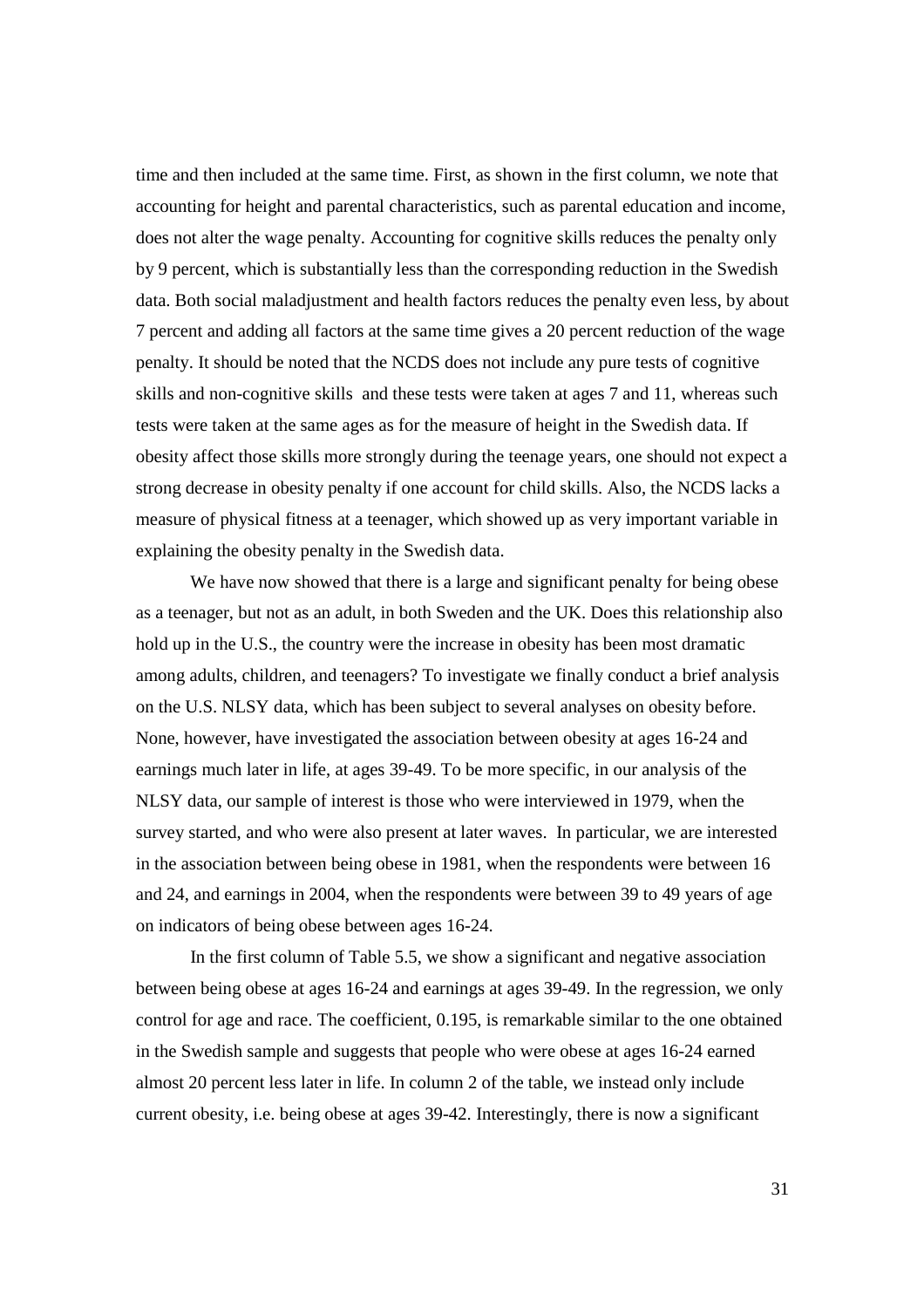and positive association between obesity and earnings, where obese people earn about 11 percent more than people of normal weight. We believe that this association most likely reflects reverse causality where people who earn more also indulge more in weightgaining activities. We then finally include both current obesity status and obesity status at ages 16-24 in the regression, as shown in the third column. The results are now strikingly similar to the results obtained in the UK and Sweden and show that early life obesity is associated with 21 percent lower earnings at ages 39-49, whereas obesity at the same ages is associated with 12 percent higher earnings.

 We have now shown a similar relationship between obesity early in life and adult earnings in three different contexts, Sweden, UK, and the U.S. This is despite the fact that the labour markets look rather different in these countries. Moreover, the fraction of obese young people is much higher in the U.S. The latter fact also means that the associations that we estimated for a Swedish context, where rather few teenagers were obese, also seems to hold up in an environment were more people are obese.

#### **6. Summary and discussion**

By using large-scale Swedish enlistment register data, we provided new evidence on the obesity earnings penalty and its origins. In particular, and in contrast to most previous research, we showed that there is a large penalty among males for being obese on their later life earnings. This penalty, however, was only present for those men who are obese when they were teenagers, whereas being obese as an adult did not associate with earnings. We confirmed this pattern using additional data sets from Sweden, UK, and the U.S.

 We then went on to show that the obesity penalty is linked to supply-side characteristics being associated with both earnings and obesity. Based on recent research showing links between obesity on the one hand and cognitive skills, non-cognitive skills, and physical fitness on the other hand, we showed that accounting for such skills explained the entire wage penalty of 18 percent in our Swedish data. We interpreted this as showing that is it not obesity in itself that makes obese teenagers earn less when they enter the labour market, but rather the skills that they bring to the market. We also suggested that social effects may be responsible for this result, where being obese as an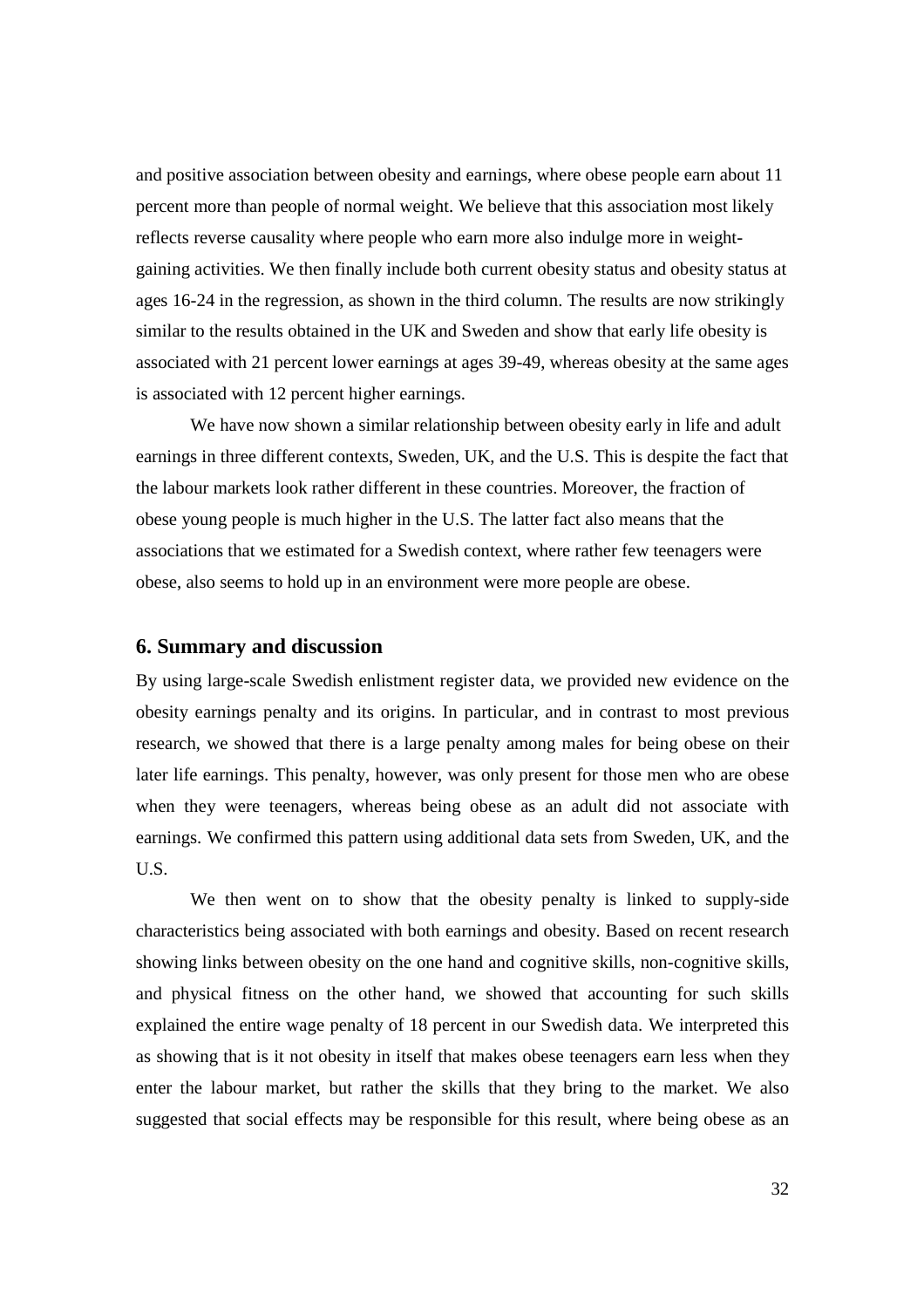teenager may have detrimental effects on the formation of various types of skills that are valued on the labour market. Obese teenagers are perhaps less likely to participate in sports activities that may build social skills and social relations. Obese teenagers are also more likely to be bullied, which may have an adverse impact on self-esteem and thus non-cognitive skills.

 Our results show that the "obesity epidemic" should clearly be of interest to economists interested in the determinants of labor market performance among men. We obtain a raw adolescence obesity penalty in later life earnings of about 18 percent. To put this into perspective, the estimated Swedish gender earnings gap is 16 percent (Kumlin 2007) and the earnings gap for men born outside Europe 15 percent (le Grand and Szulkin, 2002). Moreover, the obesity penalty corresponds to about three years of additional schooling, equivalent to an ordinary university bachelor degree.

While we suggested that the social effects of being obese as an teenager may be partly responsible for our results, there are obviously other interpretations for our findings as well. For policy purposes, it is of course important to have knowledge about the correct interpretation. An alternative interpretation of our results is that obesity mainly picked up the influence of such skills, but that there is no causal links between these skills and obesity. This would suggest that there is some third omitted variable that relates to skills, earnings, and obesity. A natural candidate would be parental characteristics or other family-level endowments. We were able to rule out the influence of factors at the family level, however, by exploiting our sibling data. Even within the family, one cannot rule out that parents allocate resources to their children partly based on traits such as weight and various types of skills. If parents systematically disfavor children who are obese this could explain part of our findings. Moreover, since siblings only share half of their genes, the results could also reflect the influence of some gene candidates that affect all our variables of interest at the same time. Having access to twin data on males could shed some light on this.

Our analyses raise a number of interesting questions for further research. Why is there an association between teenage obesity and adult earnings for males but not for females? And on the contrary, why is there an adult obesity penalty for women but not for men? Moreover, what kind of social effects may lie behind the association between obesity and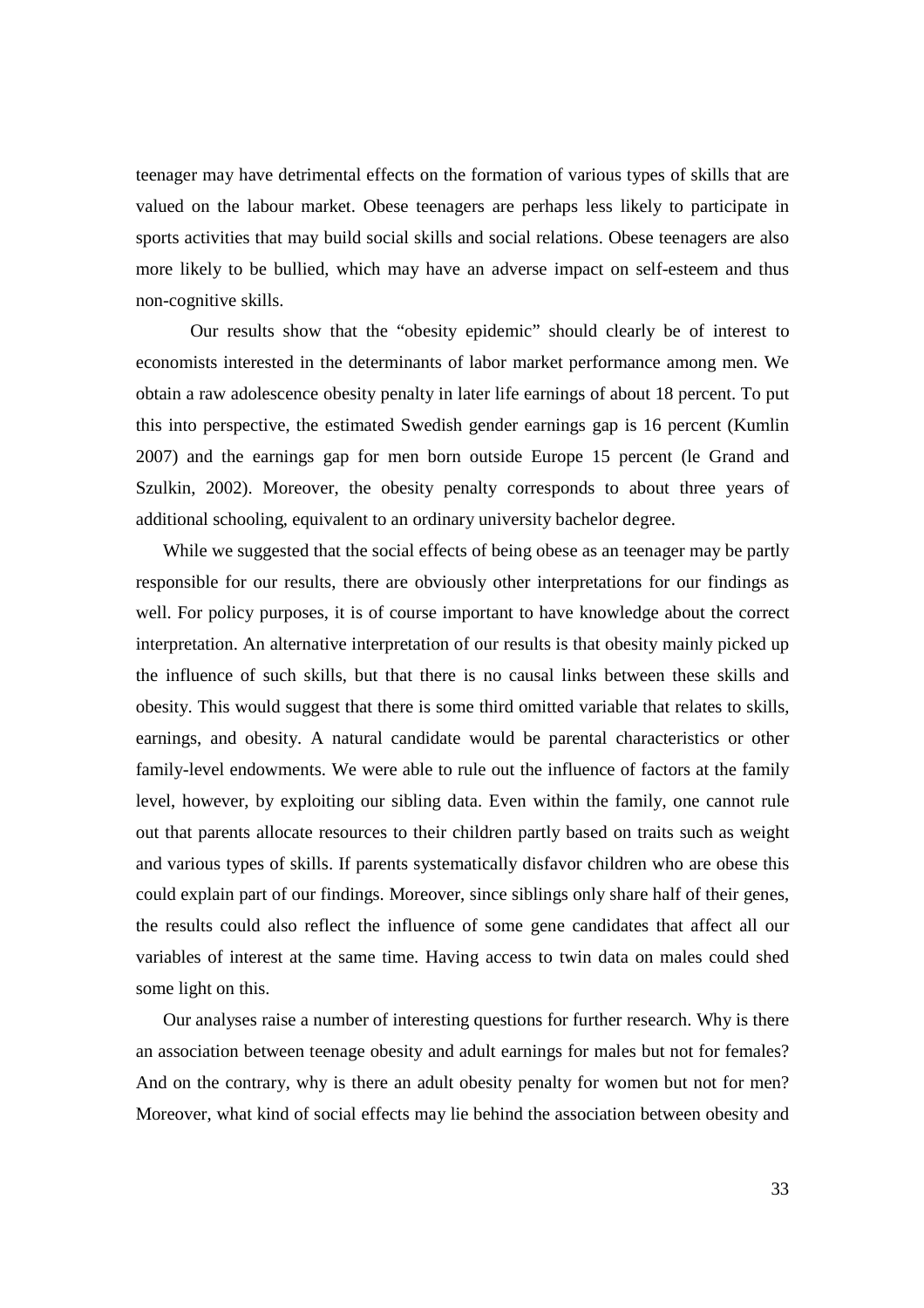various types of skills during boys' teenage years? What are the causal links between obesity on the one hand and cognitive skills, non-cognitive skills, and physical fitness on the other? Our analyses were conducted in a context were relatively few adolescents were obese, though it should be noted that the association between early life obesity and later life earnings was also obtained in the U.S., where more young people were obese. Still, if social effects are important for understanding the results, will the adverse impact of obesity become less, as more teenagers are obese in the present context and the social stigma may be less severe? It may be useful to relate these questions to the common belief that technological change have made the populations of Western countries fatter, through lower the price of caloric intake and increasing the "price" of caloric expenditure through more sedentary work tasks (Lakdawalla et al.  $2005$ ).<sup>29</sup> To the best of our knowledge, there is no simultaneous technological change that would explain why we would also expect declining cognitive skills and non-cognitive skills. This may provide an indication that the lower skills faced by obese people are partly caused by the their obesity. If such a causal story is correct, obesity prevention in childhood and adolescence may have substantial effects on adult earnings and wellbeing, as well as on overall productivity and economic growth. More research is clearly need before such a conclusion could be convincingly made.

#### **References:**

l

Agerström, J., Carlsson, R. and Rooth, D. (2007) "Ethnicity and Obesity – Evidence of Implicit Work Performance Stereotypes in Sweden", IFAU WP 2007:20. Uppsala, IFAU.

Angrist, J.D., and Pischke, J-S. 2009. Mostly Harmless Econometrics. Princeton University Press. Princeton.

Antelius, J. and Björklund, A. (2000) "How Reliable are Register Data for Studies of the Return on Schooling? An examination of Swedish Data", *Scandinavian Journal of Educational Research*, 44(4):341–355.

 $29$  The "price" of caloric expenditure refers to the monetary costs and the time costs involved in getting rid of calories, through spending time at the gym and engaging in sport activities, for instance. In an industrial society, the individual in principle got "paid" to exercise at work, through physically demanding job tasks, whereas today's jobs are mostly sedentary. The price of expending calories has thus gone up, since the individual now has to pay, both in terms of time and money, in order to expend calories.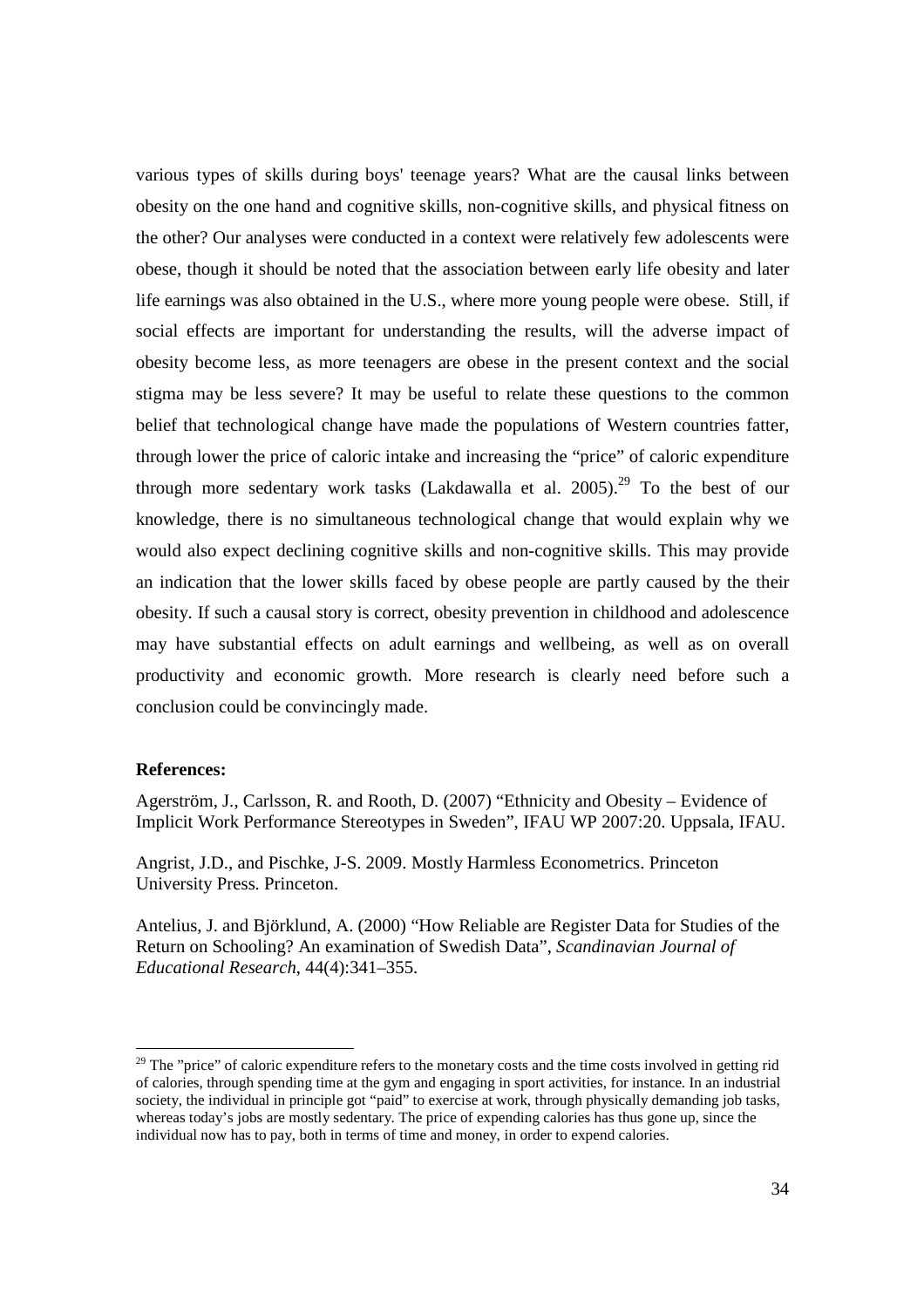Averett, S. and Korenman, S. (1996) "The Economic Reality of The Beauty Myth", *Journal of Human Resources*, 31(2):304-330.

Behrman, J. and Rosenzweig, M. (2001) "The Returns to Increasing Body Weight", University of Pennsylvania WP 01-052. Philadelphia.

Borghans, L., Duckworth, A., Heckman J. and ter Weel B. (2008) "The Economics and Psychology of Personality Traits", *Journal of Human Resources*, 43(4): 972-1059.

Brunello, G. and D'Hombres, B. (2007) "Does body weight affect wages? Evidence from Europe", *Economics and Human Biology*, 5(1):1-19.

Brunello, G., Michaud, P. and Sanz-de-Galdeano, A. (2008) "The rise in obesity across the Atlantic: An economic perspective", IZA Discussion Paper No. 3529. IZA, Bonn.

Burkhauser RV, Cawley J (2008). Beyond BMI: The value of more accurate measures of fatness and obesity in social science research. Journal of Health Economics 27: 519-529.

Carroll, J. (1993) Human cognitive abilities. A survey of factor-analytic studies. Cambridge: University Press.

Case, A. and Paxson, C. (2008) "Stature and status: Height, ability, and labor market outcomes", *Journal of Political Economy*, 116(3):499-532.

Cawley, J. and Spiess, C. (2008) "Obesity and skill attainment in early childhood", *Economics and Human Biology*, 6(3):388–397.

Cawley, J., Heckman, J. and Vytlacil, E. (2001) "Three observations on wages and measured cognitive ability", *Labour Economics*, 8(4), 419-442.

Cawley, J. (2004) "The Impact of Obesity on Wages", *Journal of Human Resources*, 39(2):451-474.

Colditz, G. (1995) "Weight Gain as a Risk Factor for Clinical Diabetes Mellitus in Women", *Annals of International Medicine,* 122(7):481-486.

Cole TJ, Bellizzzi MC, Flegal MK, Dietz WH (2000). Establishing a standard definition for child overweight and obesity worldwide international survey. British Medical Journal 320: 1240-1243.

Conley, D. and Glauber, R. (2006) "Gender, Body Mass, and Socioeconomic Status: New Evidence from the PSID", *Advances in Health Economics and Health Services Research*, 17(x):253-275.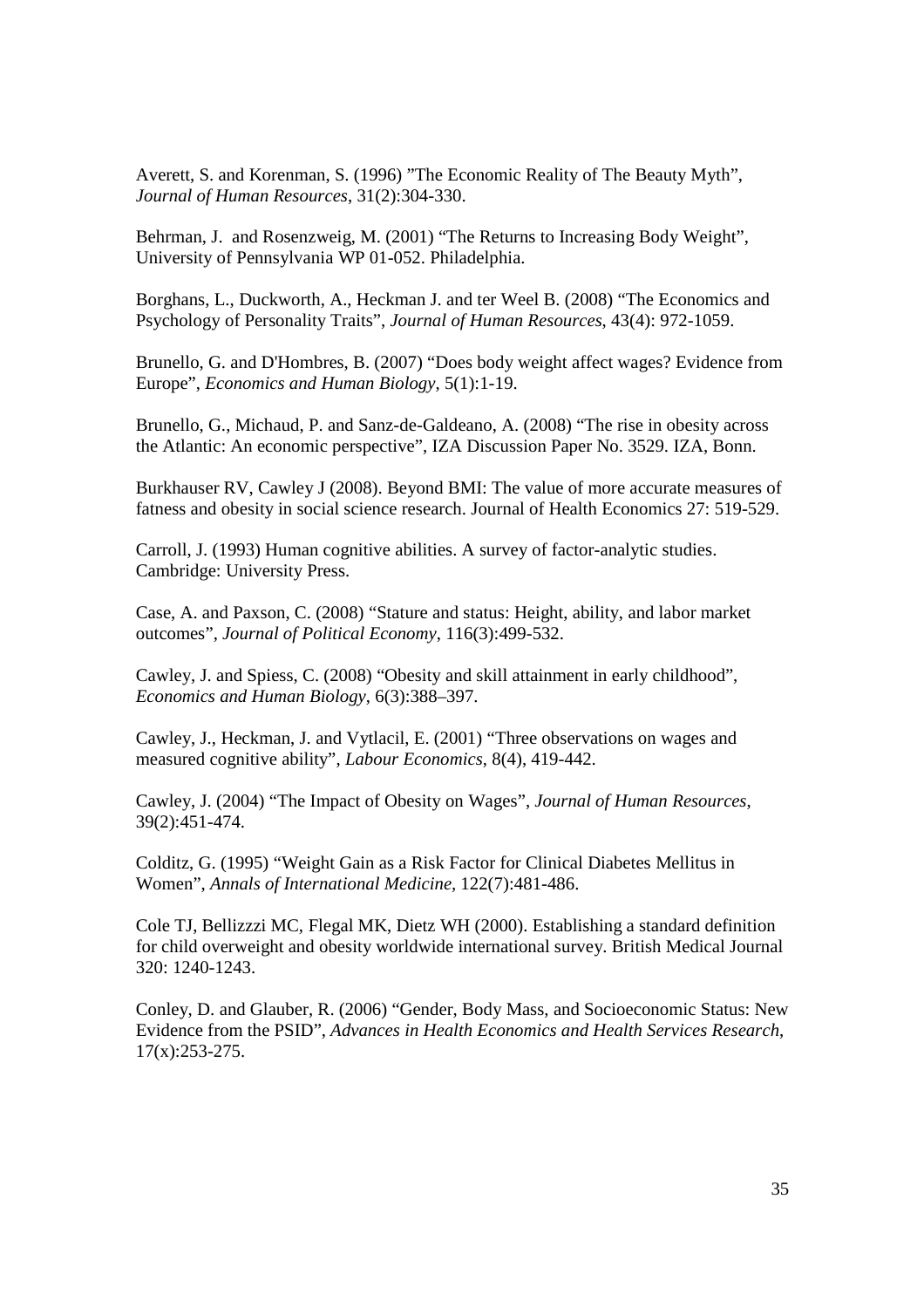Cortese, S., Angriman, M. Maffeis C, et al. (2008) "Attention-deficit/ hyperactivity disorder (ADHD) and obesity: a systematic review of the literature", *Critical Reviews in Food Science and Nutrition*, 48(6): 524–537.

Cramer, P. and Steinwert, T. (1998) "Thin is good, fat is bad: how early does it begin?", *Journal of Applied Developmental Psychology*, 19(3):429–451.

Currie, J. and Madrian, B. (1999) "Health, Health Insurance and the Labor Market" in Handbook of Labor Economics, 3C: 3309-3407, David Card and Orley Ashenfelter (eds.), Amsterdam: North Holland.

Currie J, Thomas D (2001). Early Test Scores, Socioeconomic Status and Future Outcomes. Research in Labor Economics 20: 103-132.

Dagens Nyheter (2003) "Företag nobbar överviktiga", Dagens Nyheter, February 27, p. 11.

Despres, J. (2006) "Is visceral obesity the cause of the metabolic syndrome?", *Annals of Medicine*, 38(1):52-63,

Dixon, J. (2010) "The effect of obesity on health outcomes", *Molecular and Cellular Endocrinology*, 316(2):104-108.

Erikson, Erik H. (1959).Identity and the Life Cycle. New York: International Universities Press.

The Effects of Adolescent Health on Educational Outcomes: Causal Evidence Using Genetic Lotteries between Siblings," (with Jason Fletcher) *Forum for Health Economics & Policy*, 2009, Vol. 12: Iss. 2 (Health and Education).

Gale, C., Martyn, C., Cooper, C. and Sayer, A. (2007) "Grip strength, body composition and mortality", *International Journal of epidemiology*, 36(x):228-235.

Gortmaker, S.L., Must, A., Perrin, J.M., Sobol, A.M., Dietz, W.H. (1993). Social and economic consequences of overweight in adolescence and young adulthood. New England Journal of Medicine 329 (14): 1008-1012.

Gregg, E., Cheng, Y., Narayan, K., et al. (2007) "The relative contributions of different levels of overweight and obesity to the increased prevalence of diabetes in the United States: 1976-2004", *Preventive Medicine*, 45(x):348-52.

Grilo CM, Pogue-Geile MF (1991). The Nature of Environmental In uences on Weight and Obesity: A Behavioral Genetic Analysis. Psychological Bulletin 110(3):520-37.

Guo, S.S., Chumlea, W.C. (1999). Tracking of body mass index in children in relation to overweight in adulthood. American Journal of Clinical Nutrition, 70(1): 145S-148S.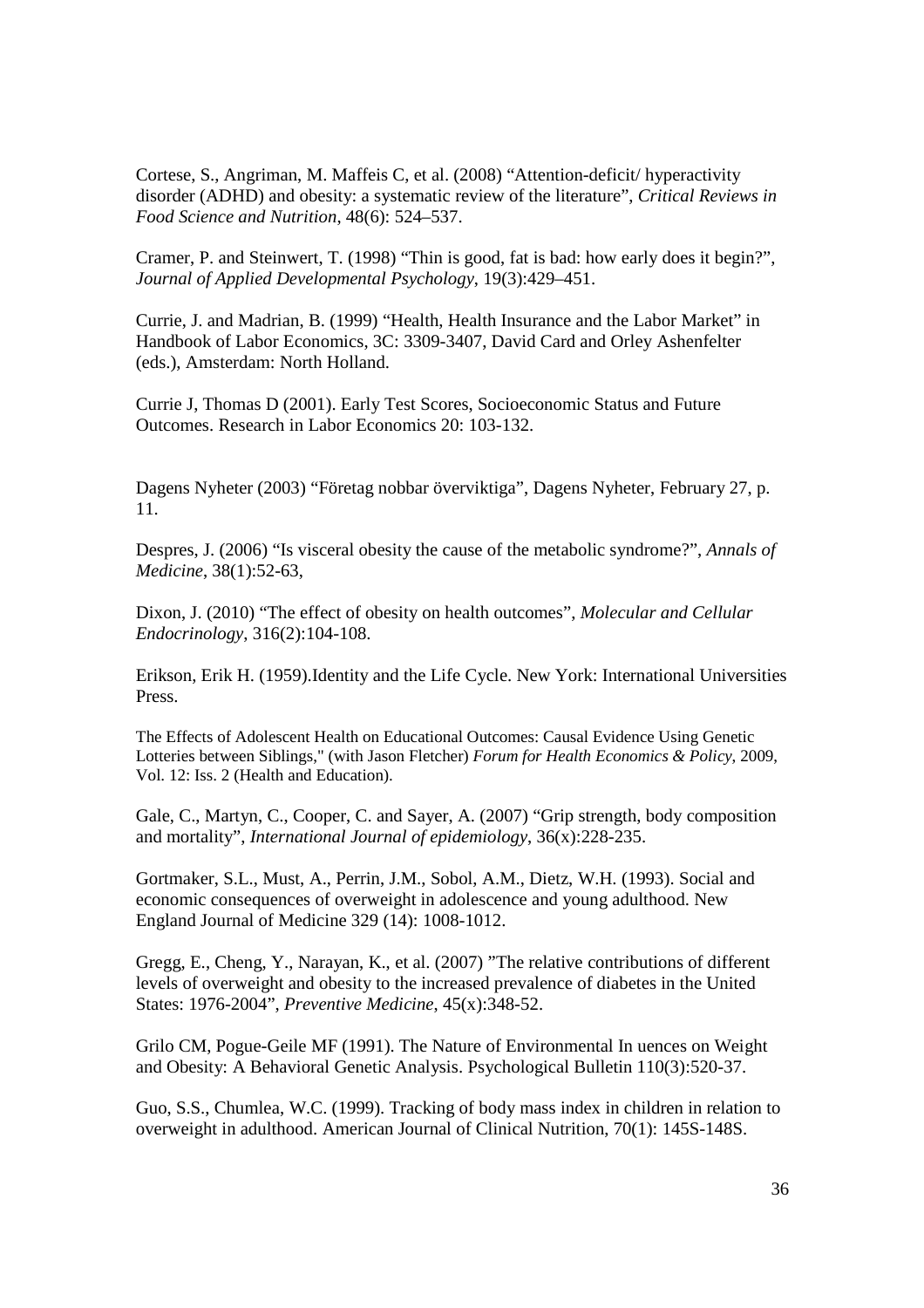Gustafson, D., Lissner, L., Bengtsson, C., et al. (2004) "A 24-year follow-up of body mass index and cerebral atrophy", *Neurology*, 63(10):1876–1881.

Gustafson, D., Rothenberg, E., Blennow, K., et al. (2003) "An 18-year follow-up of overweight and risk of Alzheimer disease", *Archives of Internal Medicine*, 163(13):1524– 1528.

Han, E., Norton, E. and Stearns, S. (2009) "Weight and wages: Fat versus lean paychecks", *Health Economics*, 18(5):535-548.

Heckman, J. and Rubinstein, Y. (2001) "Importance of Noncognitive Skills: Lessons from the GED Testing Program", *American Economic Review*, 91(2):145-149.

Heckman, J., Stixrud, J. and Urzua, S. (2006) "The effects of cognitive and noncognitive abilities on labor market outcomes and social behavior", *Journal of Labor Economics*, 24(3):411-482.

Heckman, J. (2008) "Schools, skills, and synapses", Economic Inquiry, 46(3):289-324.

Hickley Matthew (2006). Army forced to admit clinically obese because of recruiting crisis. Daily Mail 02 November 2006.

Hyde, T. and Gengenbach, M. (2007) Conservative Management of Sports Injuries. 2nd ed; Sudbury, Mass.: Jones & Bartlett.

Janssen I, Craig WM, Boyce WF, Pickett W (2004). Associations Between Overweight and Obesity With Bullying Behaviors in School-Aged Children. Pediatrics 113(5): 1187- 1194.

Jokela, M., Elovainio, M. and Kivimäki, M. (2008) "Lower fertility associated with obesity and underweight: The US National Longitudinal Survey of Youth", *American Journal of Clinical Nutrition*, 88(4):886-893.

Kallings, L. (2002) "Åtgärder mot fetma", Report 2002:6. Swedish National Institute of Public Health (www.fhi.se).

Kumlin, J. (2007) "The Sex Wage Gap in Japan and Sweden: The Role of Human Capital, Workplace Sex Composition, and Family Responsibility", *European Sociological Review*, 23(2):203-221.

Lakdawalla, D., Philipson, T. and Bhattacharya, J. (2005) "Welfare-enhancing technological change and the growth of obesity", *American Economic Review*, 95(2):253- 257.

Lechner, M. (2009) "Long-Run Labour Market Effects of Individual Sports Activities",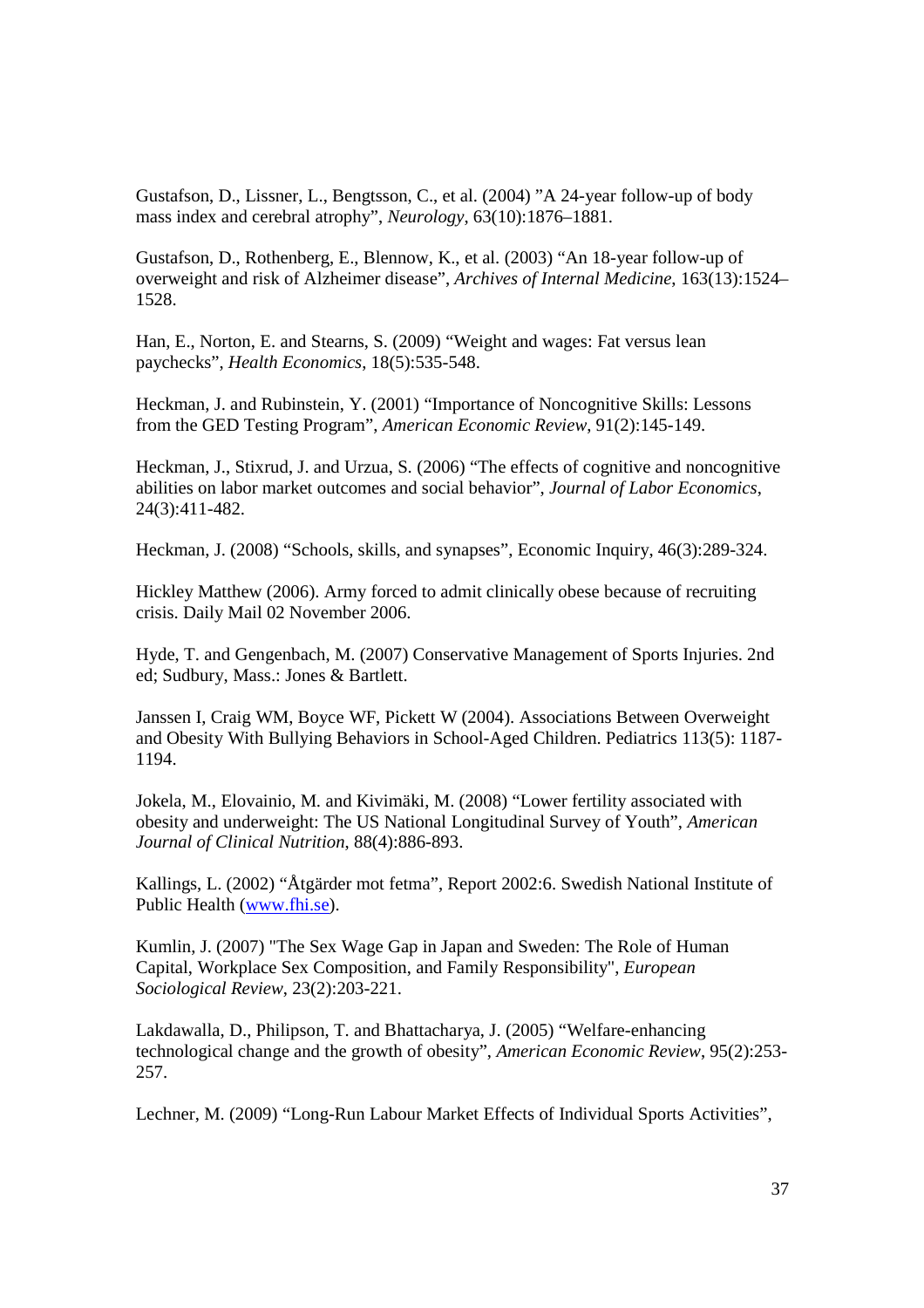*Journal of Health Economics***,** 28(4): 839-854.

le Grand, C. and Szulkin, R. (2002) "Permanent Disadvantage or Gradual Integration: Explaining the Immigrant-Native Earnings Gap in Sweden", *Labour*, 16(1):37-64.

Lumeng J, et al "Weight status as a predictor of being bullied in third through sixth grades"Pediatrics 2010; DOI: 10.1542/peds.2009-0774.

Lundborg, P., Bolin, K., Höjgård, S. and Lindgren, B. (2006) "Obesity and Occupational Attainment among the 50+ of Europe.". In (eds) Bolin, K., and Cawley J.. Advances in Health Economics and Health Services Research Vol 17: The Economics of Obesity. Amsterdam: Elsevier.

Lundborg P, Lindeboom M, van der Klaauw B. (2010). No Country for Fat Men? Obesity, Earnings, Skills, and Health among 450,000 Swedish Men. IZA discussion paper 4775.

Lundborg, P., Nystedt, P., and Rooth, D. (2009) "The Height Premium in Earnings: The Role of Physical Capacity and Cognitive and Non-Cognitive Skills". IZA Discussion Paper No. 4266. IZA, Bonn.

McKay, 2002 McKay, B., 2002. Government's standard lumps hunks, athletes with truly obese. Wall Street Journal, July 23.

Metter, E., Talbot, L., Schrager, M. and Conwit. R. (2002) "Skeletal muscle strength as a predictor of all-cause mortality in healthy men", *Journals of Gerontology Series A,* 57(x):B359–B365.

Michaud, D. (2001) "Physical Activity, Obesity, Height and the Risk of Pancreatic Cancer", *JAMA – Journal of the American Medical Association*, 286(8):921-929.

Neal, D. and Johnson, W. (1996) "The Role of Premarket Factors in Black-White Wage Differences", *Journal of Political Economy*, 104(4):869-895.

Norman, R. and Clark, A. (1998) "Obesity and reproductive disorders: A review", *Reproduction, Fertility and Development*, 10(1):55-63.

Patton, J., Vogel, J. and Mello, R. (1982) "Evaluation of a maximal predictive cycle ergometer test of aerobic power", *European Journal of Applied Physiology and Occupational Physiology*, 49(1):131-140.

Persico, N., Postlewaite, A. and Silverman, D. (2004) "The Effect of Adolescent Experience on Labor Market Outcomes: The Case of Height", *Journal of Political Economy*, 112(5):1019-1053.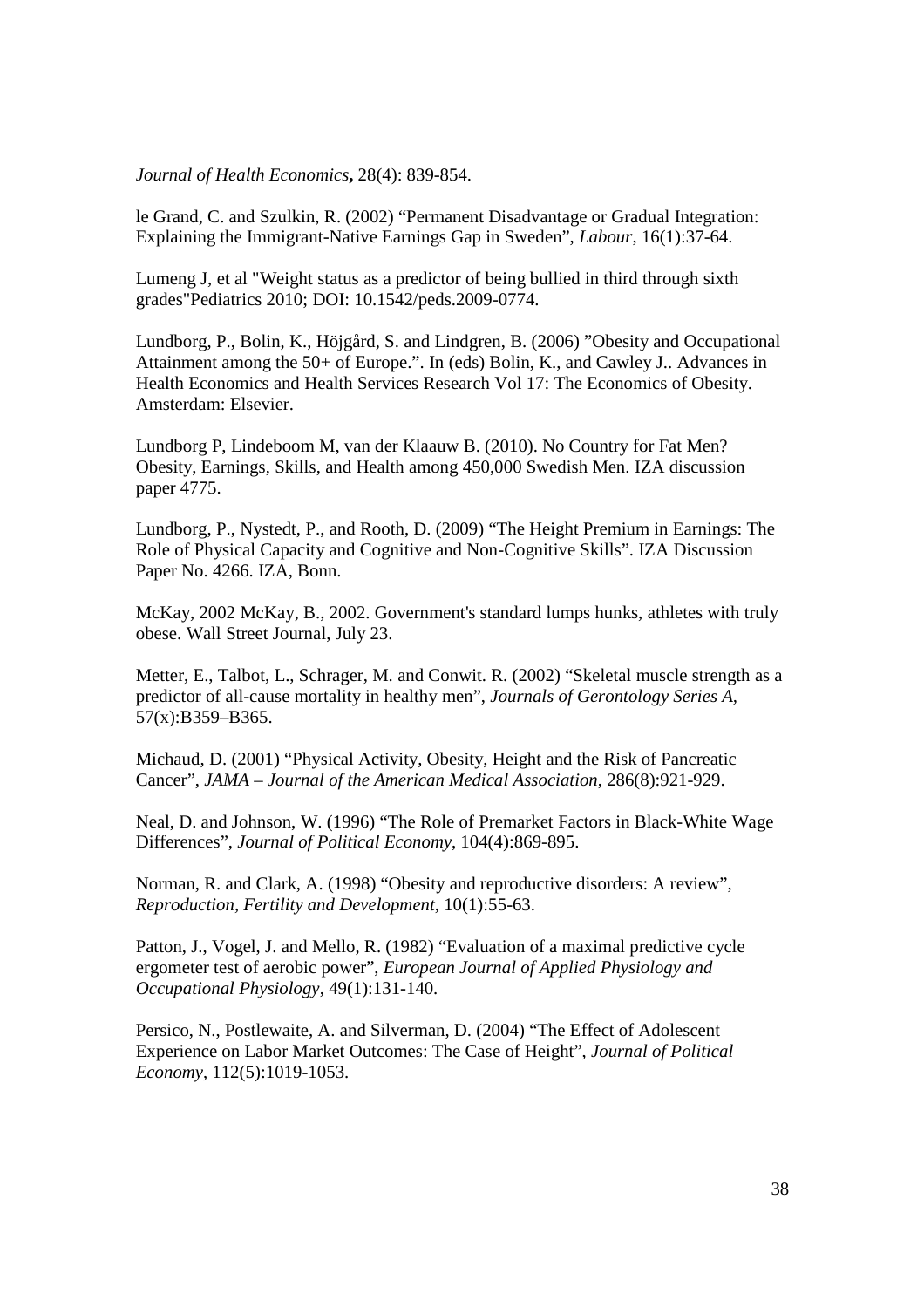Puhl, R. and Latner, J. (2006) "Stigma, obesity, and the health of the nation's children", *Psychological Bulletin*, 133(4):557–580.

Rasmussen, F., Bohman, P., Tynelius, P. and Johansson, M. (2000) "Fysisk aktivitet och övervikt i Stockholms län och riket under de sista decennierna: (Physical activity and overweight in Stockholm and the nation during the last decades), in Swedish. Report 2000:1, Epidemiologiska enheten, Samhällsmedicin**.** Stockholms läns landsting.

Rooth, D. (2009) "Obesity, Attractiveness and Differential Treatment in Hiring: a Field Experiment", *Journal of Human Resources*. 44(3):710-735.

Rooth, D. (2010) "Work Out or Out of Work: The Labor Market Return to Physical Fitness and Leisure Sport Activities", IZA Discussion Paper No. 4684. IZA, Bonn.

Rowland, T. (2007) "Evolution of Maximal Oxygen Uptake in Children". In (eds.) Tomkinson, G. and Olds, T., Pediatric Fitness. Secular Trends and Geographic Variability. Basel: Karger.

Rowland ML (1989). Reporting Bias in Height and Weight Data. Statistical Bulletin 70(2): 2-11.Calle, E., Rodriguez, C., Walker-Thurmond, K. and Thun, M. (2003) "Overweight, obesity and mortality from cancer in a prospectively studied cohort of U.S. adults", *New England Journal of Medicine*, 348(17):1625-1638.

Sallmén, M., Sandler, D., Hoppin, J., Blair, A. and Baird, D. (2006) "Reduced fertility among overweight and obese men", *Epidemiology*, 17(5):520-523.

Sandvik, L., Erikssen, J., Thaulow, E., Erikssen, G., Mundal, R. and Rodahl, K. (1993) "Physical fitness as a predictor of mortality among healthy, middle-aged Norwegian men", *New England Journal of Medicine*, 328(x):533–537.

Shalikashvili, John M, and Hugh Shelton. (2010). The latest national security threat: obesity. Column in The Washinton Post, Friday, April 30, 2010.

Thomas, D. and Strauss, J. (1997) "Health and wages: evidence on men and women in urban Brazil", *Journal of Econometrics*, 77(1):159–185.

U.S. Department of Health and Human Services (1996) "Physical Activity and Health: A Report of the Surgeon General Atlanta, GA", U.S. Department of Health and Human Services, Centers for Disease Control and Prevention, National Center for Chronic Disease Prevention and Health Promotion.

Wijndaele, K., Duvigneaud, N., Matton, L., Duquet, W., Thomis, M., Beunen, G., Lefevre, J. and Philippaerts, R. (2007) "Muscular strength, aerobic fitness, and metabolic syndrome risk in Flemish adults", *Medicine and Science in Sports and Exercise***,**  39(2):233–240.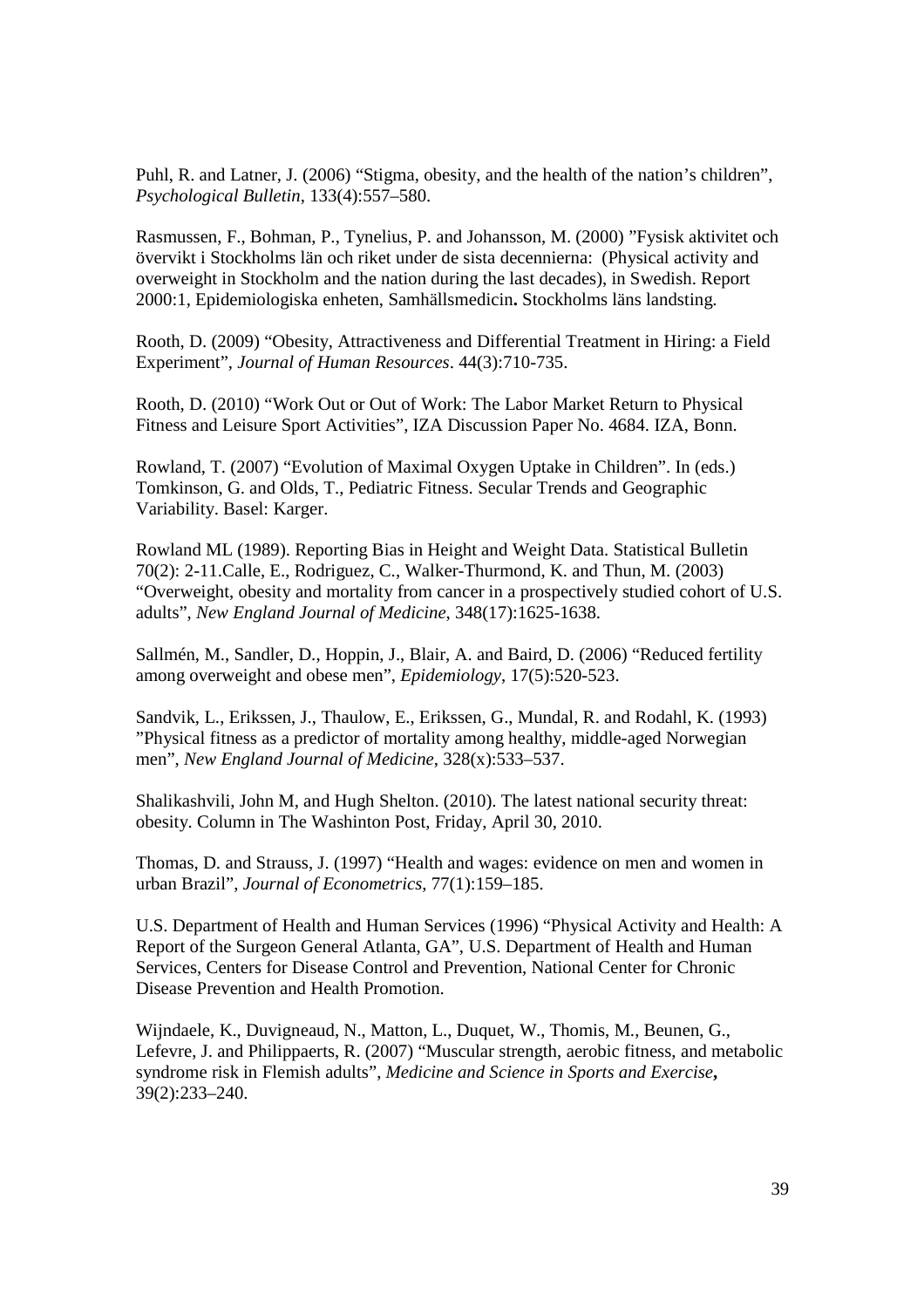Willett, W. (1995) "Weight, Weight Change and Coronary Hearth Disease in Women", *JAMA - Journal of the American Medical Association*, 273(6):461-465.

World Health Organization (2000) "Obesity: Preventing and managing the global epidemic". Report of a WHO Consultation (WHO Technical Report Series 894). WHO, Geneva.

World Health Organization (2006). Obesity and Overweight (WHO Fact Sheet No. 311). http://www.who.int/mediacentre/factsheets/fs311/en/index.html (Accessed September 26, 2009).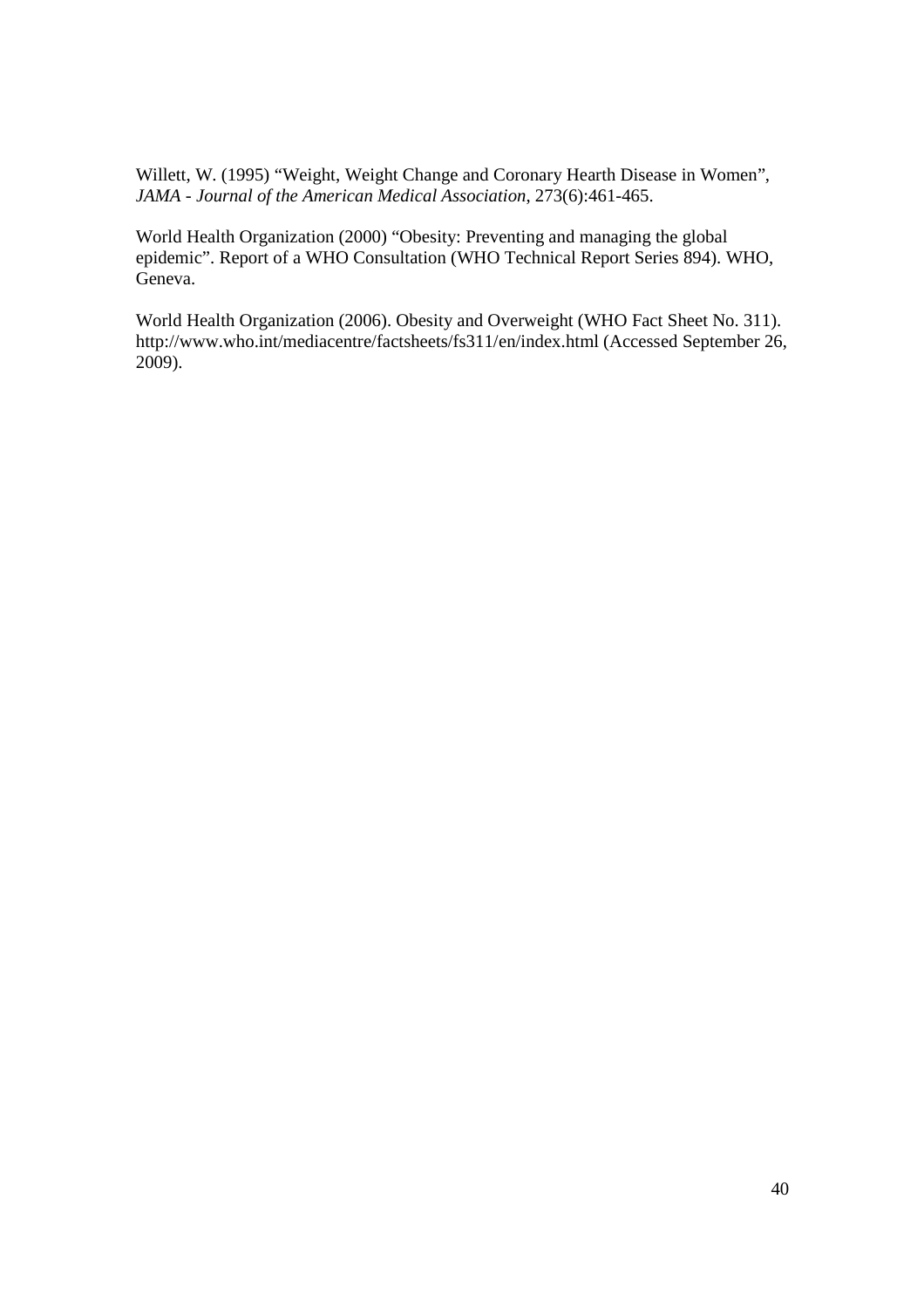**Figures**:





*Note*: The dependent variable is the mean for everyone with the integer value of the independent variable, being truncated at 15 and 40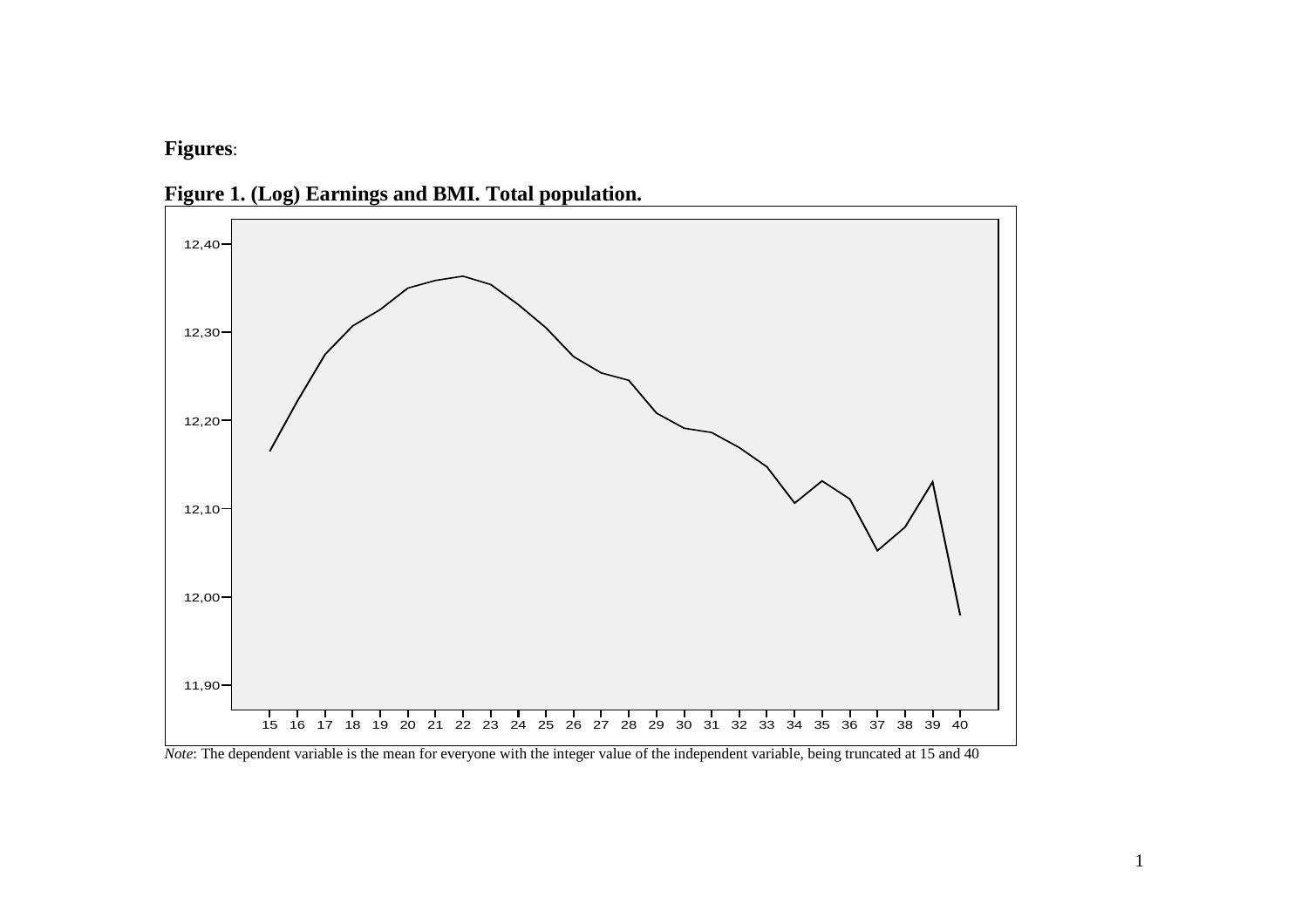

**Figure 2. Cognitive skill and BMI. Total population.** 

*Note*: The dependent variable is the mean for everyone with the integer value of the independent variable, being truncated at 15 and 40.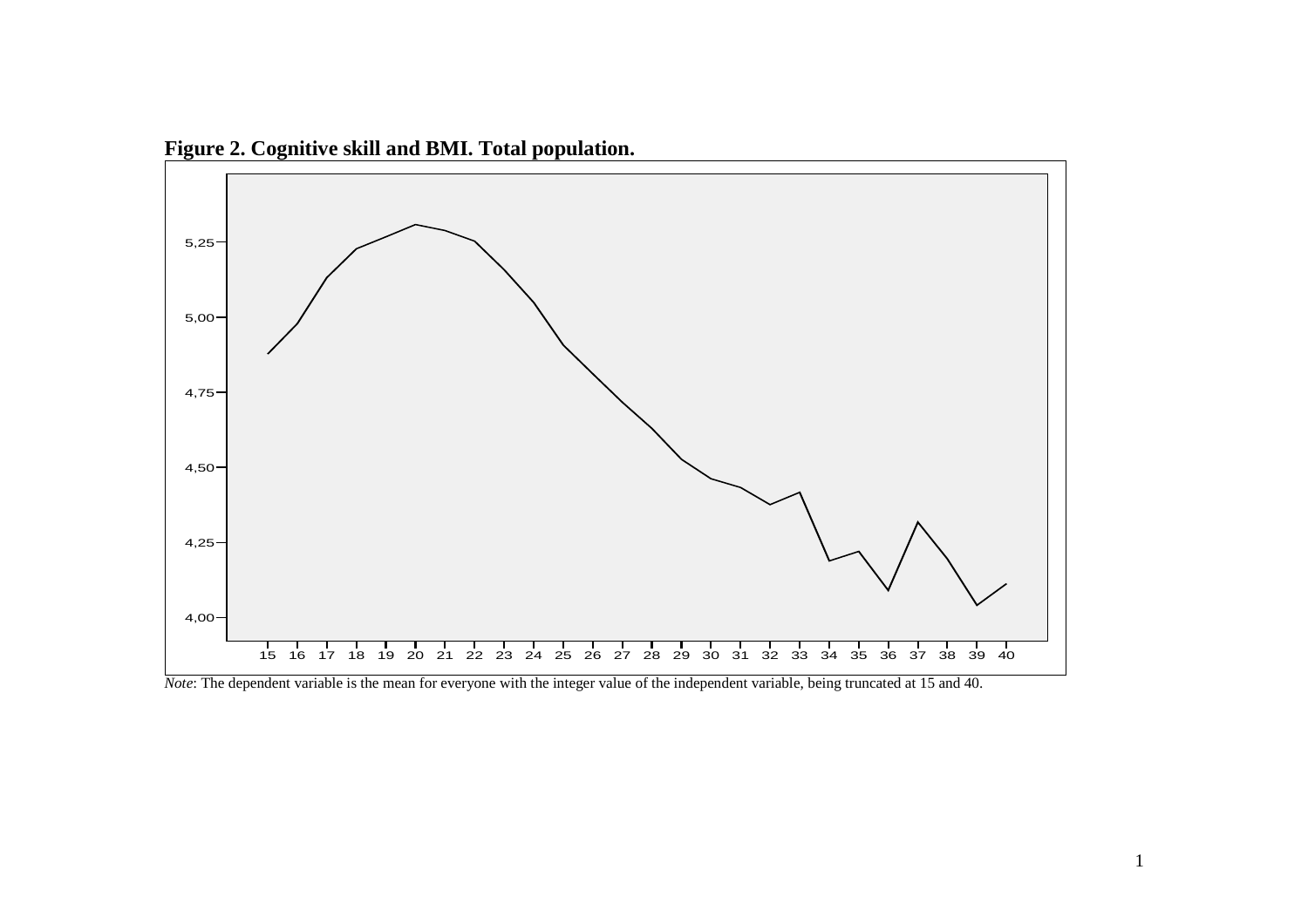

**Figure 3. Non-cognitive skill and BMI. Total population.** 

*Note*: The dependent variable is the mean for everyone with the integer value of the independent variable, being truncated at 15 and 40.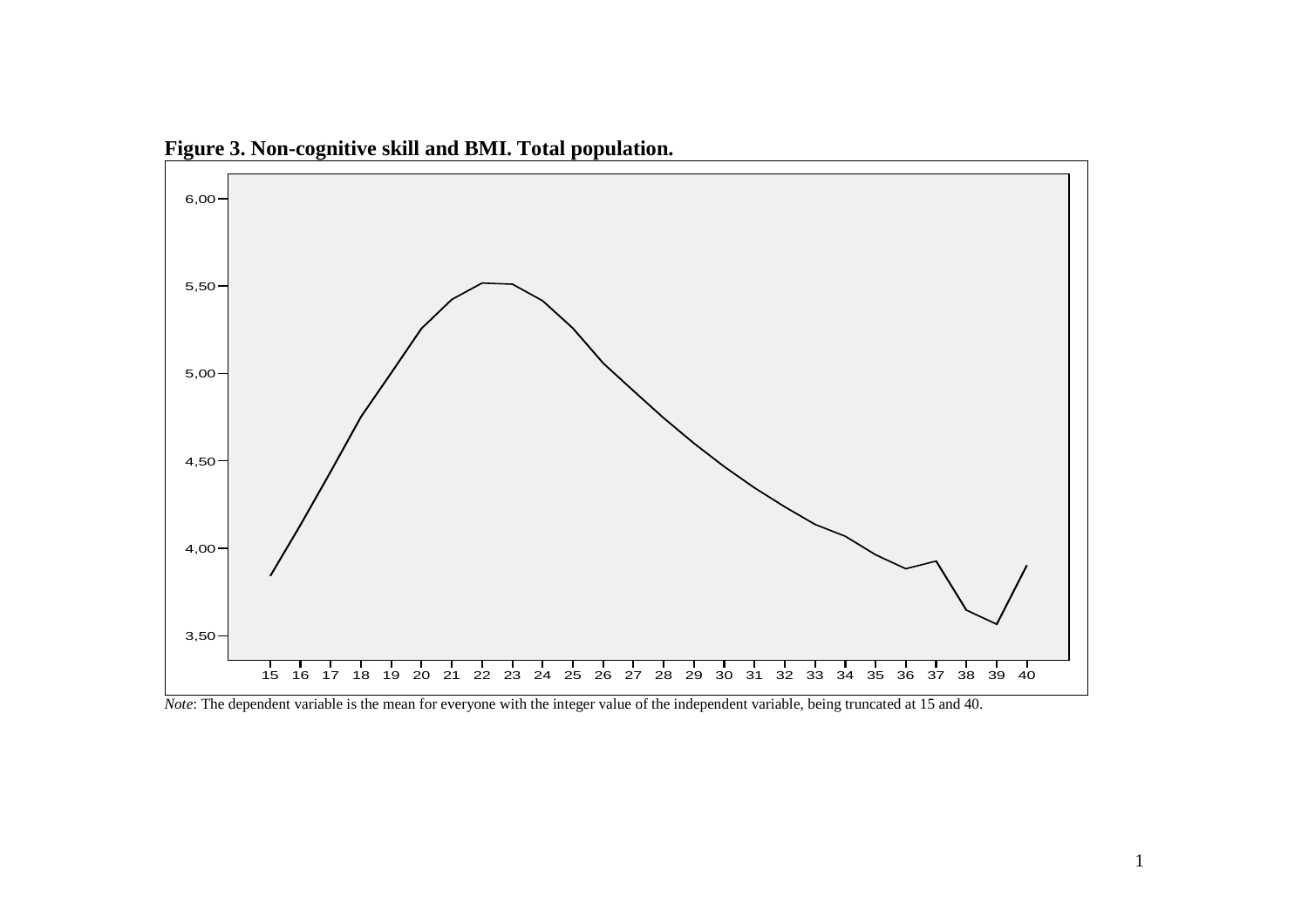

**Figure 4. Physical fitness (wmax/weight in kg) and BMI. Total population.** 

*Note*: The dependent variable is the mean for everyone with the integer value of the independent variable, being truncated at 15 and 40.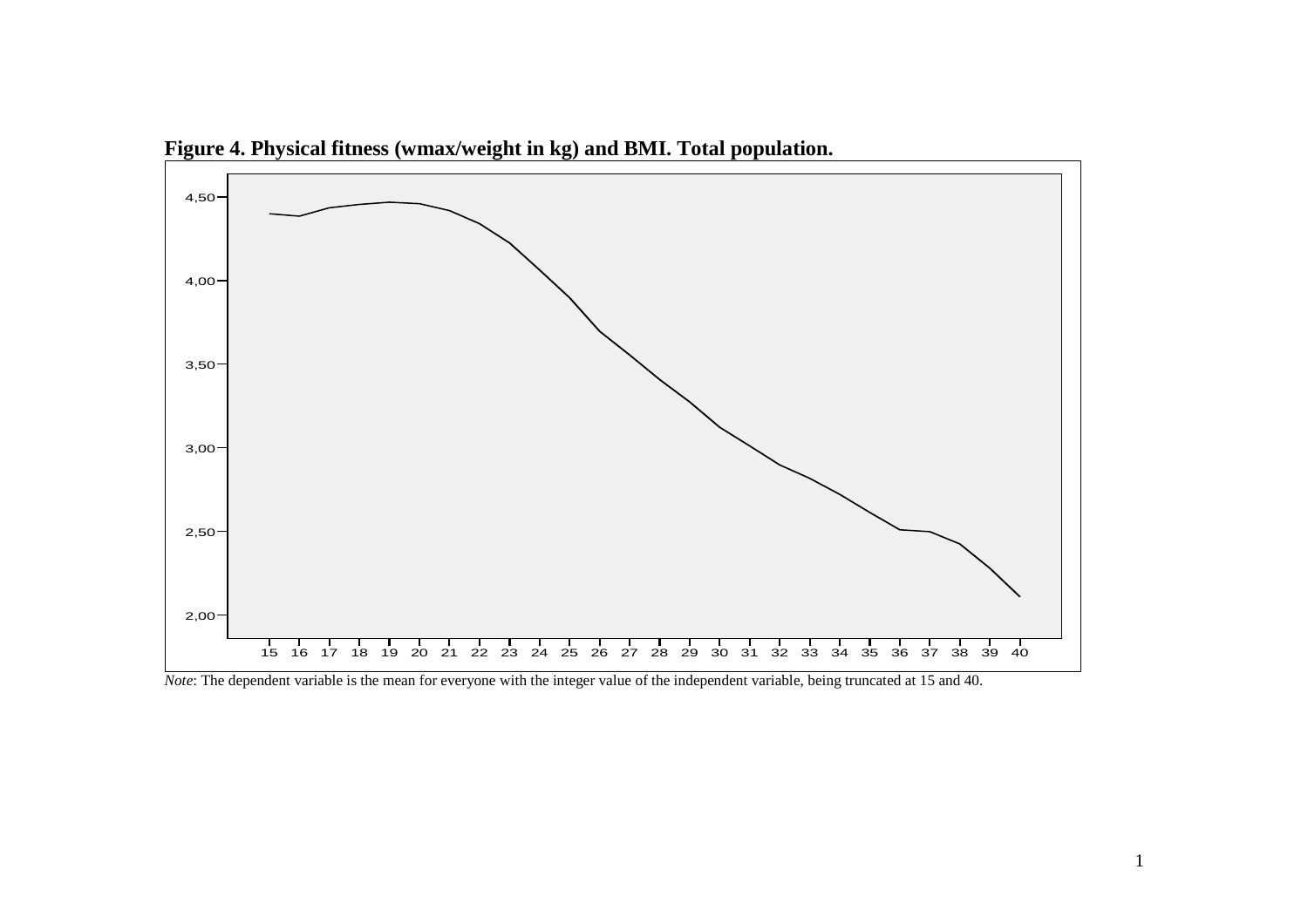

**Figure 5. Handgrip strength and BMI. Total population.** 

*Note*: The dependent variable is the mean for everyone with the integer value of the independent variable, being truncated at 15 and 40.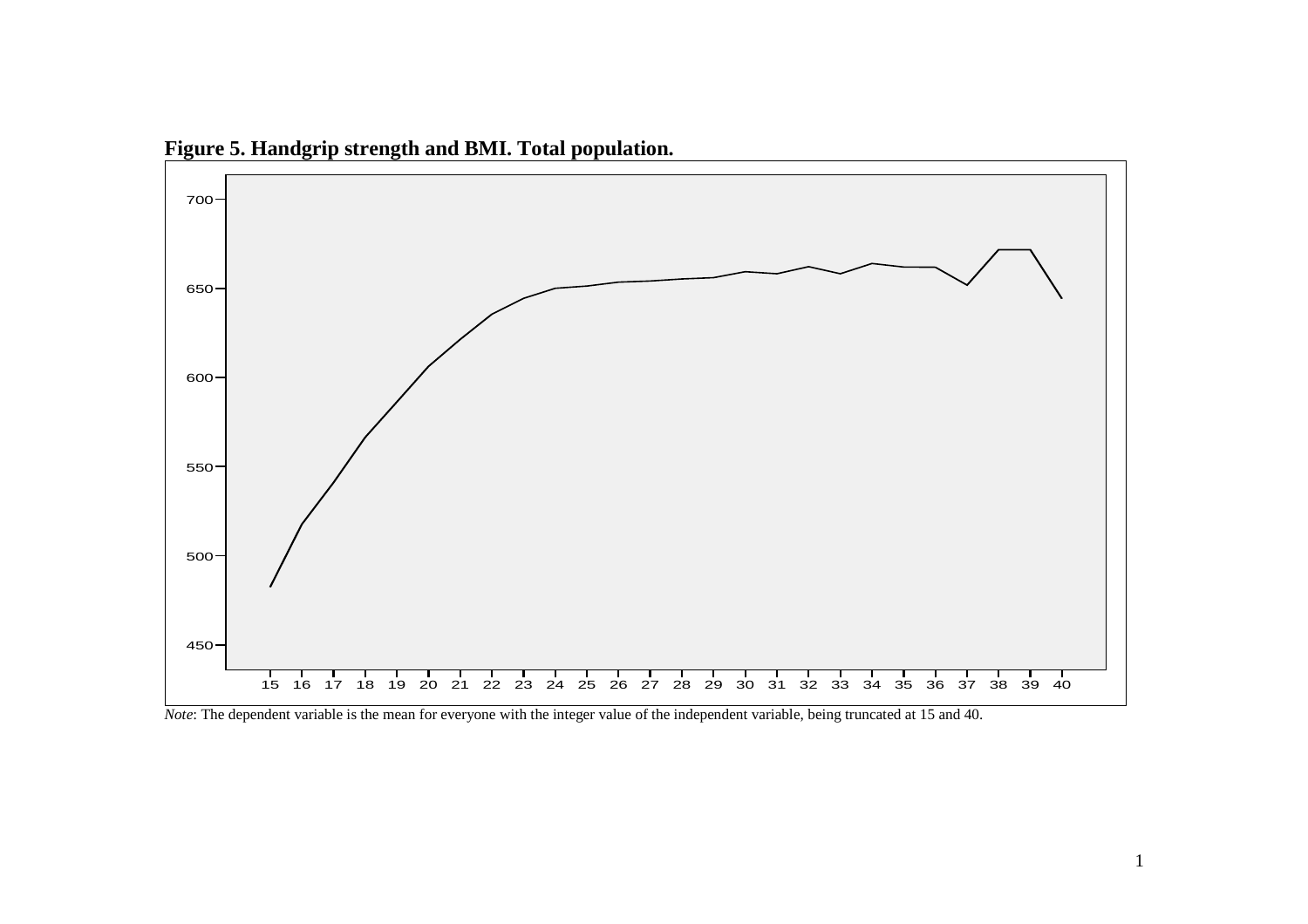#### **Tables**:

| Total population.          |         |        |           |        |        |         |       |         |
|----------------------------|---------|--------|-----------|--------|--------|---------|-------|---------|
| Variable                   | $20$    |        | $20 - 25$ |        | 25-30  |         | >30   |         |
| <b>BMI</b>                 | 18.9    | (0.9)  | 22.0      | (1.3)  | 26.7   | (1.3)   | 32.9  | (2.9)   |
| Logarithm annual earnings  | 12.31   | (0.81) | 12.35     | (0.78) | 12.27  | (0.78)  | 12.16 | (0.84)  |
| Age                        | 33.3    | (3.1)  | 33.1      | (3.2)  | 32.9   | (3.2)   | 32.6  | (3.2)   |
| Parental characteristics:  |         |        |           |        |        |         |       |         |
| Fathers' (log) earnings    | 11.07   | (0.50) | 11.07     | (0.50) | 11.01  | (0.48)  | 10.95 | (0.46)  |
| Mothers' (log) earnings    | 9.81    | (1.26) | 9.86      | (1.23) | 9.80   | (1.25)  | 9.76  | (1.27)  |
| Fathers years of schooling | 11.4    | (2.3)  | 11.3      | (2.3)  | 10.9   | (2.0)   | 10.6  | (1.7)   |
| Mothers years of schooling | 11.4    | (2.2)  | 11.4      | (22)   | 11.0   | (2.0)   | 10.6  | (1.8)   |
| Cognitive skill:           | 5.2     | (2.0)  | 5.2       | (1.9)  | 4.8    | (1.9)   | 4.4   | (1.9)   |
| Enlistment test score      |         |        |           |        |        |         |       |         |
| Non-cognitive skill:       | 4.8     | (1.5)  | 5.4       | (1.6)  | 5.0    | (1.6)   | 4.2   | (1.5)   |
| Psychological evaluation   |         |        |           |        |        |         |       |         |
| <b>Physical fitness:</b>   | 4.46    | (0.68) | 4.35      | (0.65) | 3.68   | (0.63)  | 2.89  | (0.56)  |
| Cardiovascular fitness     |         |        |           |        |        |         |       |         |
| Muscular strength          | 571.9   | (86.4) | 626.4     | (92.6) | 653.1  | (101.7) | 659.6 | (108.4) |
| Height                     | 179.8   | (6.6)  | 179.5     | (6.4)  | 179.2  | (6.5)   | 179.4 | (6.7)   |
| No of observations         | 110,859 |        | 285,913   |        | 43,117 |         | 8,778 |         |

Table 3.1. Descriptives of the population divided at BMI<20, 20<BMI<25, 25<BMI<30, and BMI>30. Men 28-38 years old, 2003. Total population.

*Notes*: Standard deviations in parentheses. The variables on cognitive skill, non-cognitive skill and physical fitness are standardized when used in the empirical analysis.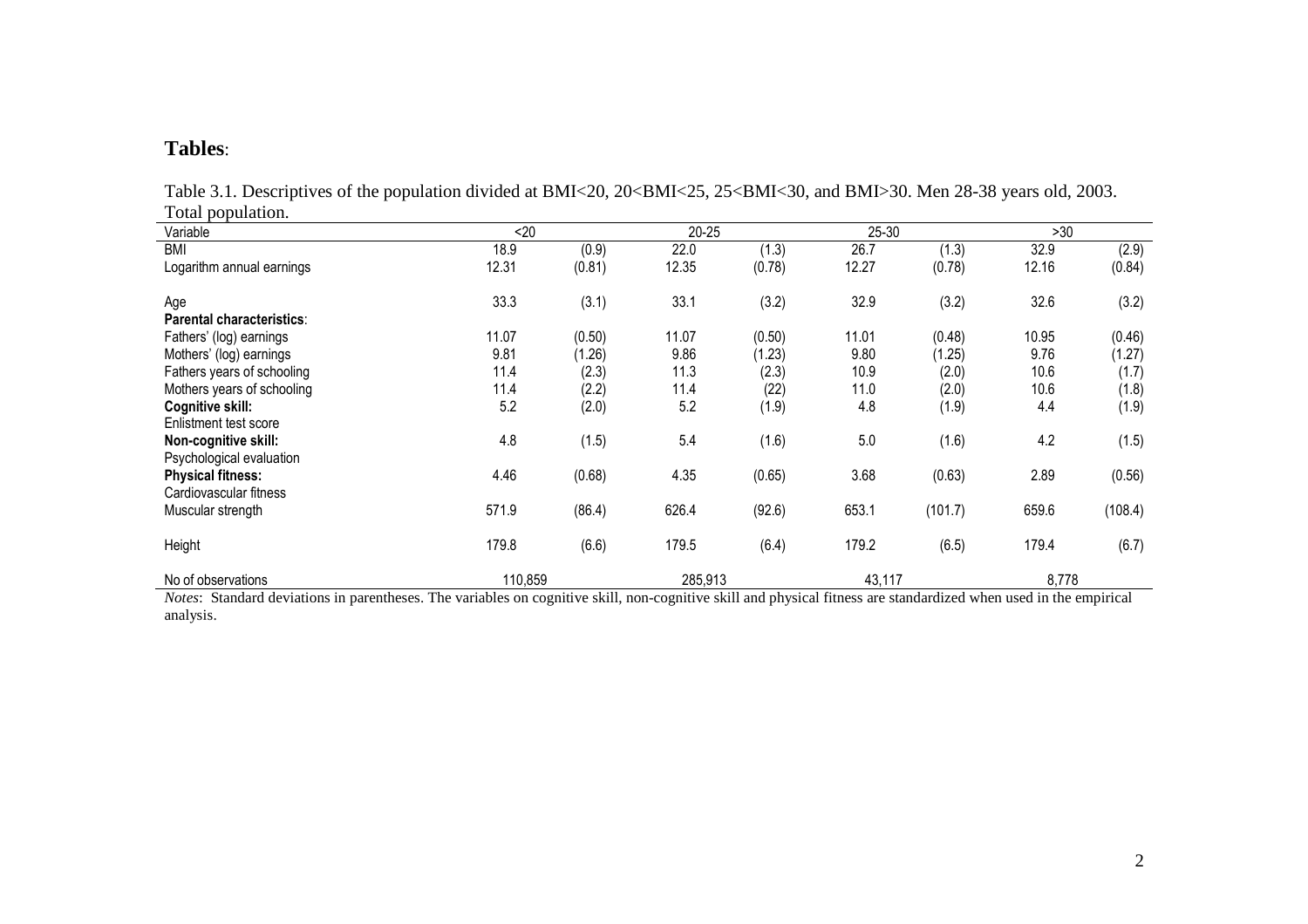| Tuble 4.1. Barnings and Bivil. Men 20-90 years old, 2009. Equitain of annual carmigs. Four population data.<br>Variable | А                      | B                      | $\overline{C}$         | $\overline{D}$         | E                      | F                      | G                      | $\overline{\mathsf{H}}$ |
|-------------------------------------------------------------------------------------------------------------------------|------------------------|------------------------|------------------------|------------------------|------------------------|------------------------|------------------------|-------------------------|
| $BMI \leq 20$ :                                                                                                         | $-0.050***$<br>(0.003) | $-0.052***$<br>(0.003) | $-0.052***$<br>(0.003) | $-0.049***$<br>(0.003) | $-0.003$<br>(0.003)    | $-0.064***$<br>(0.003) | $-0.036***$<br>(0.003) | $-0.010***$<br>(0.003)  |
| BMI > 20 $<$ 25                                                                                                         | Ref.                   | Ref.                   | Ref.                   | Ref.                   | Ref.                   | Ref.                   | Ref.                   | Ref.                    |
| BMI > 25 & $\leq$ 30                                                                                                    | $-0.074***$<br>(0.004) | $-0.072***$<br>(0.004) | $-0.056***$<br>(0.004) | $-0.041***$<br>(0.004) | $-0.033***$<br>(0.004) | $0.013***$<br>(0.004)  | $-0.064***$<br>(0.004) | $-0.010**$<br>(0.004)   |
| BMI > 30                                                                                                                | $-0.183***$<br>(0.009) | $-0.183***$<br>(0.009) | $-0.153***$<br>(0.009) | $-0.122***$<br>(0.009) | $-0.072***$<br>(0.009) | 0.001<br>(0.009)       | $-0.162***$<br>(0.009) | $-0.027***$<br>(0.009)  |
| Cognitive skill:<br>Enlistment test score                                                                               |                        |                        |                        | $0.105***$<br>(0.001)  |                        |                        |                        | $0.069***$<br>(0.001)   |
| Non-cognitive skill:<br>Psychological evaluation                                                                        |                        |                        |                        |                        | $0.133***$<br>(0.001)  |                        |                        | $0.103***$<br>(0.002)   |
| <b>Physical fitness:</b><br>Cardiovascular fitness                                                                      |                        |                        |                        |                        |                        | $0.077***$<br>(0.001)  |                        | $0.023***$<br>(0.001)   |
| Muscular strength                                                                                                       |                        |                        |                        |                        |                        |                        | $0.027***$<br>(0.001)  | $0.011***$<br>(0.001)   |
| Age                                                                                                                     | Yes                    | Yes                    | Yes                    | Yes                    | Yes                    | Yes                    | Yes                    | Yes                     |
| Height                                                                                                                  | No                     | Yes                    | Yes                    | Yes                    | Yes                    | Yes                    | Yes                    | Yes                     |
| Parental characteristics                                                                                                | No                     | No                     | Yes                    | Yes                    | Yes                    | Yes                    | Yes                    | Yes                     |
| Reduction (%) in original<br>(Model C) obesity penalty                                                                  |                        |                        |                        | 20                     | 53                     | 100                    | $-5$                   | 82                      |
| R <sub>2</sub>                                                                                                          | 0.01                   | 0.02                   | 0.03                   | 0.04                   | 0.05                   | 0.04                   | 0.03                   | 0.06                    |
| No of cases                                                                                                             | 448,667                | 448,667                | 448,667                | 448,667                | 448,667                | 448,667                | 448,667                | 448,667                 |

Table 4.1. Earnings and BMI. Men 28-38 years old, 2003. Logarithm of annual earnings. Total population data.

*Notes*: This table reports estimates from the (2) regression model: Log Earnings = a + b\*BMI\_class+ c\*X + d\*Missing info + e. Model A only includes BMI categories and age and is estimated using OLS. Model B adds height and Model C also adds the parental variables. Model D adds cognitive skill, Model E adds non-cognitive skill, while Model F and G add the physical fitness variables. Model H adds all variables.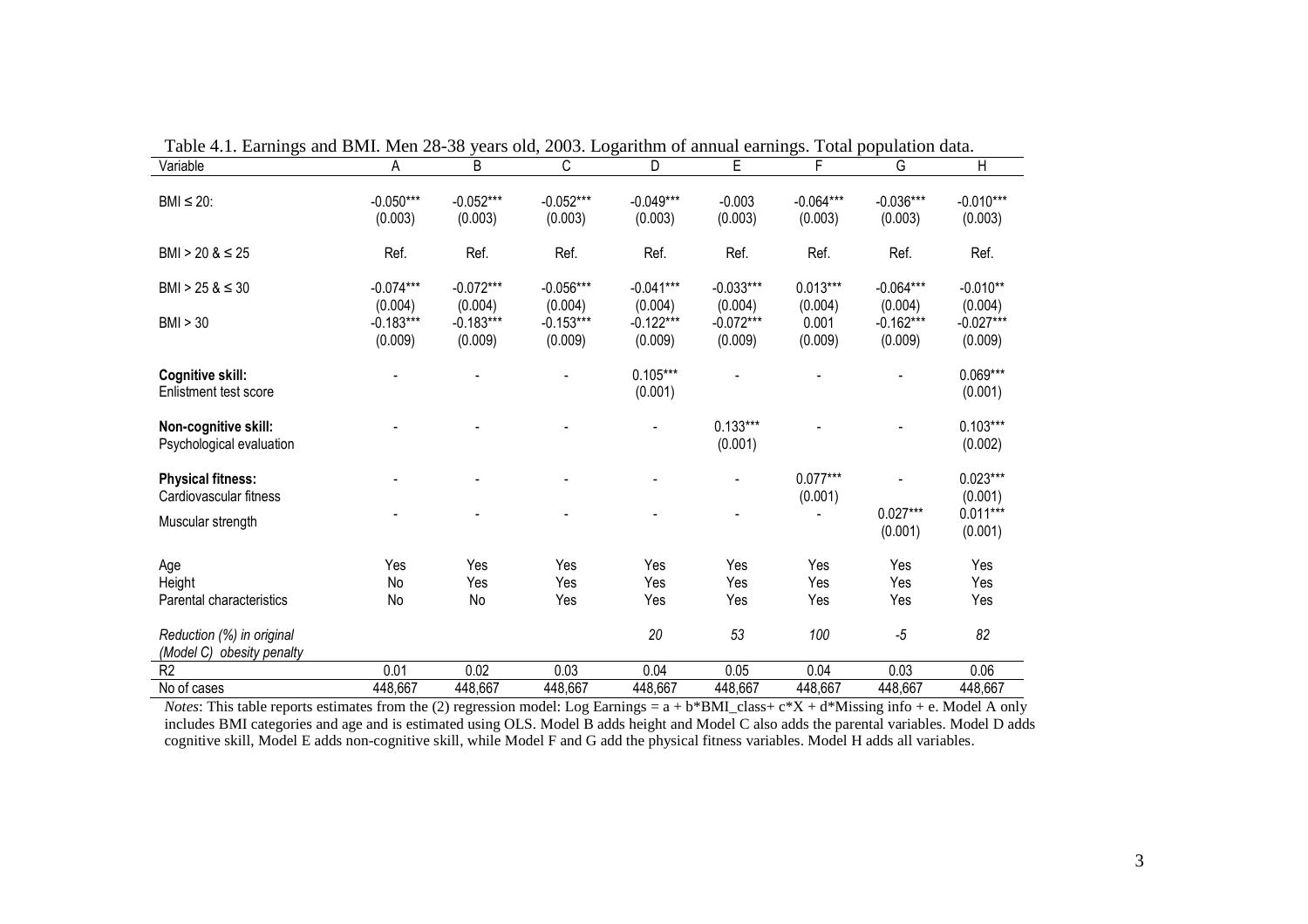| Variable                                               | A                      | B                      | C                      | D                      | E                      | F                      | G                      | Н                     |
|--------------------------------------------------------|------------------------|------------------------|------------------------|------------------------|------------------------|------------------------|------------------------|-----------------------|
| BMI $\leq$ 20:                                         | $-0.044***$<br>(0.005) | $-0.025***$<br>(0.007) | $-0.026***$<br>(0.007) | $-0.023***$<br>(0.007) | $-0.003$<br>(0.007)    | $-0.036***$<br>(0.007) | $-0.015**$<br>(0.007)  | $-0.006$<br>(0.007)   |
| $BMI > 20 & 8 \leq 25$                                 | Ref.                   | Ref.                   | Ref.                   | Ref.                   | Ref.                   | Ref.                   | Ref.                   | Ref.                  |
| BMI > 25 & $\leq$ 30                                   | $-0.073***$<br>(0.007) | $-0.040***$<br>(0.010) | $-0.039***$<br>(0.010) | $-0.031***$<br>(0.010) | $-0.030***$<br>(0.010) | $-0.001$<br>(0.010)    | $-0.045***$<br>(0.010) | $-0.012$<br>(0.010)   |
| BMI > 30                                               | $-0.171***$<br>(0.016) | $-0.090***$<br>(0.021) | $-0.091***$<br>(0.021) | $-0.076***$<br>(0.021) | $-0.052***$<br>(0.021) | $-0.002$<br>(0.021)    | $-0.099***$<br>(0.021) | $-0.015$<br>(0.021)   |
| Cognitive skill:<br>Enlistment test score              |                        |                        |                        | 0.099***<br>(0.003)    |                        |                        |                        | $0.075***$<br>(0.003) |
| Non-cognitive skill:<br>Psychological evaluation       |                        |                        |                        |                        | $0.092***$<br>(0.003)  |                        |                        | 0.066***<br>(0.004)   |
| <b>Physical fitness:</b><br>Cardiovascular fitness     |                        |                        |                        |                        |                        | $0.050***$<br>(0.003)  |                        | $0.023***$<br>(0.003) |
| Muscular strength                                      |                        |                        |                        |                        |                        |                        | $0.024***$<br>(0.003)  | $0.013***$<br>(0.003) |
| Age                                                    | Yes                    | Yes                    | Yes                    | Yes                    | Yes                    | Yes                    | Yes                    | Yes                   |
| Height                                                 | No                     | No                     | Yes                    | Yes                    | Yes                    | Yes                    | Yes                    | Yes                   |
| Reduction (%) in original<br>(Model C) obesity penalty |                        |                        |                        | 16                     | 43                     | 98                     | $-9$                   | 84                    |
| Sibling fixed effects                                  | No                     | Yes                    | Yes                    | Yes                    | Yes                    | Yes                    | Yes                    | Yes                   |
| R <sub>2</sub>                                         | 0.01                   | 0.01                   | 0.02                   | 0.04                   | 0.05                   | 0.03                   | 0.02                   | 0.05                  |
| No of cases                                            | 145,193                | 145,193                | 145,193                | 145,193                | 145,193                | 145,193                | 145,193                | 145,193               |

Table 4.2. Earnings and BMI. Men 28-38 years old, 2003. Logarithm of annual earnings. Siblings data.

*Notes*: This table reports estimates from the (2) regression model: Log Earnings = a + b\*BMI\_class + c\*X + d\*Missing info + f + e.<br>Model A only includes BMI categories and age and is estimated using OLS for the sibling sa variables.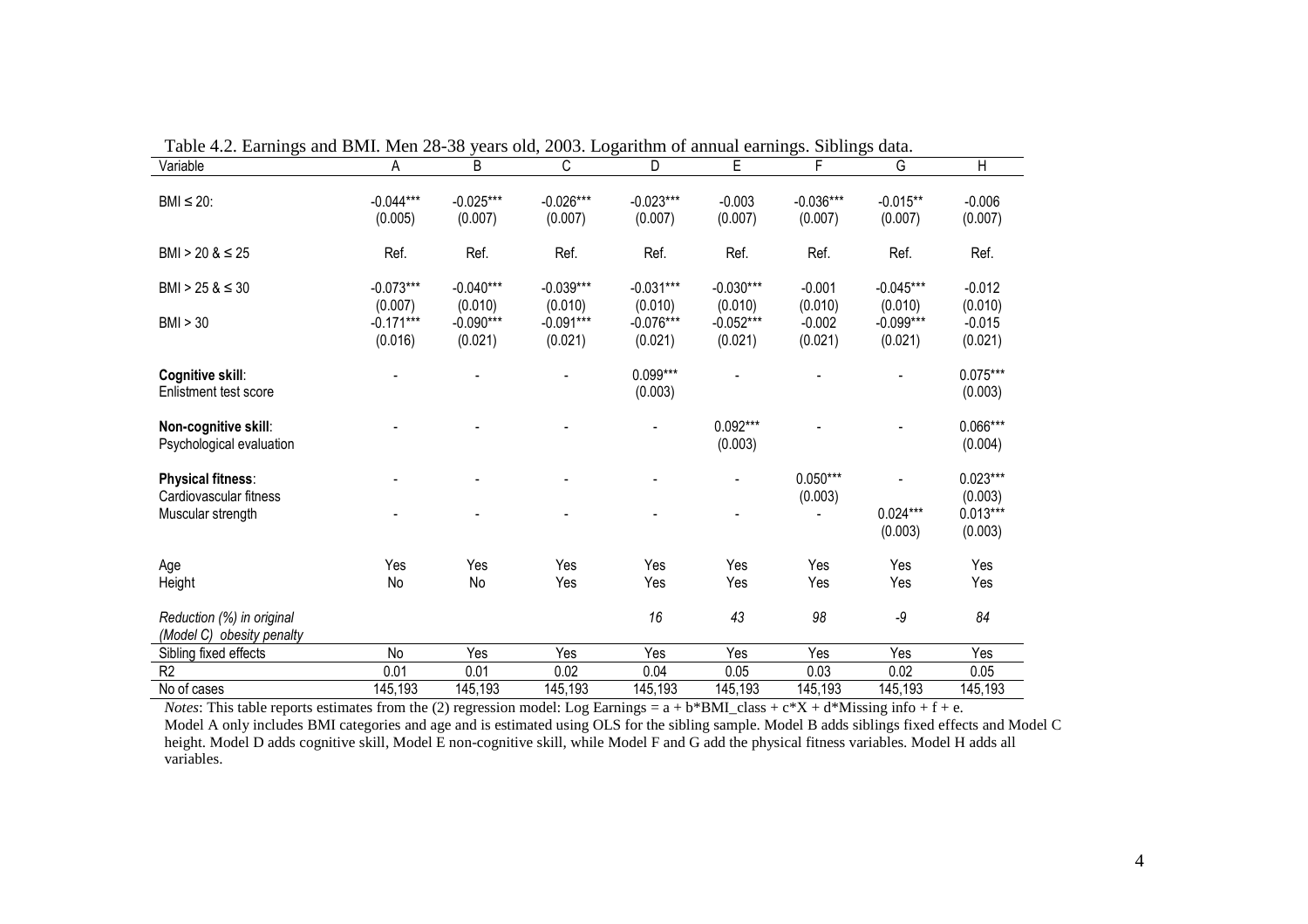|                        | (I)         | (II)        | (III)       | (IV)        | (V)         |
|------------------------|-------------|-------------|-------------|-------------|-------------|
| <b>Modell C:</b>       |             |             |             |             |             |
| BMI < 20:              | $-0.026***$ | $-0.024***$ | $-0.017***$ | $-0.019***$ | $-0.028***$ |
|                        | (0.007)     | (0.007)     | (0.003)     | (0.008)     | (0.008)     |
|                        |             |             |             |             |             |
| BMI > 20 $<$ 25        | Ref.        | Ref.        | Ref.        | Ref.        | Ref.        |
|                        |             |             |             |             |             |
| $BMI > 25 & 8 \leq 30$ | $-0.039***$ | $-0.038***$ | $-0.017***$ | $-0.031***$ | $-0.050***$ |
|                        | (0.010)     | (0.010)     | (0.005)     | (0.012)     | (0.012)     |
| BM > 30                | $-0.091***$ | $-0.091***$ | $-0.048***$ | $-0.111***$ | $-0.090***$ |
|                        | (0.021)     | (0.020)     | (0.010)     | (0.042)     | (0.027)     |
|                        |             |             |             |             |             |
| Modell H:              |             |             |             |             |             |
| $BMI < 20$ :           | $-0.006$    | $-0.005$    | $-0.007$    | $-0.004$    | $-0.005$    |
|                        | (0.007)     | (0.007)     | (0.003)     | (0.008)     | (0.008)     |
|                        |             |             |             |             |             |
| $BMI > 20 & 8 \leq 25$ | Ref.        | Ref.        | Ref.        | Ref.        | Ref.        |
|                        |             |             |             |             |             |
| BMI > 25 & $\leq$ 30   | $-0.012$    | $-0.012$    | 0.001       | $-0.012$    | $-0.020$    |
|                        | (0.010)     | (0.010)     | (0.005)     | (0.012)     | (0.013)     |
| BM > 30                | $-0.015$    | $-0.017$    | $-0.001$    | $-0.062$    | $-0.010$    |
|                        | (0.021)     | (0.021)     | (0.010)     | (0.042)     | (0.027)     |
| Sibling fixed effects  | Yes         | Yes         | Yes         | Yes         | Yes         |
| No of cases            | 145,193     | 145,193     | 132,881     | 121,367     | 123,512     |
|                        |             |             |             |             |             |

Table 4.3. The BMI estimates and different outcome measures. Siblings. Men 28-38 years old, 2003. Logarithm of annual earnings.<br>
(i)  $(ii)$   $(ii)$   $(iii)$   $(iv)$   $(v)$ 

*Notes*: Column (i) is the BMI estimates from Model C in Table 4.2, while Column (ii) and (iii) shows the BMI estimates for those with top coded earnings and earnings above 100' SEK, respectively. Column (iv) gives the BMI estimates when excluding potential enlistment "fakers". Finally, Column (v) gives the BMI estimates when especially strong individuals are withdrawn from the sample, that is, those 1 standard deviation above average hand grip strength. It has been proposed that BMI might be a bad measure for individuals with a great muscular mass.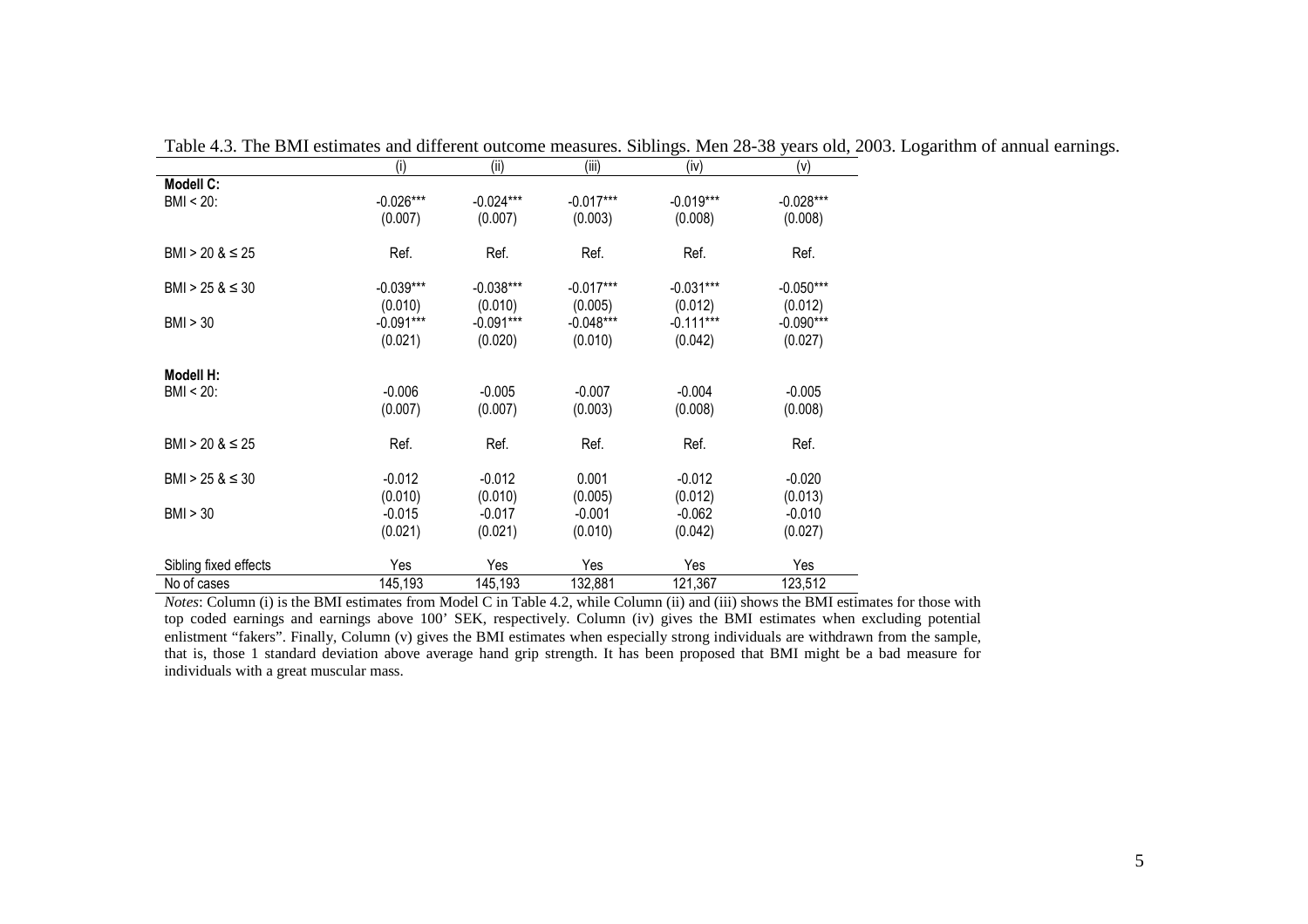Table 4.4. Earnings and BMI. Men 28-38 years old, 2003. Logarithm of annual earnings. Total population data, and different work categories\*

|                                                                              | Reference                       |                                            | Line of work                              |       |                              |
|------------------------------------------------------------------------------|---------------------------------|--------------------------------------------|-------------------------------------------|-------|------------------------------|
|                                                                              | Total Pop. (fr.om table<br>4.1) | Cognitively demanding                      | Physically demanding                      |       | Non-cognitively<br>demanding |
|                                                                              |                                 | Mathematicians<br>Data specialists<br>etc. | Farm hands<br>Construction<br>Mining etc. | Sales | Management                   |
| Obesity penalty (%)                                                          |                                 |                                            |                                           |       |                              |
| Crude                                                                        | $-15$                           | $-4$                                       | $-8$                                      | $-19$ | $-22$                        |
| <b>Controlling for:</b>                                                      |                                 |                                            |                                           |       |                              |
| Cognitive skill:<br>Enlistment test score                                    | $-12$                           | $-5$                                       | $-7$                                      | $-17$ | $-21$                        |
| Non-cognitive skill:<br>Psychological evaluation                             | $-7$                            | $\overline{2}$                             | $-2$                                      | -8    | $-15$                        |
| <b>Physical capacity:</b><br>Cardiovascular fitness and<br>muscular strength | $0^{**}$                        | 9                                          | 3                                         | $-7$  | $-11$                        |
| Skills and physical capacity<br>combined<br>R <sub>2</sub><br>No of cases    | $-3$                            | 3                                          | 0                                         | -9    | $-13$                        |

*Notes*: all estimations include age, height and parental characteristics as control.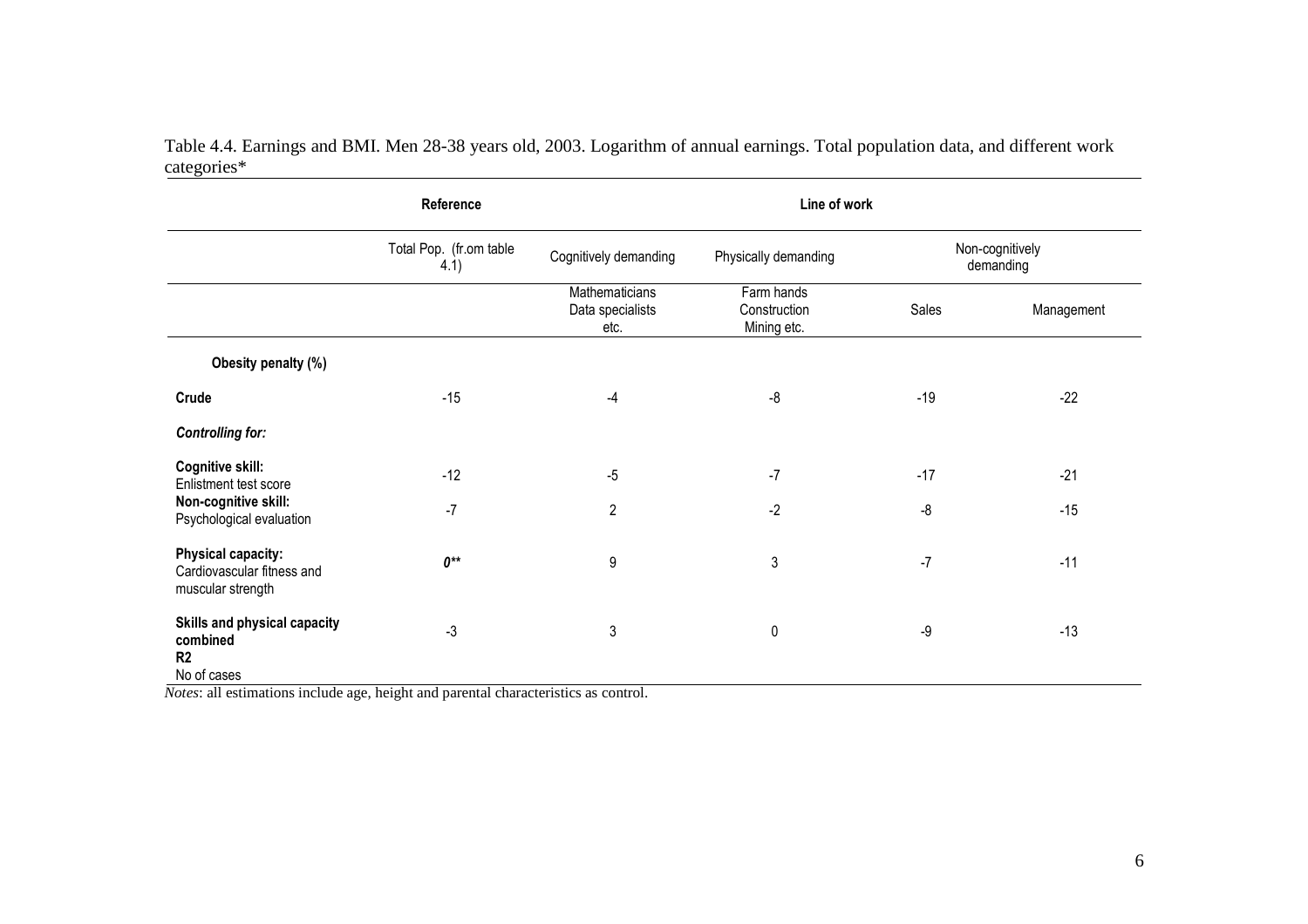|                                               |                     |                                   |                        | LNU                           |                           |                       |                              |                         | <b>ULF</b>              |                     |                      |                     |                     |
|-----------------------------------------------|---------------------|-----------------------------------|------------------------|-------------------------------|---------------------------|-----------------------|------------------------------|-------------------------|-------------------------|---------------------|----------------------|---------------------|---------------------|
|                                               |                     | Män                               |                        |                               | Kvinnor                   |                       |                              |                         | Män                     |                     |                      | Kvinnor             |                     |
|                                               | (1)                 | (2)                               | (3)                    | (1)                           | (2)                       | (3)                   |                              | (1)                     | (2)                     | (3)                 | (1)                  | (2)                 | (3)                 |
| Obese in 1991                                 |                     | $-0.194***$<br>(0.074)            | $-0.240***$<br>(0.086) |                               | $-0.070$<br>(0.072)       | 0.025<br>$(0.081)$ I  | Obese -8 years               |                         | $-0.166$<br>$(0.078)^*$ | $-0.156$<br>(0.084) |                      | $-0.169$<br>(0.104) | $-0.146$<br>(0.107) |
| Obese in 2000                                 | $-0.050$<br>(0.047) |                                   | 0.057<br>(0.060)       | $-0.143***$<br>(0.046)        |                           | $-0.141**$<br>(0.058) | Obese current                | $-0.082$<br>(0.065)     |                         | $-0.023$<br>(0.071) | $-0.100$<br>(0.092)  |                     | $-0.085$<br>(0.098) |
| Overweight 1991                               |                     | $-0.070**$<br>(0.030)             | $-0.079**$<br>(0.037)  |                               | $-0.075**$<br>(0.032)     | $-0.017$<br>(0.038)   | Overweight -8                |                         | $-0.066$<br>(0.034)     | $-0.057$<br>(0.037) |                      | $-0.011$<br>(0.051) | 0.015<br>(0.053)    |
| Overweight 2000                               | $-0.032$<br>(0.026) |                                   | $-0.010$<br>(0.028)    | $-0.065***$<br>(0.025)        |                           | $-0.063**$<br>(0.028) | Overweight cur.              | $-0.036$<br>(0.036)     |                         | $-0.021$<br>(0.034) | $-0.0562$<br>(0.044) |                     | $-0.069$<br>(0.046) |
| Underweight 1991                              |                     | $-0.085*$<br>(0.050)              | $-0.082$<br>(0.053)    |                               | $-0.004$<br>(0.037)       | $-0.014$<br>(0.040)   | Underweight -8               |                         | $-0.114$<br>$(0.054)^*$ | $-0.080$<br>(0.059) |                      | $-0.055$<br>(0.039) | $-0.062$<br>(0.047) |
| Underweight 2000                              | $-0.063$<br>(0.079) |                                   | $-0.023$<br>(0.083)    | $-0.045$<br>(0.065)           |                           | $-0.036$<br>(0.070)   | Underweight cur.             | $-0.164$<br>$(0.069)^*$ |                         | $-0.126$<br>(0.074) | $-0.036$<br>(0.044)  |                     | $-0.001$<br>(0.047) |
| Observations<br>$\mathbf{r}$ .<br><b>FIRE</b> | 615                 | 615<br><b>TIT IT</b><br>$\cdot$ 1 | 615                    | 584<br>$1$ <b>T NTT</b> $1$ . | 584<br>$\cdot$ 1 $\alpha$ | 584                   | $\mathbf{1}$<br>$\mathbf{1}$ | 2860                    | 2860                    | 2860                | 2695                 | 2695                | 2695                |

Table 5.1. LNU: log wages at 26-45 years old in 2000 and obesity at 16-36 years old in 1991. ULF: log earnings 26-45 years old related to current and 8 year pre weight status.

Notes: The regressions on the ULF and LNU data control for age and age squared.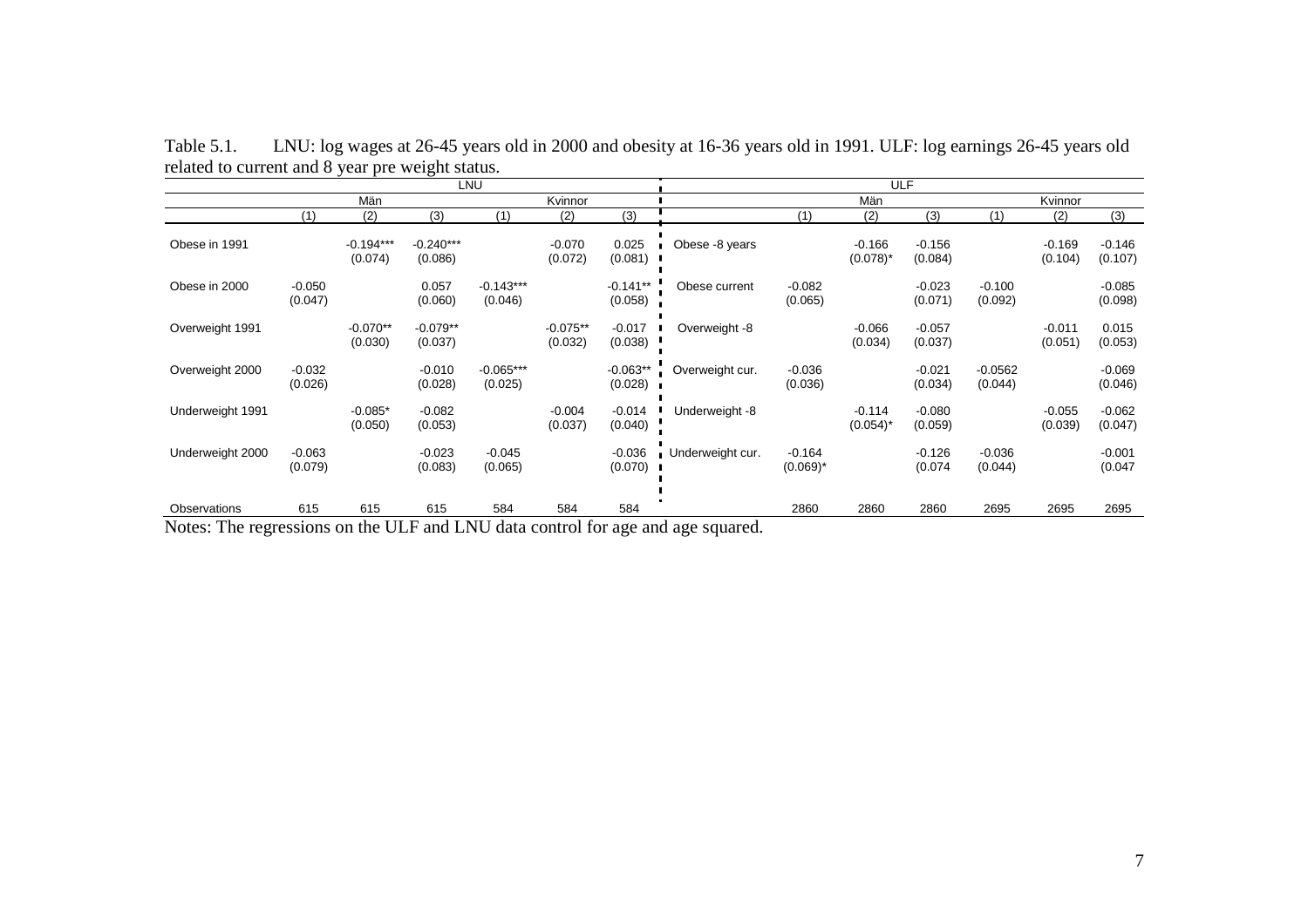| Age      | Fraction obese at various ages | Fraction of those who were obese at<br>age 16 who were also obese at older<br>ages | Fraction of those who were obese at<br>older ages who were also obese at<br>age $16$ |
|----------|--------------------------------|------------------------------------------------------------------------------------|--------------------------------------------------------------------------------------|
| Age 16   | 0.011                          |                                                                                    |                                                                                      |
| Age 23   | 0.019                          | 0.471                                                                              | 0.258                                                                                |
| Age 33   | 0.098                          | 0.765                                                                              | 0.083                                                                                |
| Age $42$ | 0.153                          | 0.706                                                                              | 0.049                                                                                |

Table 5.2. Fraction of people who were obese at a certain ages who were also obese at other ages. Data from the NCDS.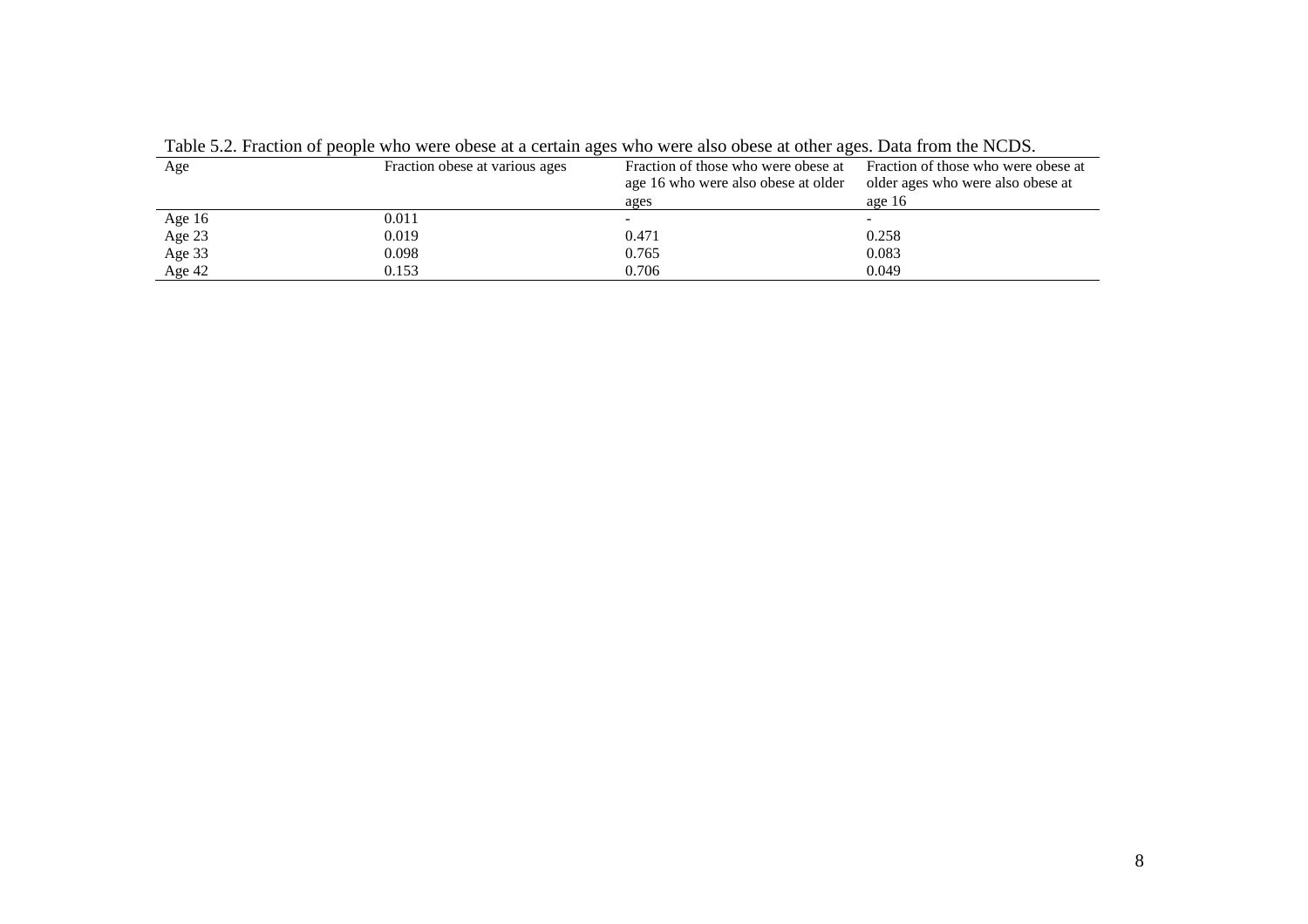| Variable                 | $\mathbf{A}$ | $\, {\bf B}$ | $\mathsf{C}$ | $\mathbf D$ | ${\bf E}$  |
|--------------------------|--------------|--------------|--------------|-------------|------------|
|                          |              |              |              |             |            |
| $BMI < 20$ (age 16)      | 0.027        |              |              |             | 0.009      |
|                          | (0.030)      |              |              |             | (0.033)    |
| BMI > 25 & < 30 (age 16) | 0.046        |              |              |             | 0.081      |
|                          | (0.081)      |              |              |             | (0.084)    |
| $BMI > 30$ (age 16)      | $-0.388***$  |              |              |             | $-0.345**$ |
|                          | (0.144)      |              |              |             | (0.152)    |
| $BMI < 20$ (age 23)      |              | $-0.043$     |              |             | $-0.069$   |
|                          |              | (0.047)      |              |             | (0.052)    |
| BMI > 25 & < 30 (age 23) |              | $-0.074*$    |              |             | $-0.057$   |
|                          |              | (0.040)      |              |             | (0.048)    |
| $BMI > 30$ (age 23)      |              | $-0.097$     |              |             | $-0.037$   |
|                          |              | (0.110)      |              |             | (0.121)    |
| $BMI < 20$ (age 33)      |              |              | 0.052        |             | 0.097      |
|                          |              |              | (0.090)      |             | (0.097)    |
| BMI > 25 & < 30 (age 33) |              |              | $-0.047$     |             | $-0.066*$  |
|                          |              |              | (0.031)      |             | (0.039)    |
| $BMI > 30$ (age 33)      |              |              | $-0.058$     |             | $-0.036$   |
|                          |              |              | (0.052)      |             | (0.062)    |
| $BMI < 20$ (age 42)      |              |              |              | $-0.000$    | $-0.029$   |
|                          |              |              |              | (0.261)     | (0.270)    |
| BMI > 25 & < 30 (age 42) |              |              |              | $-0.015$    | 0.024      |
|                          |              |              |              | (0.032)     | (0.038)    |
| $BMI > 30$ (age 42)      |              |              |              | $-0.020$    | 0.055      |
|                          |              |              |              | (0.042)     | (0.051)    |
| R2                       | 0.005        | 0.004        | 0.004        | 0.000       | 0.011      |
| No of cases              | 1597         | 1597         | 1597         | 1597        | 1597       |

Table 5.3. Earnings and obesity at ages 16, 23, 33, and 42. Logaritm of wages at age 42. Data from the NCDS. Only BMI classification included.

*Notes*: This table reports estimates from the regression model: Log Earnings = a + b\*BMI\_class+ e. Model A-D reports results from BMI categories at ages 16, 23, 33, and 42. Model D includes BMI categories all these ages simultaneously. Only BMI classification is included. No controls for age are necessary, since all respondents are born in same week of 1958.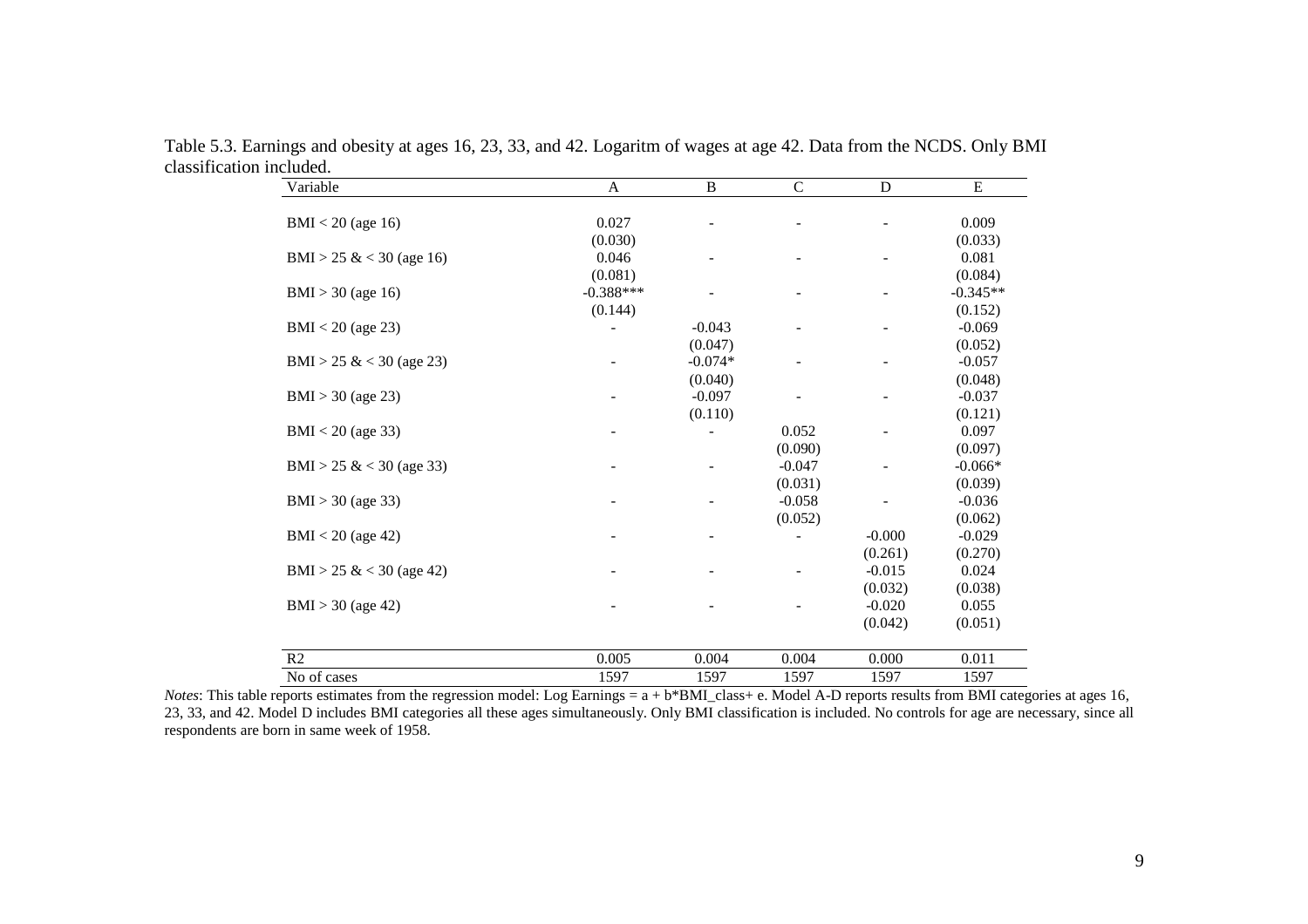| Variable                 | Tubic $\sigma$ . Lamings and DMI at age To. Logarith of wages at age 42. Data from the F(CDb). Controlling for skins. | В              | С              | D              | E              | F              | G          |
|--------------------------|-----------------------------------------------------------------------------------------------------------------------|----------------|----------------|----------------|----------------|----------------|------------|
|                          | A                                                                                                                     |                |                |                |                |                |            |
| $BMI < 20$ (age 16)      | 0.027                                                                                                                 | 0.046          | 0.041          | 0.030          | 0.036          | 0.025          | 0.019      |
|                          | (0.030)                                                                                                               | (0.030)        | (0.029)        | (0.027)        | (0.028)        | (0.029)        | (0.027)    |
| BMI > 25 & < 30 (age 16) | 0.046                                                                                                                 | 0.036          | 0.098          | 0.104          | 0.112          | 0.095          | 0.099      |
|                          | (0.081)                                                                                                               | (0.080)        | (0.078)        | (0.073)        | (0.076)        | (0.080)        | (0.075)    |
| $BMI > 30$ (age 16)      | $-0.388***$                                                                                                           | $-0.404***$    | $-0.402$ ***   | $-0.353***$    | $-0.378***$    | $-0.374***$    | $-0.326**$ |
|                          | (0.144)                                                                                                               | (0.142)        | (0.138)        | (0.130)        | (0.134)        | (0.140)        | (0.132)    |
| Height                   | N <sub>o</sub>                                                                                                        | Yes            | Yes            | Yes            | Yes            | Yes            | Yes        |
| Parental characteristics | N <sub>o</sub>                                                                                                        | N <sub>0</sub> | Yes            | Yes            | Yes            | Yes            | Yes        |
| Cognitive skills         | N <sub>0</sub>                                                                                                        | N <sub>0</sub> | No             | Yes            | N <sub>0</sub> | N <sub>0</sub> | Yes        |
| Social maladjustment     | No                                                                                                                    | N <sub>0</sub> | N <sub>0</sub> | N <sub>0</sub> | Yes            | N <sub>0</sub> | Yes        |
| Health                   | N <sub>0</sub>                                                                                                        | N <sub>0</sub> | No             | No             | N <sub>0</sub> | Yes            | Yes        |
| R <sub>2</sub>           | 0.005                                                                                                                 | 0.028          | 0.097          | 0.206          | 0.145          | 0.095          | 0.216      |
| No of cases              | 1597                                                                                                                  | 1597           | 1597           | 1597           | 1597           | 1597           | 1597       |

Table 5.4. Earnings and BMI at age 16. Logaritm of wages at age 42. Data from the NCDS. Controlling for skills.

*Notes*: This table reports estimates from the regression model: Log Earnings = a + b\*BMI\_class+ c\*X + d\*Missing info + e. Model A only includes BMI categories. Model B adds height and Model C also adds the parental variables. Model D adds cognitive skills, Model E adds social maladjustment, while Model F adds the health variables. Model G adds all variables. No controls for age are necessary, since all respondents are born in same week of 1958.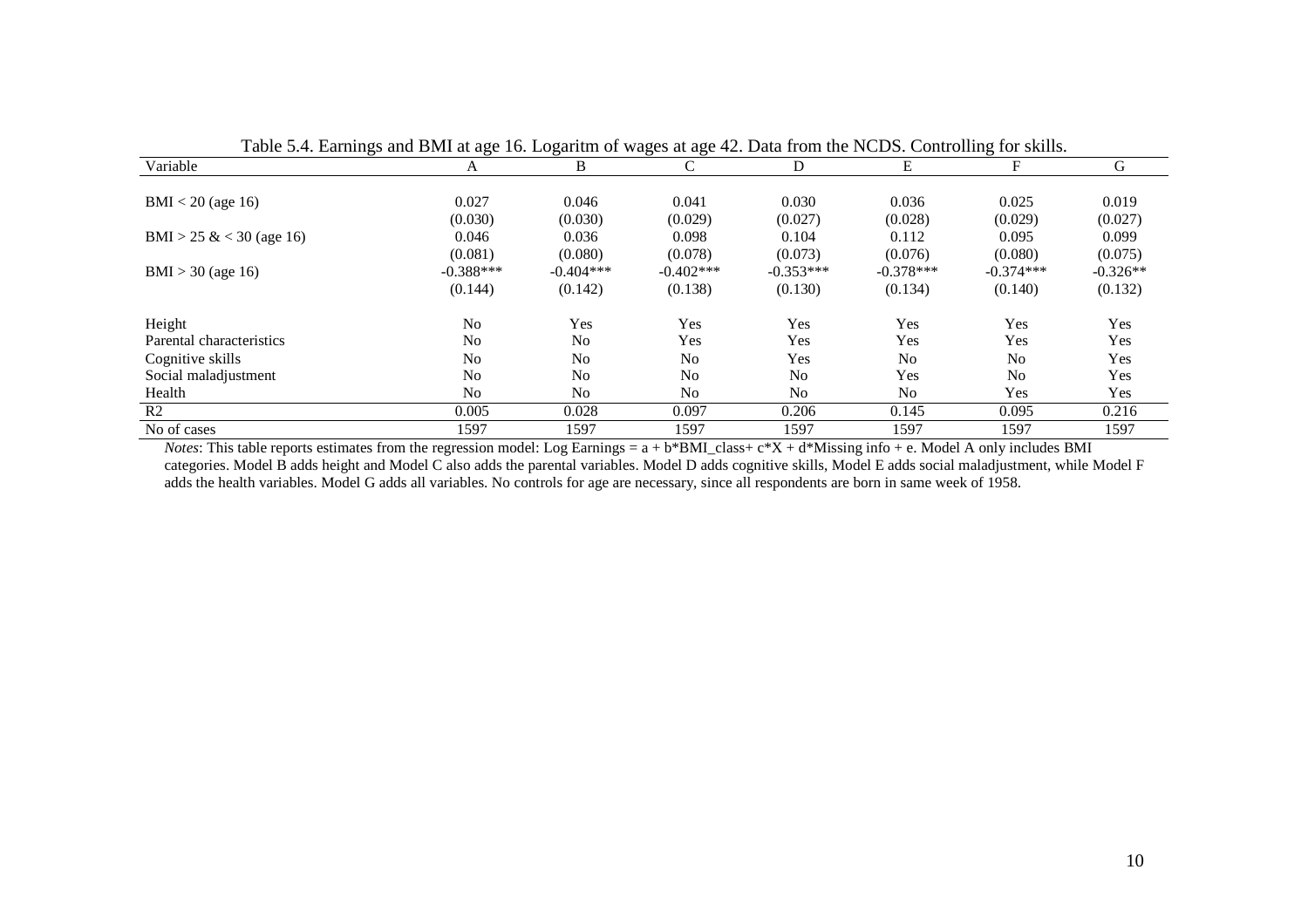|                             | A           | B          | C           |
|-----------------------------|-------------|------------|-------------|
| $BMI < 20$ (age 16-24)      | $-0.201***$ |            | $-0.149***$ |
|                             | (0.052)     |            | (0.054)     |
| BMI > 25 & < 30 (age 16-24) | $-0.052$    |            | $-0.066$    |
|                             | (0.043)     |            | (0.046)     |
| $BMI > 30$ (age 16-24)      | $-0.195**$  |            | $-0.207**$  |
|                             | (0.084)     |            | (0.088)     |
| $BMI < 20$ (age 39-49)      |             | $-0.424**$ | $-0.393**$  |
|                             |             | (0.165)    | (0.166)     |
| BMI > 25 & < 30 (age 39-49) |             | $0.178***$ | $0.162***$  |
|                             |             | (0.045)    | (0.046)     |
| $BMI > 30$ (age 39-49)      |             | $0.111**$  | $0.118**$   |
|                             |             | (0.048)    | (0.054)     |
| <b>Observations</b>         | 2905        | 2905       | 2905        |
| R-squared                   | 0.071       | 0.074      | 0.078       |

Table 5.5. Earnings at ages 39-49 and obesity at ages 16-24 and 39-49. Logaritm of earnings. Data from the NLSY.

Notes: This table reports estimates from the regression model:

Log Earnings =  $a + b*BMI\_class + c*X + e$ . Model A reports results from BMI categories at ages 16-24. Model B concerns BMI categories at ages 39-49. Model C includes BMI categories at ages 16-24 and 39-49.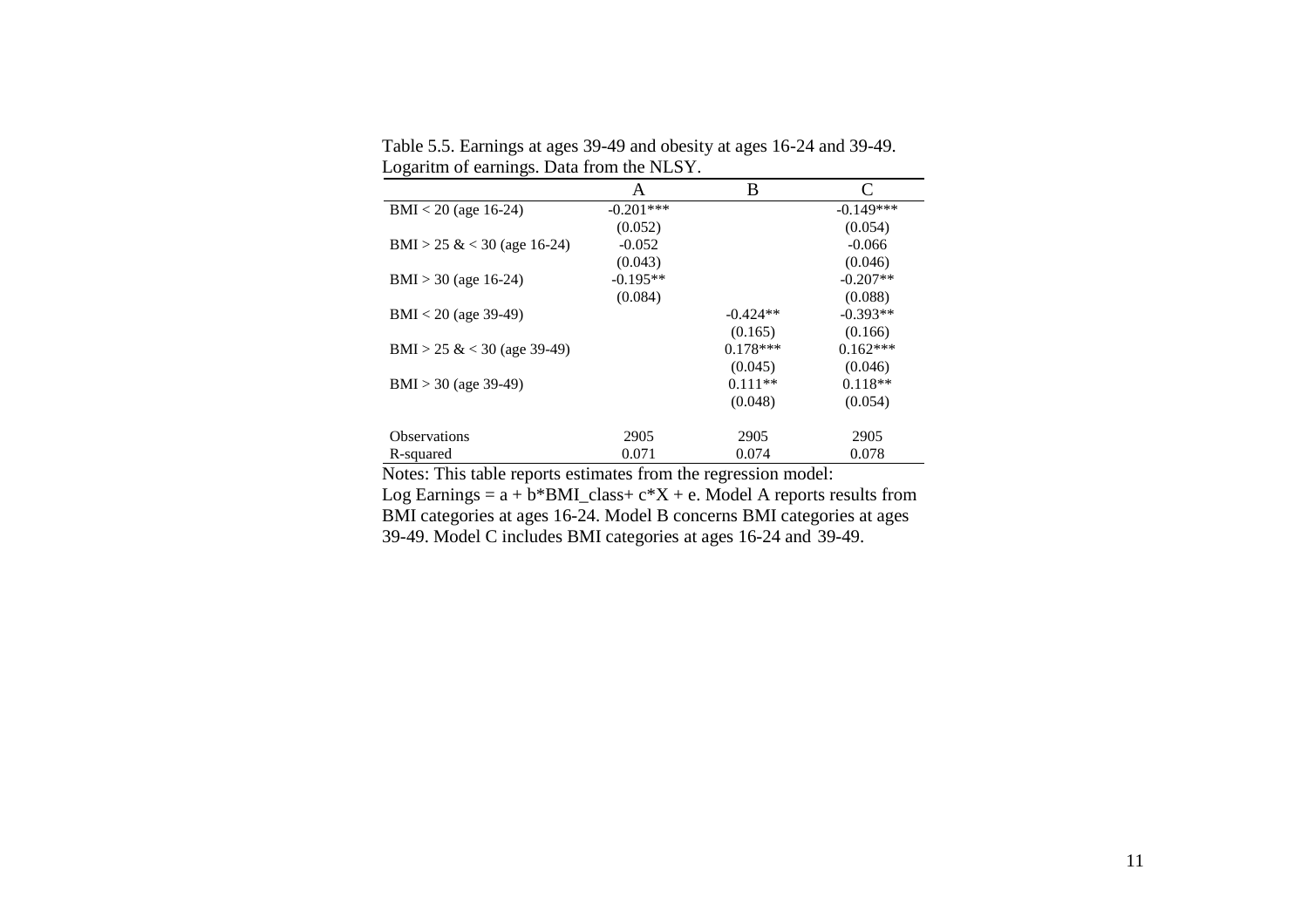## **Appendix:**

 **Table A1.** Variable List

| Variable                    | Definition of the variable                                                                                                        |
|-----------------------------|-----------------------------------------------------------------------------------------------------------------------------------|
| <b>BMI</b>                  | Measured at age 18 when enlisting. Calculated as a persons weight in kg divided by the square                                     |
|                             | of his length in meters.                                                                                                          |
| Logarithm annual earnings   | Annual earnings in 2003 from work or self-employment. Including subsidies.                                                        |
| Age                         | In 2003. 28-38 years old.                                                                                                         |
| Parental characteristics:   |                                                                                                                                   |
| Fathers' (log) earnings     | Annual earnings in 1980 from work or self-employment                                                                              |
| Mothers' (log) earnings     | Annual earnings in 1980 from work or self-employment                                                                              |
| Fathers years of schooling  | Years of schooling, taking values from 9-18. Measured in 1999.                                                                    |
| Mothers years of schooling  | Years of schooling, taking values from 9-18. Measured in 1999.                                                                    |
| Cognitive skill:            | Measured at age 18 when enlisting. The enlistment test score on a scale 1-9.                                                      |
| Non-cognitive skill:        | Measured at age 18 when enlisting. Evaluated by a psychologist, on a scale 1-9.                                                   |
| <b>Physical fitness:</b>    | Measured at age 18 when enlisting. During a 5-10 minute exercise it was measured the highest                                      |
| Cardiovascular fitness      | watts attained when riding on a stationary bike. This measure is then divided by the individuals                                  |
|                             | weight in kilograms.                                                                                                              |
| Muscular strength           | Measured at age 18 when enlisting. Handgrip strength of strongest hand.                                                           |
| Height                      | Measured at age 18 when enlisting.                                                                                                |
| Missing information on:     |                                                                                                                                   |
| Fathers' (log) earnings     | Takes a 1 if missing information on fathers' log earnings and zero otherwise. If missing the                                      |
|                             | mean of fathers' log earnings is imputed.                                                                                         |
| Mothers' (log) earnings     | Takes a 1 if missing information on mothers' log earnings and zero otherwise. If missing the                                      |
|                             | mean of mothers' log earnings is imputed.                                                                                         |
| Fathers years of schooling  | Takes a 1 if missing information on fathers years of schooling and zero otherwise. If missing the                                 |
|                             | mean of fathers years of schooling is imputed.                                                                                    |
| Mothers years of schooling  | Takes a 1 if missing information on mothers' years of schooling and zero otherwise. If missing                                    |
|                             | the mean of mothers' years of schooling is imputed.                                                                               |
| Maximum watts on stationary | Takes a 1 if missing information on maximum watts on stationary bike and zero otherwise. If                                       |
| bike                        | missing the mean of maximum watts on stationary bike is imputed.                                                                  |
| Handgrip strength           | Takes a 1 if missing information on handgrip strength and zero otherwise. If missing the mean of<br>handgrip strength is imputed. |